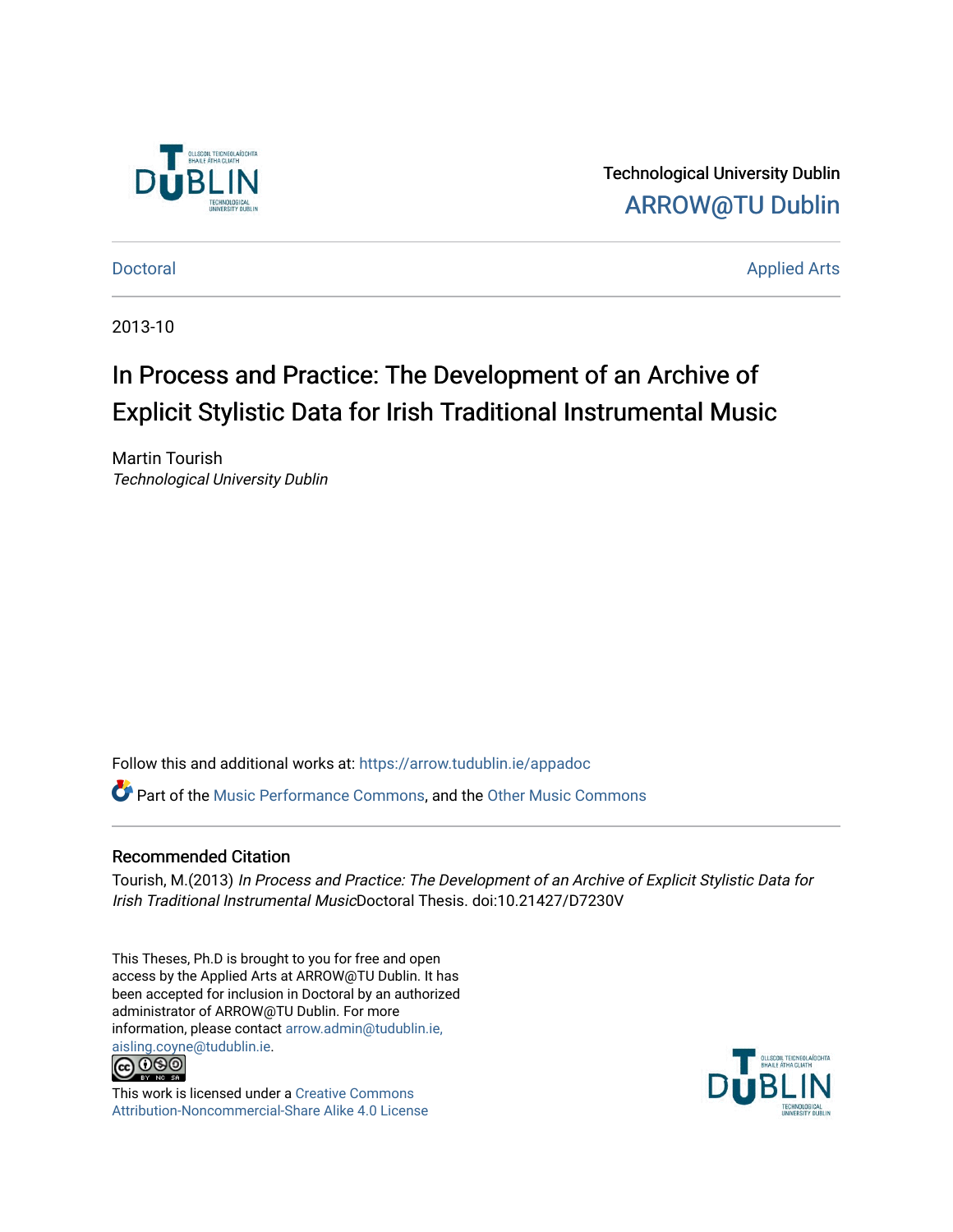# **In Process and Practice: The Development of an Archive of Explicit Stylistic Data for Irish Traditional Instrumental Music**

Martin Tourish, BMus

Submitted for the award of Doctor of Philosophy (PhD)

Dublin Institute of Technology Conservatory of Music and Drama

Supervisors: Dr Marian Deasy, Dr Maria McHale

October 2013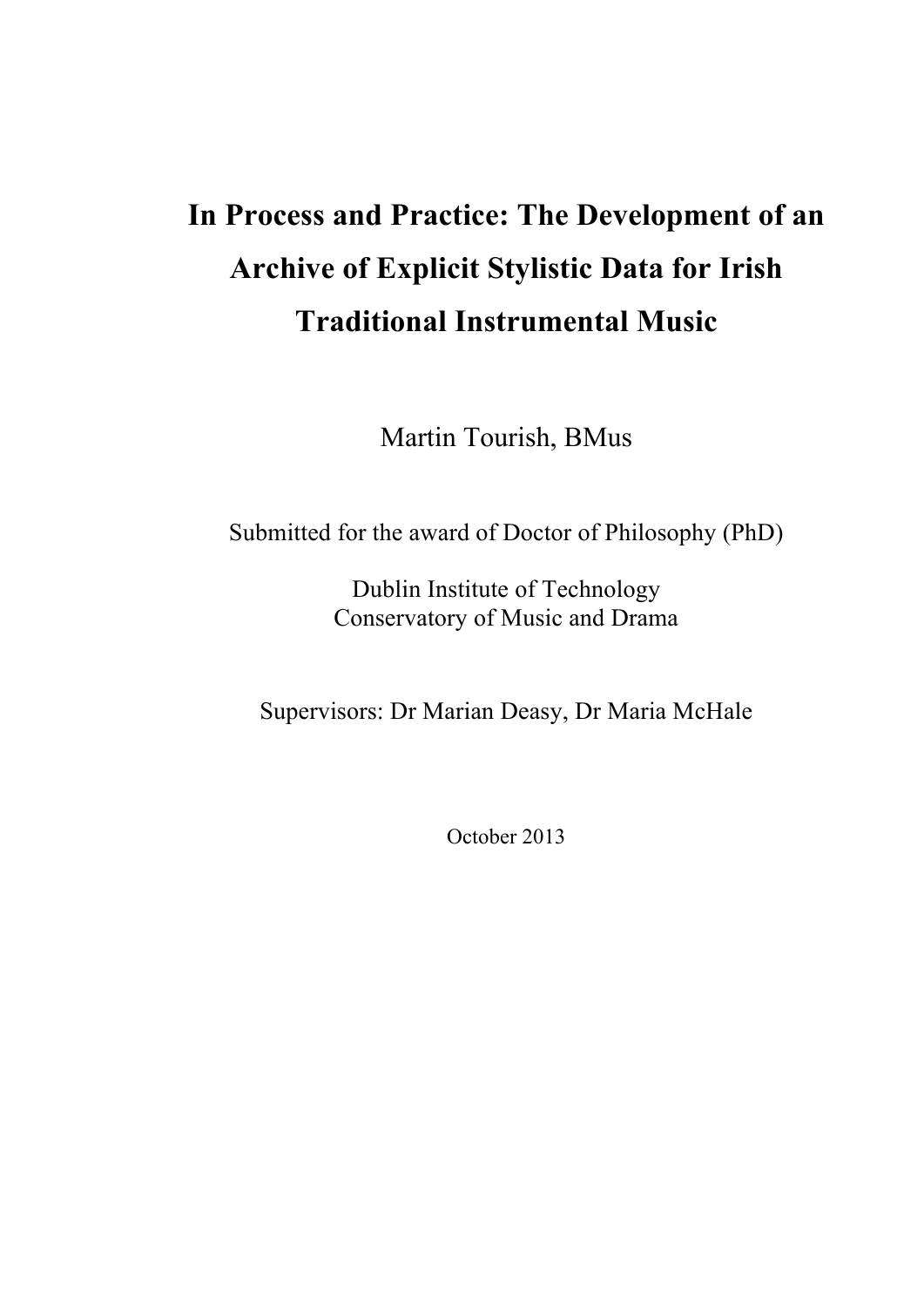### **Declaration**

I certify that this thesis which I now submit for examination for the award of PhD, is entirely my own work and has not been taken from the work of others, save and to the extent that such work has been cited and acknowledged within the text of my work.

This thesis was prepared according to the regulations for postgraduate study by research of the Dublin Institute of Technology and has not been submitted in whole or in part for another award in any other third level institution.

The work reported on in this thesis conforms to the principles and requirements of the DIT's guidelines for ethics in research.

DIT has permission to keep, lend or copy this thesis in whole or in part, on condition that any such use of the material of the thesis be duly acknowledged.

| Signature | $-1$<br>vale |
|-----------|--------------|
|           |              |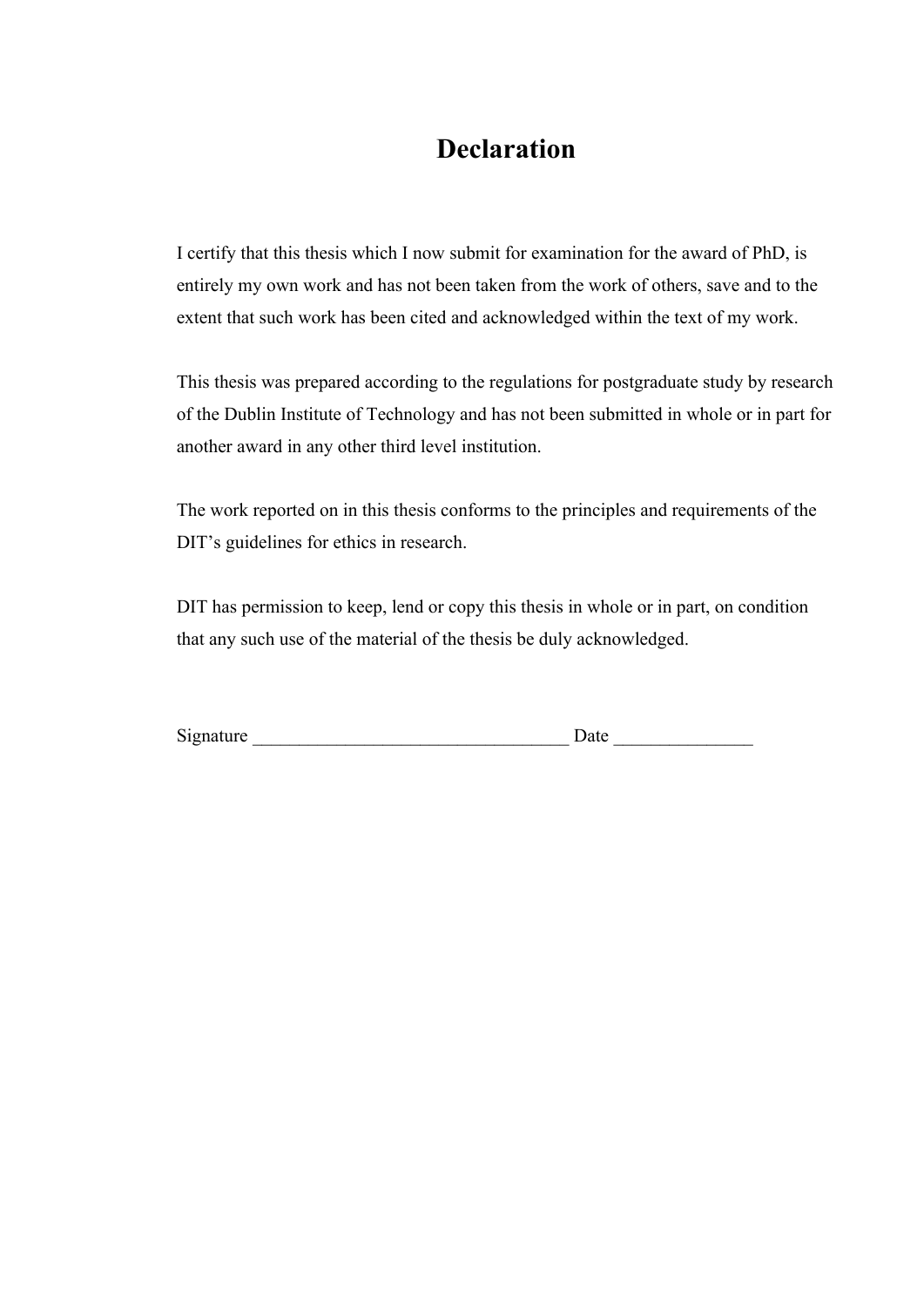# **Table of Contents**

| Contents          | $\mathbf{i}$ |
|-------------------|--------------|
| Index of Figures  | ix           |
| Index of Examples | $\mathbf{X}$ |
| Index of Tables   | XXV1         |
| Acknowledgements  | i            |
| Abstract          | lvi          |

| 1. Style in Irish Traditional Music                          | $\mathbf{1}$   |
|--------------------------------------------------------------|----------------|
| 1.1 Historiographical Overview and Literature Review         | $\overline{2}$ |
| 1.2.1 Definitions of Style                                   | 21             |
| 1.2.2 Concepts of Style in Irish Traditional Music           | 24             |
| 1.2.3 The Accessibility of the Components of Style: Explicit | 28             |
| versus Implicit Knowledge                                    |                |
| 1.3 Research Rationale                                       | 31             |
| 1.3.1 Cultural Contexts                                      | 32             |
| 1.3.2 Transmission                                           | 37             |
| 1.3.2.1 Avenues of Transmission                              | 39             |
| 1.3.2.2 Critique of Transmission in Irish Traditional Music  | 47             |
|                                                              |                |
| 2. The Musical Catalyst Process                              | 51             |
| 2.1 The Musical Catalyst Framework                           | 53             |
| 2.2 The Musical Catalyst Approach                            | 63             |
| 2.3.1 Stylistic Development/Assessment                       | 65             |
| 2.3.2 The Creative Outcome                                   | 67             |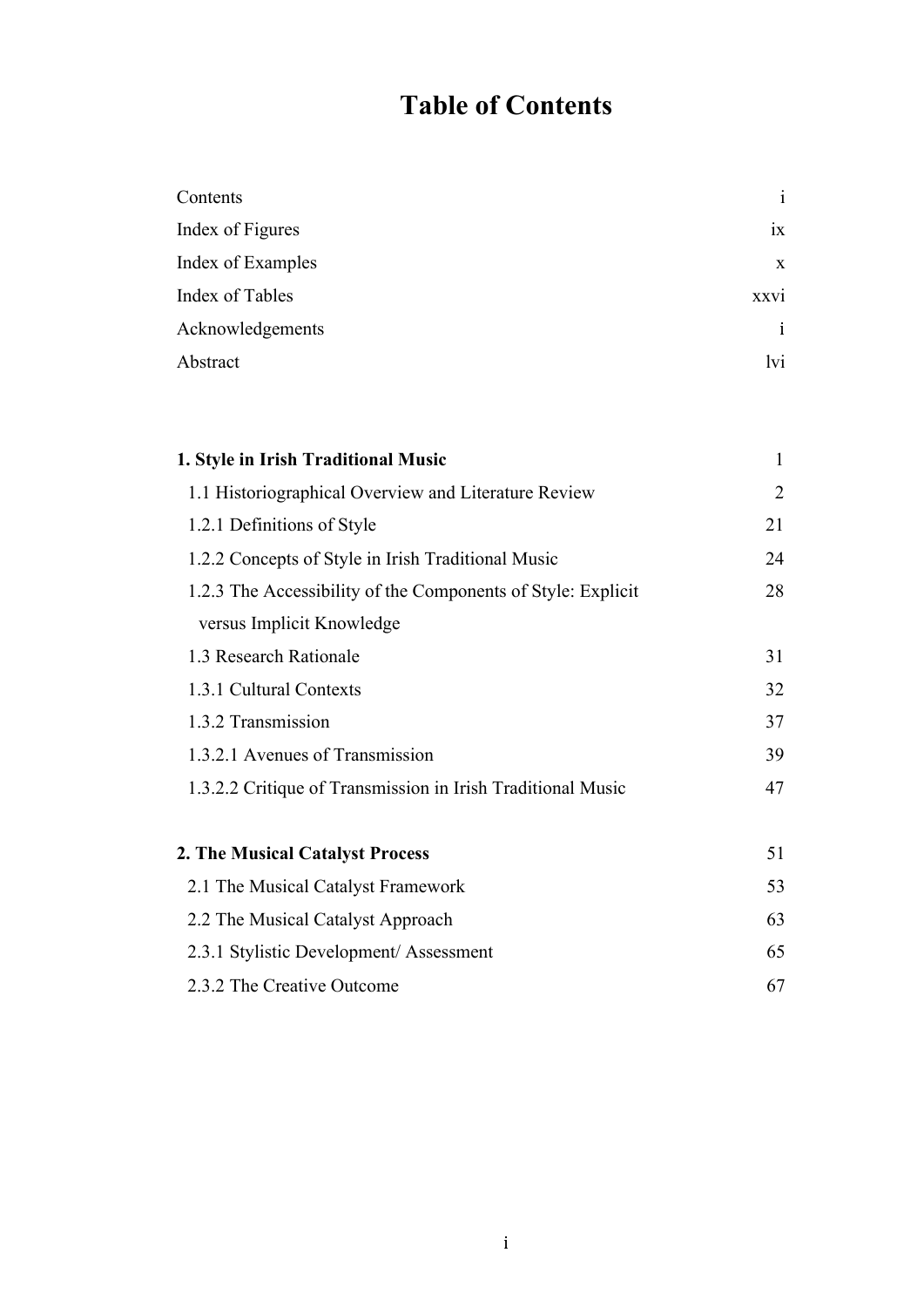| 3. Tune-types                     | 70  |
|-----------------------------------|-----|
| 3.1 Historiography                | 71  |
| 3.2 Tempo                         | 81  |
| 3.3.1 Slow Air                    | 82  |
| 3.3.2 Narrative Air               | 85  |
| 3.3.3 Reel                        | 86  |
| 3.3.4 Slow Reel                   | 90  |
| 3.3.5 Hornpipe                    | 91  |
| 3.3.6 Barndance                   | 94  |
| 3.3.7 Strathspey                  | 96  |
| 3.3.8 Highland                    | 99  |
| 3.3.9 March                       | 100 |
| 3.3.10 Set Dance                  | 105 |
| 3.3.11 Polka                      | 107 |
| 3.3.12 Early Jig                  | 111 |
| 3.3.13 Single Jig                 | 114 |
| 3.3.14 Double Jig                 | 115 |
| 3.3.15 Heavy Jig                  | 116 |
| 3.3.16 Slide                      | 118 |
| 3.3.17 Slip Jig                   | 121 |
| 3.3.18 Hop Jig                    | 122 |
| 3.3.19 Waltz                      | 124 |
| 3.3.20 Mazurka                    | 126 |
| 3.3.21 7/8 Tunes                  | 127 |
| 4. Rhythm                         | 130 |
| 4.1 Historiography                | 133 |
| 4.2 Methodology                   | 136 |
| 4.3 Swing                         | 145 |
| 4.4 Tune Rhythms and Meta Rhythms | 151 |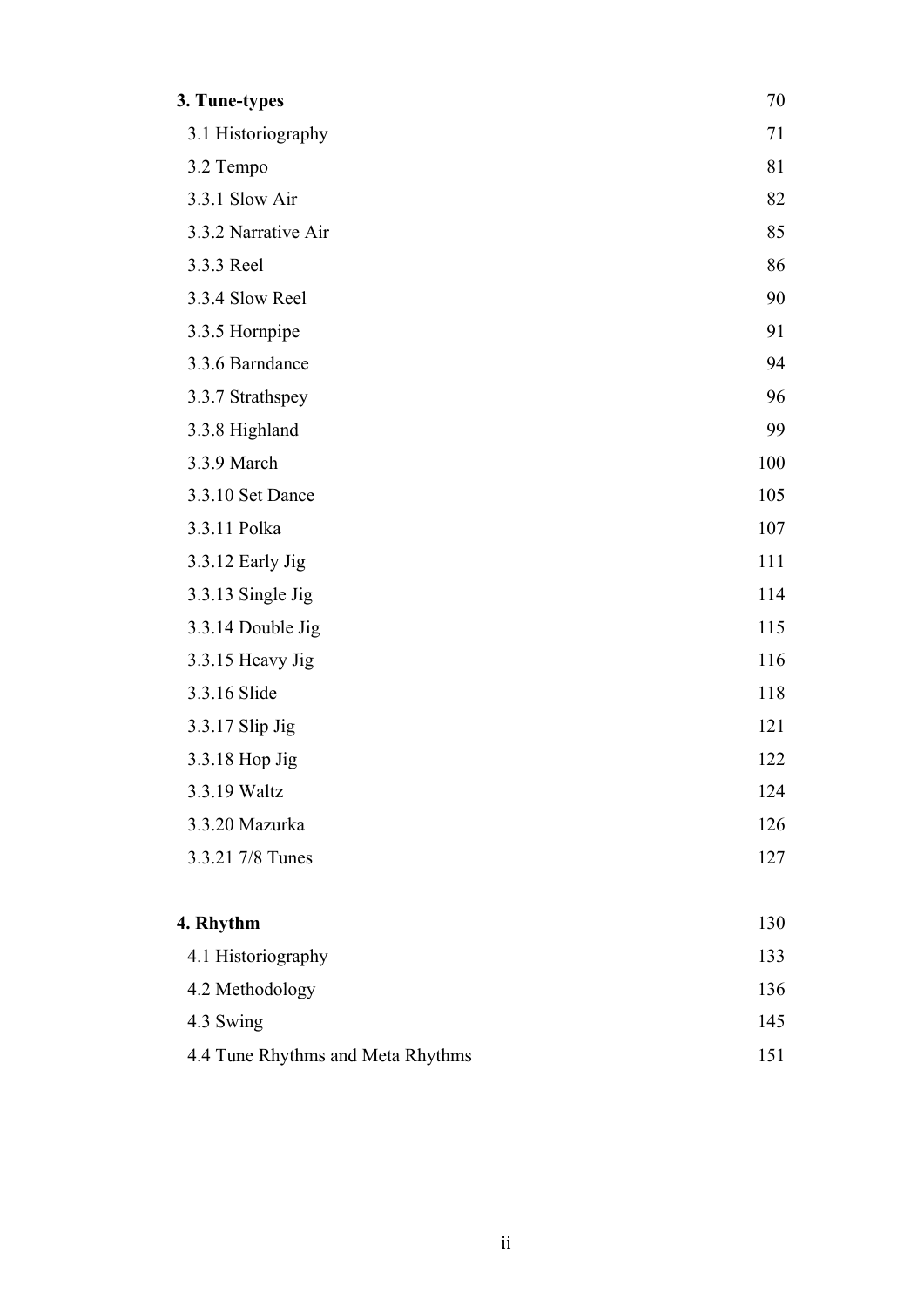| 5. Modality                | 176 |
|----------------------------|-----|
| 5.1 Historiography         | 177 |
| 5.2 Method                 | 186 |
| 5.3 Home-note              | 197 |
| 5.4.1 The Heptatonic Modes | 198 |
| 5.4.2 The Hexatonic Modes  | 203 |
| 5.4.3 The Pentatonic Modes | 215 |
| 5.5 Inflection             | 228 |
| 5.6 Modulation             | 228 |

| <b>6. Melodic Variation</b>           |     |
|---------------------------------------|-----|
| 6.1 Historiography                    | 232 |
| 6.2 Methodology                       | 240 |
| 6.3 Structural Tones                  | 250 |
| 6.4 Harmonic Structures               | 270 |
| 6.5 Styles of Harmony                 | 282 |
| 6.6 Motivic Development and Variation | 284 |
| 6.7 Compass/Range                     | 285 |

| <b>7. Structural Relationships</b> | 288 |
|------------------------------------|-----|
| 7.1 Historiography                 | 289 |
| 7.2 Methodology                    | 292 |
| 7.3 Part Structure                 | 311 |
| 7.4 Motivic Structures             | 313 |
| 7.5 Travelling Material            | 349 |
|                                    |     |

| 8. Phrasing        |     |
|--------------------|-----|
| 8.1 Historiography | 356 |
| 8.2 Methodology    | 363 |
| 8.3 Phrasing       | 369 |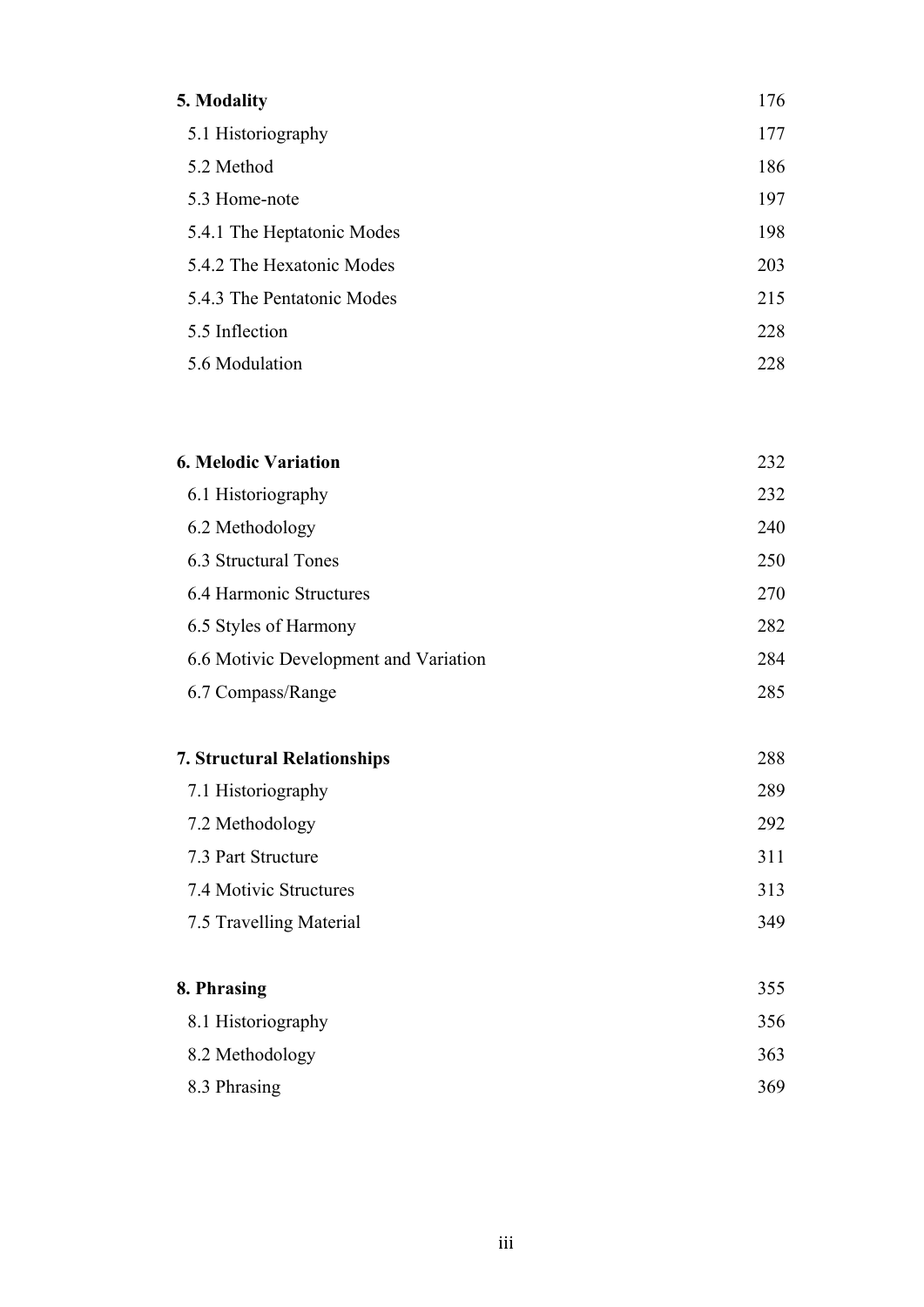| 8.4 Phrasing Shape                 | 397 |
|------------------------------------|-----|
| 8.4.1 Dynamics                     | 397 |
| 8.4.2 Temporal Dynamics            | 398 |
| 8.4.3 Rests                        | 399 |
| 8.4.4 Rhythmic Cadences            | 400 |
| 8.4.5 Articulation                 | 401 |
| 9. Ornaments                       | 404 |
| 9.1 Historiography                 | 405 |
| 9.2 Methodology                    | 408 |
| 9.3.1 Cut                          | 410 |
| 9.3.2 Harmonic Cut                 | 412 |
| 9.3.3 Acciaccatura                 | 412 |
| 9.3.4 Pat                          | 415 |
| 9.3.5 Shiver                       | 415 |
| 9.3.6 Pop                          | 416 |
| 9.3.7 Upper Mordent/ Lower Mordent | 417 |
| 9.3.8 Harmonic Mordent             | 419 |
| 9.3.9 Hammer-On                    | 420 |
| 9.3.10 Trill                       | 420 |
| 9.3.11 Appoggiatura                | 421 |
| 9.3.12 Slide                       | 422 |
| 9.3.13 Double-Stopped Slide        | 424 |
| 9.3.14 Long Roll                   | 424 |
| 9.3.15 Cut Long Roll               | 425 |
| 9.3.16 Slide-Roll                  | 425 |
| 9.3.17 Double-Tipped Roll          | 426 |
| 9.3.18 Short Roll                  | 427 |
| 9.3.19 Long Turn                   | 427 |
| 9.3.20 Cut Long Turn               | 429 |
| 9.3.21 Semi                        | 430 |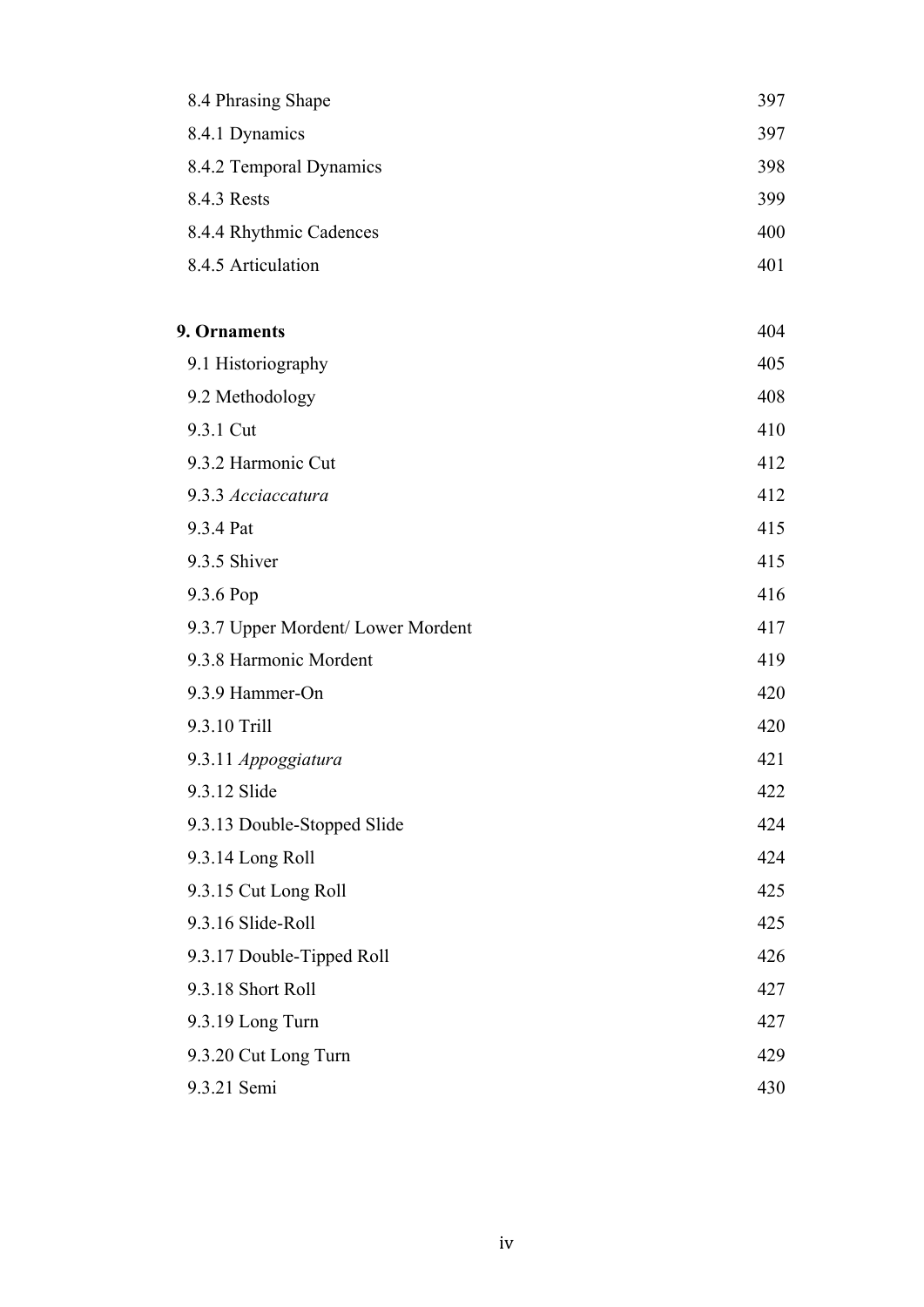| 9.3.22 Harmonic Long Turn                       | 431 |
|-------------------------------------------------|-----|
| 9.3.23 Half Turn                                | 432 |
| 9.3.24 Cut Half-Turn                            | 433 |
| 9.3.25 Double Slide-Turn                        | 433 |
| 9.3.26 Short Turn                               | 434 |
| 9.3.27 Clipped (short) Turn                     | 436 |
| 9.3.28 Cran                                     | 437 |
| 9.3.29 Pitched Cran                             | 439 |
| 9.3.30 Melodic Cran                             | 439 |
| 9.3.31 Concertina Cran                          | 440 |
| 9.3.32 Guitar Cran                              | 441 |
| 9.3.33 Harmonic Cran                            | 442 |
| 9.3.34 Tapped-Cran Roll                         | 443 |
| 9.3.35 Triplet                                  | 444 |
| 9.3.36 Pizzicato Cut Descending Stepped Triplet | 445 |
| 9.3.37 Treble                                   | 446 |
| 9.3.38 Ghost Treble                             | 447 |
| 9.3.39 Lazy Man's Treble                        | 448 |
| 9.3.40 Inverse Treble                           | 448 |
| 9.3.41 Cut Treble                               | 449 |
| 9.3.42 Split Treble                             | 450 |
| 9.3.43 Graced Split Treble                      | 453 |
| 9.3.44 Harmonic Split Treble                    | 454 |
| 9.3.45 Dyadic Trebles                           | 455 |
| 9.3.46 Inverted Broken Triplet                  | 456 |
| 9.3.47 Compressions                             | 457 |
| 9.3.48 Demi                                     | 458 |
| 9.3.49 Spread                                   | 458 |
| 9.3.50 Three-point Octave                       | 460 |
| 9.3.51 Vibrato                                  | 461 |
| 9.3.52 Runs                                     | 462 |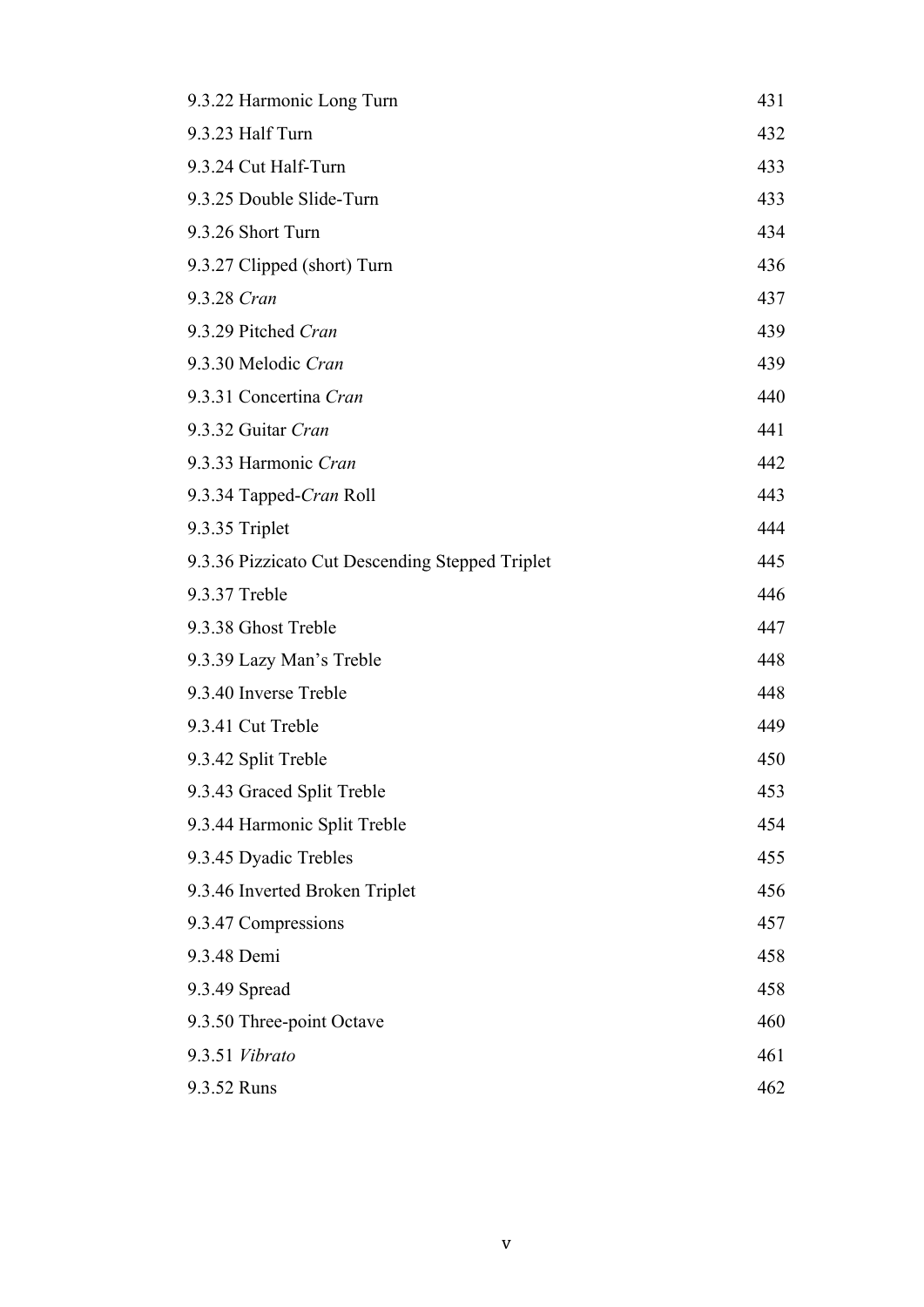| 10. The Musical Catalyst Approach            | 467 |
|----------------------------------------------|-----|
| 10.1 From Stylistic Data to Music Catalyst   | 469 |
| 10.2 The Volunteers                          | 470 |
| 10.2.1 Peter Browne                          | 472 |
| 10.2.2 Michaela Cunningham                   | 472 |
| 10.2.3 Adrian Hart                           | 473 |
| 10.2.4 Robert Harvey                         | 474 |
| 10.2.5 Mark Redmond                          | 475 |
| 10.2.6 Tríona Marshall                       | 477 |
| 10.2.7 Enda Cloke                            | 478 |
| 10.3 The Repertoire                          | 479 |
| 10.4 The Process                             | 485 |
| 10.4.1 Tempo and Tune-Types                  | 490 |
| 10.4.1.1 Peter Browne: Button-Accordion      | 492 |
| 10.4.1.2 Michaela Cunningham: Concertina     | 494 |
| 10.4.1.3 Adrian Hart: Fiddle                 | 496 |
| 10.4.1.4 Robert Harvey: Flute                | 499 |
| 10.4.15 Mark Redmond: <i>Uilleann</i> Pipes  | 501 |
| 10.4.1.6 Tríona Marshall: Harp               | 504 |
| 10.4.1.7 Enda Cloke: Guitar                  | 507 |
| 10.4.2 Rhythmic Variation                    | 509 |
| 10.4.2.1 Peter Browne: Button-Accordion      | 510 |
| 10.4.2.2 Michaela Cunningham: Concertina     | 513 |
| 10.4.2.3 Adrian Hart: Fiddle                 | 516 |
| 10.4.2.4 Robert Harvey: Flute                | 520 |
| 10.4.2.5 Mark Redmond: <i>Uilleann</i> Pipes | 524 |
| 10.4.2.6 Tríona Marhsall: Harp               | 528 |
| 10.4.2.7 Enda Cloke: Guitar                  | 531 |
| 10.4.3 Modality                              | 535 |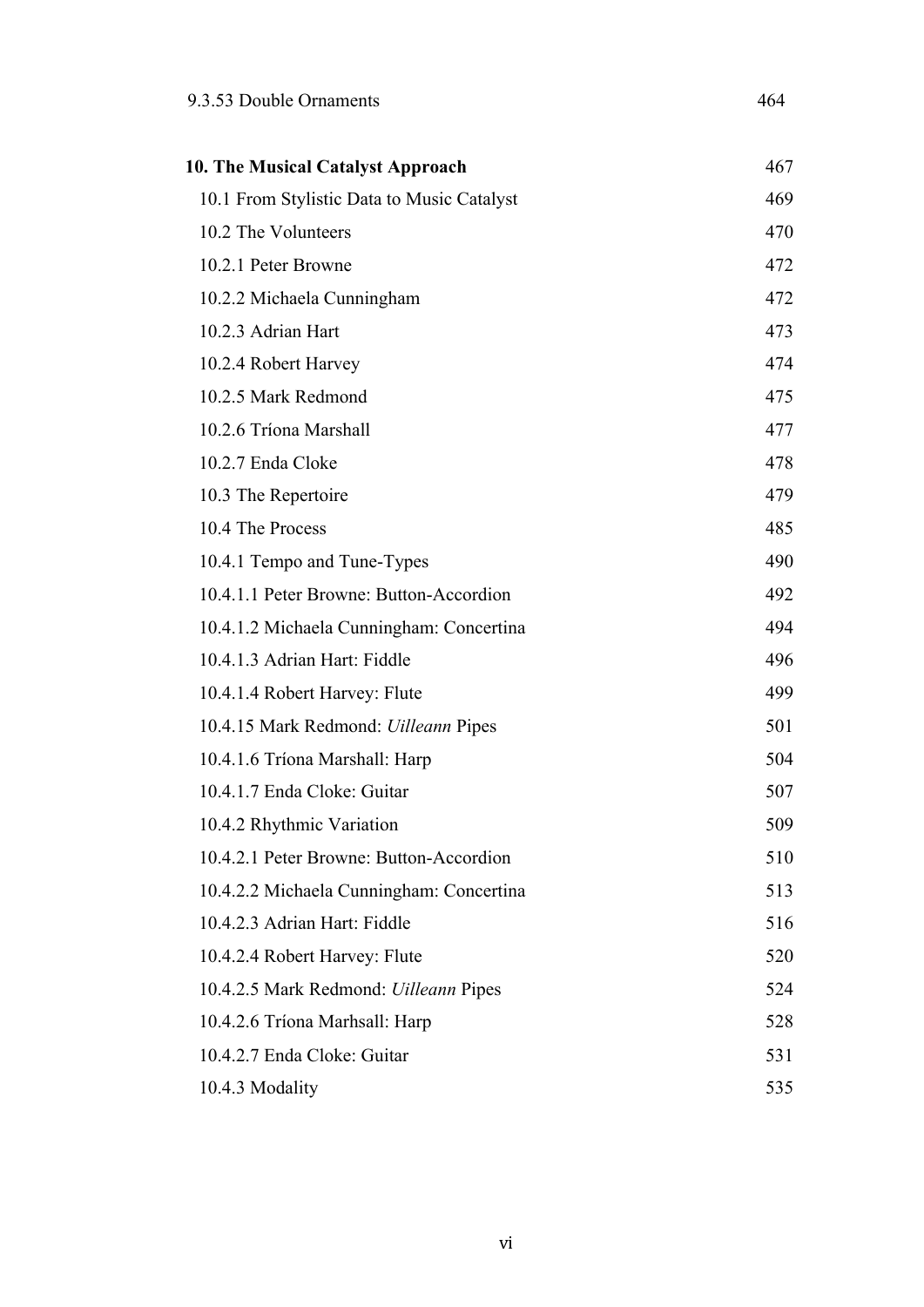| 10.4.3.1 Peter Browne: Button-Accordion       | 536 |
|-----------------------------------------------|-----|
| 10.4.3.2 Michaela Cunningham: Concertina      | 543 |
| 10.4.3.3 Adrian Hart: Fiddle                  | 548 |
| 10.4.3.4 Robert Harvey: Flute                 | 554 |
| 10.4.3.5 Mark Redmond: <i>Uilleann</i> Pipes  | 560 |
| 10.4.3.6 Tríona Marshall: Harp                | 567 |
| 10.4.3.7 Enda Cloke: Guitar                   | 572 |
| 10.4.4 Melodic Variation                      | 577 |
| 10.4.4.1 Peter Browne: Button-Accordion       | 578 |
| 10.4.4.2 Michaela Cunningham: Concertina      | 582 |
| 10.4.4.3 Adrian Hart: Fiddle                  | 586 |
| 10.4.4.4 Robert Harvey: Flute                 | 591 |
| 10.4.4.5 Mark Redmond: <i>Uilleann</i> Pipes  | 595 |
| 10.4.4.6 Tríona Marshall: Harp                | 599 |
| 10.4.4.7 Enda Cloke: Guitar                   | 603 |
| 10.4.5 Melodic Structural Relationships       | 609 |
| 10.4.5.1 Peter Browne: Button-Accordion       | 609 |
| 10.4.5.2 Michaela Cunningham: Concertina      | 614 |
| 10.4.5.3 Adrian Hart: Fiddle                  | 618 |
| 10.4.5.4 Robert Harvey: Flute                 | 623 |
| 10.4.5.5 Mark Redmond: <i>Uilleann</i> Pipes  | 627 |
| 10.4.5.6 Tríona Marshall: Harp                | 630 |
| 10.4.5.7 Enda Cloke: Guitar                   | 635 |
| 10.4.6 Phrasing                               | 638 |
| 10.4.6.1 Peter Browne: Button-Accordion       | 639 |
| 10.4.6.2 Michaela Cunningham: Concertina      | 642 |
| 10.4.6.3 Adrian Hart: Fiddle                  | 646 |
| 10.4.6.4 Robert Harvey: Flute                 | 648 |
| 10.4.6.5: Mark Redmond: <i>Uilleann</i> Pipes | 651 |
| 10.4.6.6 Tríona Marshall: Harp                | 654 |
| 10.4.6.7 Enda Cloke: Guitar                   | 657 |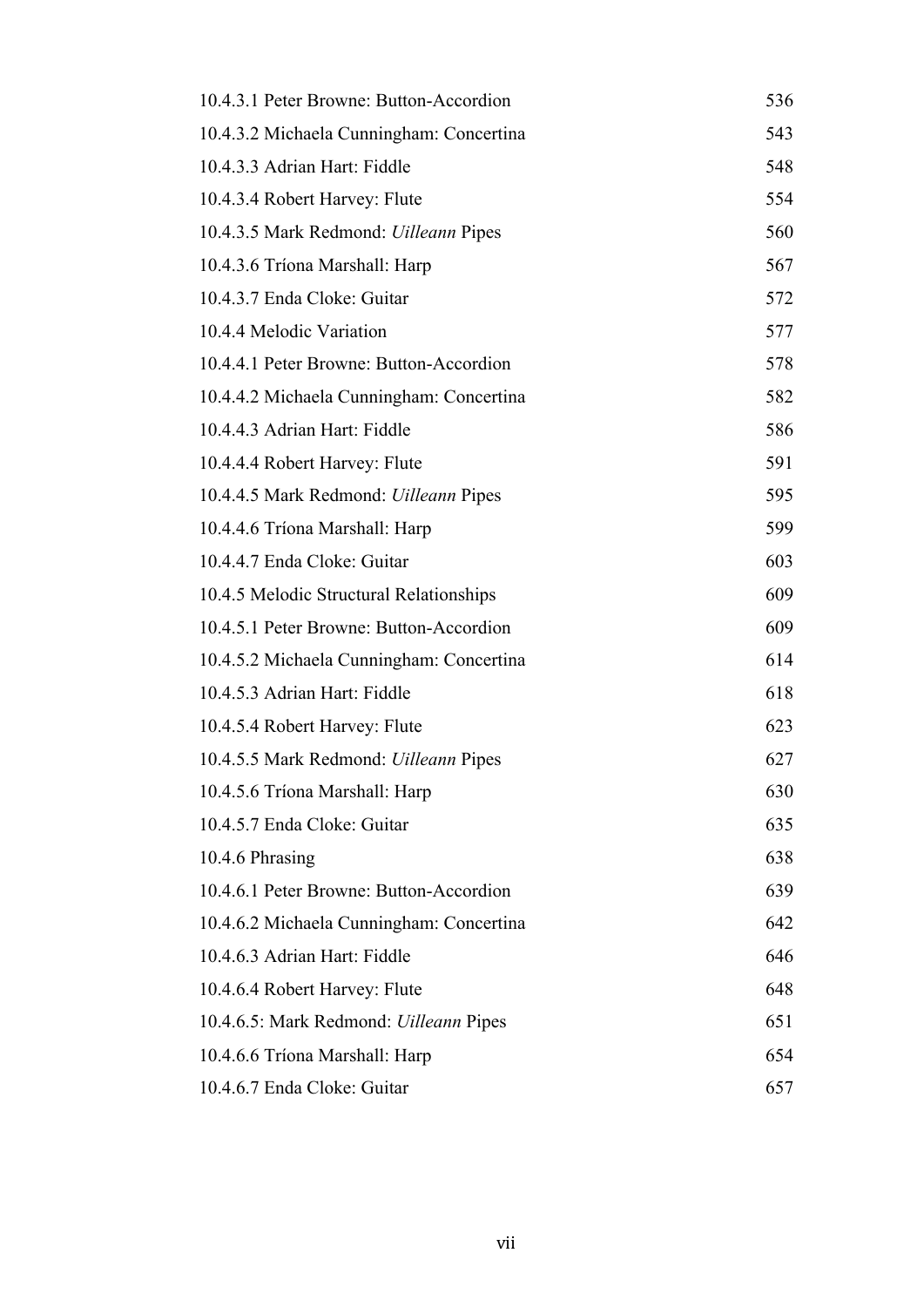| 10.4.7 Ornaments                             | 660 |
|----------------------------------------------|-----|
| 10.4.7.1 Peter Browne: Button-Accordion      | 662 |
| 10.4.7.2 Michaela Cunningham: Concertina     | 667 |
| 10.4.7.3 Adrian Hart: Fiddle                 | 671 |
| 10.4.7.4 Robert Harvey: Flute                | 676 |
| 10.4.7.5 Mark Redmond: <i>Uilleann</i> Pipes | 681 |
| 10.4.7.6 Tríona Marshall: Harp               | 685 |
| 10.4.7.7 Enda Cloke: Guitar                  | 689 |

#### **11. Conclusions** 694

| <b>Bibliography</b>                                          | 713 |
|--------------------------------------------------------------|-----|
| Webography                                                   | 727 |
| Discography                                                  | 734 |
| Appendix A: Analysis of Note Durations                       | 739 |
| Appendix B: Letter of Invitation to the Practice-Based Study | 750 |
| Appendix C: Track Listing for each of the Seven CDs          | 755 |
| Appendix D: CDs pertaining to each of the Seven Volunteers   | 762 |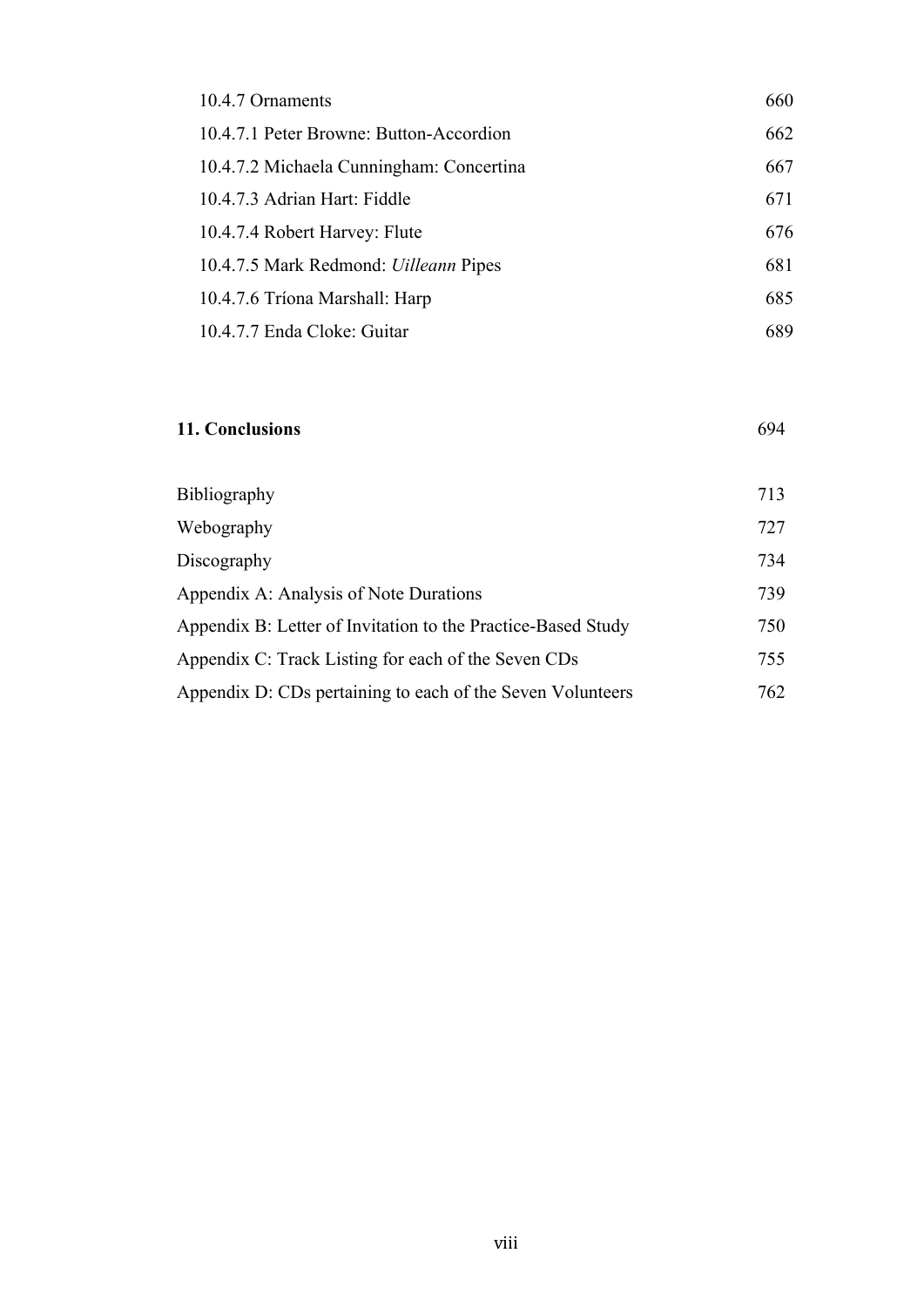# **Index of Figures**

| Fig. 1.1 Frequency of Irish music album releases per decade.                    | 20  |
|---------------------------------------------------------------------------------|-----|
| Fig. 4.1 Screenshot demonstrating the identification of individual notes.       | 147 |
| Fig. 6.1 Breathnach's demonstration of how various pitches are written.         | 241 |
| Example taken from 'Between the Jigs and Reels'.                                |     |
| Fig. 6.2 Screenshot from the Combinations and Permutations Calculator used in   | 243 |
| generating the data for sets of three.                                          |     |
| Fig. 6.3 How the results are presented using this programme.                    | 244 |
| Fig. 7.1 Demonstration of the template used in creating the full list of codes. | 305 |
| Fig. 8.1 McCullough's analysis of the phrasing of two <i>uilleann</i> pipers.   | 358 |
| Fig. 8.2 Example of Mícheál Ó Súilleabháin's circular model for tune phrasing.  | 360 |
| Fig. 8.3 Example of Mícheál Ó Súilleabháin's approach to illustrating more      | 361 |
| complex phrasing structures.                                                    |     |
| Fig. 9.1 Reproduction of Keegan's 'tapped-cran-roll' from 'The Parameters of    | 443 |
| Style in Irish Traditional Music'.                                              |     |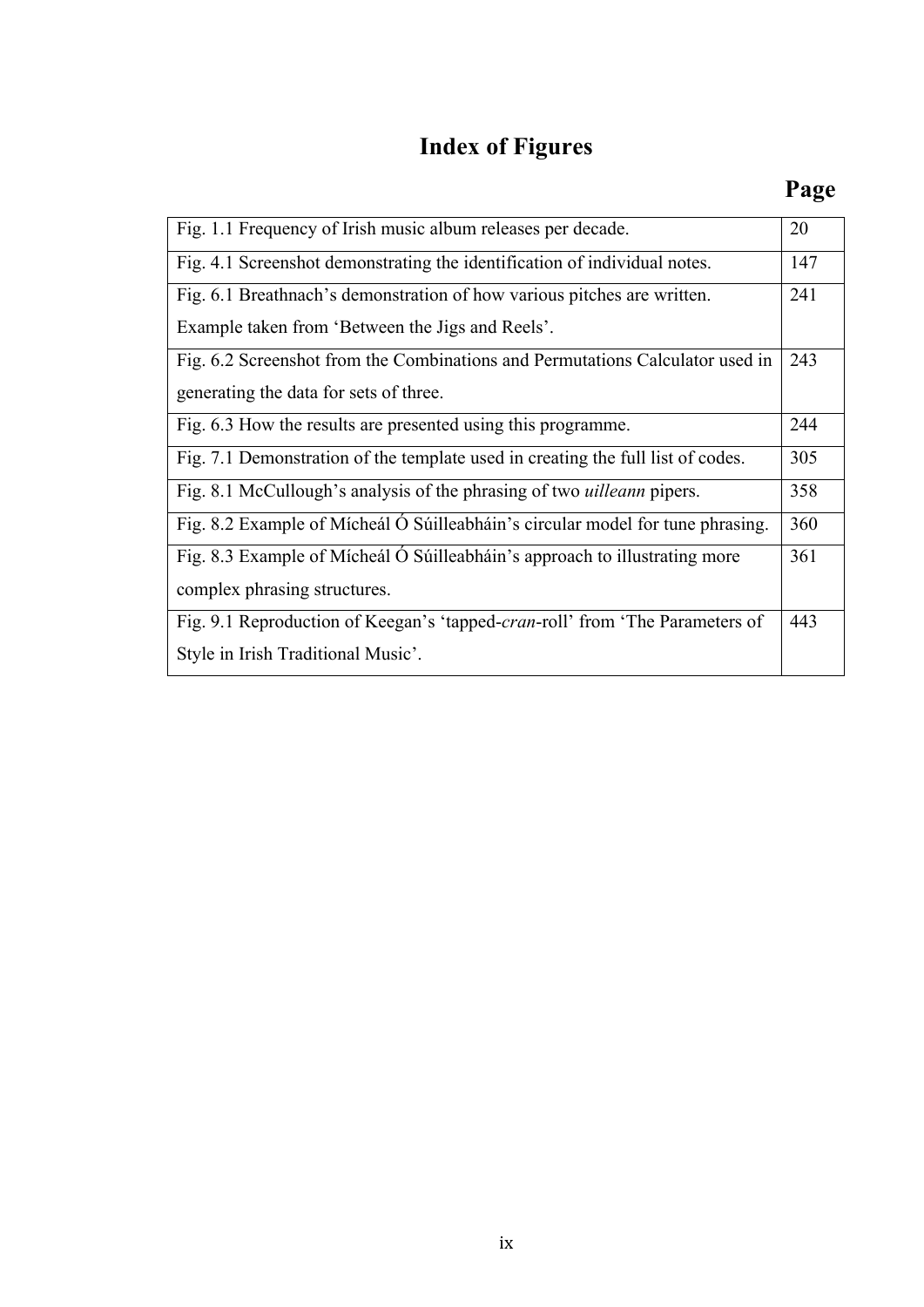# **Index of Examples**

## **Page**

| Ex. 2.1 Diagram showing the relationship between notes on the stave and their | 66  |
|-------------------------------------------------------------------------------|-----|
| notation using the Helmholtz approach.                                        |     |
| Ex. 3.1 Transcription of 'My Love is in America'.                             | 79  |
| Ex. 3.2 Example of how the Slow Air might be realised.                        | 84  |
| Ex. 3.3 Example of how the 'Romantic' Slow Air might be realised.             | 84  |
| Ex. 3.4 Example of how the Narrative Air might be realised.                   | 86  |
| Ex. 3.5 Example of how the Double Reel might be realised.                     | 88  |
| Ex. 3.6 Example of how the Single Reel might be realised.                     | 89  |
| Ex. 3.7 Example of how the Slow Reel might be realised.                       | 91  |
| Ex. 3.8 Example of how the Dancer's Hornpipe might be realised.               | 93  |
| Ex. 3.9 Example of how the Instrumentalist's Hornpipe might be realised.      | 94  |
| Ex. 3.10 Example of how the Barndance might be realised.                      | 96  |
| Ex. 3.11 Example of how the Strathspey might be realised.                     | 98  |
| Ex. 3.12 Example of how the Highland might be realised.                       | 100 |
| Ex. 3.13 Example of how the 2/4 March might be realised.                      | 102 |
| Ex. 3.14 Example of how the 4/4 March might be realised.                      | 103 |
| Ex. 3.15 Example of how the 6/8 March might be realised.                      | 104 |
| Ex. 3.16 Example of how the 3/4 March might be realised.                      | 104 |
| Ex. 3.17 Example of how the 4/4 Set Dance might be realised.                  | 106 |
| Ex. 3.18 Example of how the 6/8 Set Dance might be realised.                  | 107 |
| Ex. 3.19 Example of how the Single Polka might be realised.                   | 110 |
| Ex. 3.20 Example of how the Double Polka might be realised.                   | 111 |
| Ex. 3.21 Example of how the Early Jig might be realised.                      | 112 |
| Ex. 3.22 Example of how the Early Slip Jig might be realised.                 | 113 |
| Ex. 3.23 Example of how the Single Jig might be realised.                     | 115 |
| Ex. 3.24 Example of how the Double Jig might be realised.                     | 116 |
| Ex. 3.25 Example of how the Heavy Double Jig might be realised.               | 118 |
| Ex. 3.26 Example of how the Heavy Single might be realised.                   | 118 |
| Ex. 3.27 Example of how the Slide might be realised.                          | 121 |
|                                                                               |     |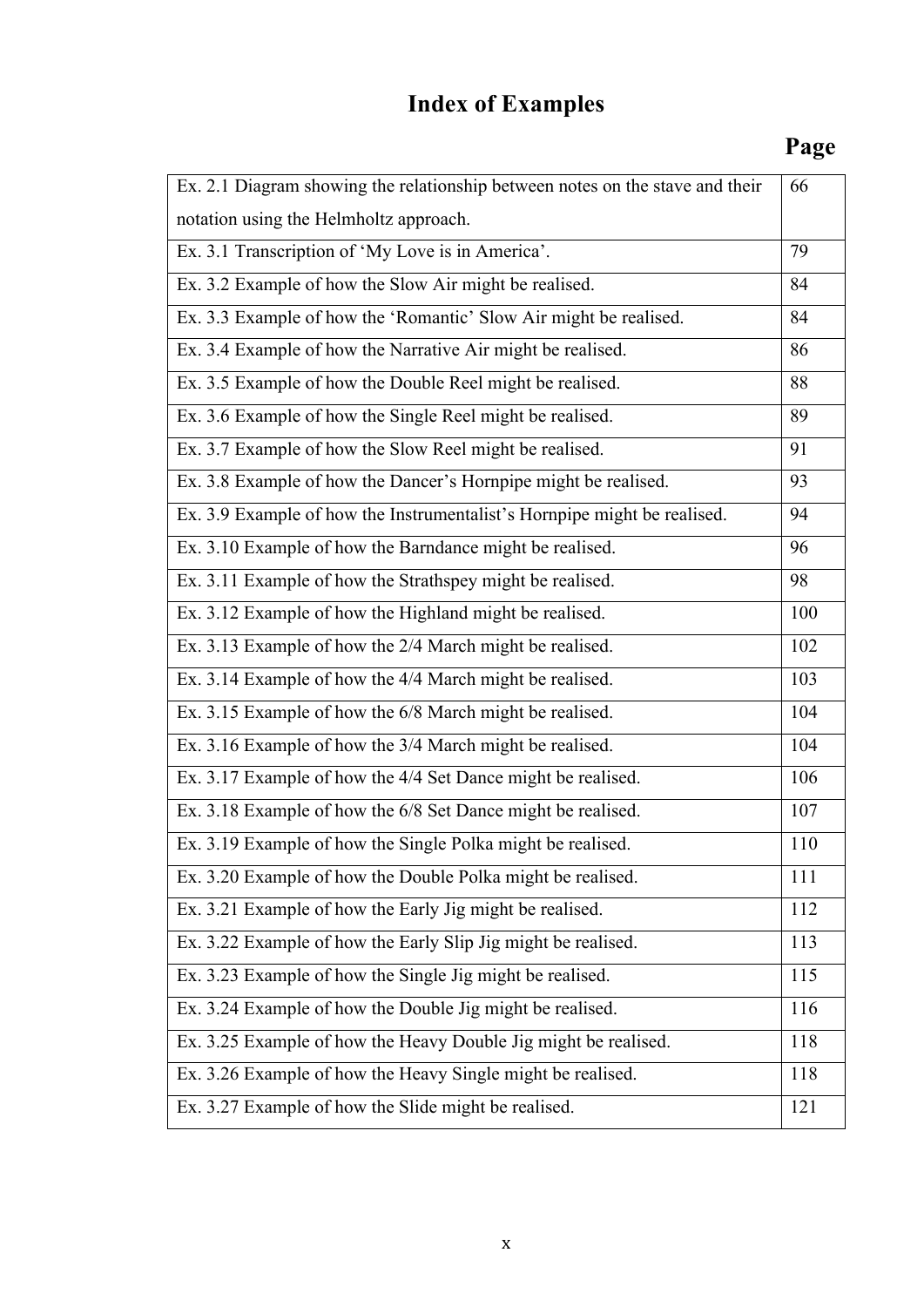| Ex. 3.28 Example of how the Slip Jig might be realised.<br>122<br>Ex. 3.29 Example of how the Hop Jig might be realised.<br>124<br>Ex. 3.30 Example of how the Waltz might be realised.<br>126<br>Ex. 3.31 Example of how the Mazurka might be realised.<br>127<br>Ex. 3.32 Example of how the 7/8 Tune-type might be realised.<br>128<br>Ex. 4.1 Straight Quaver-rhythm versus Dotted Quaver-rhythm.<br>131<br>Ex. 4.2 Various types of rhythm possible in performance.<br>132<br>Ex. 4.3 A reproduction of Breandán Breathnach's basic or 'motoric' rhythm.<br>133<br>Ex. 4.4 A codified typical rhythm.<br>139<br>Ex. 4.5 A codified rhythm featuring rests.<br>139<br>Ex. 4.6 A codified rhythm featuring (a) a treble and (b) a triplet.<br>140<br>Ex. 4.7 A codified rhythm featuring (a) a pushed quaver and (b) a pushed<br>140<br>crotchet.<br>Ex. 4.8 A two-bar codified rhythm demonstrating the use of tied notes.<br>141<br>Ex. 4.9 A codified rhythm in 6/8 featuring consecutive semiquavers.<br>141<br>Ex. 4.10 An illustration in 4/4 of the code $(8   8)$ .<br>142<br>Ex. 4.11 A codified rhythm featuring (a) the longest rhythmic value and (b),<br>143<br>$(c)$ , $(d)$ the shortest rhythms.<br>Ex. 4.12 'The Sally Gardens'.<br>143<br>Ex. 4.13 'The Frost is all Over', bars 1-8.<br>148<br>Ex. 4.14 'Maude Millar's', bars 1-8.<br>148<br>Ex. 4.15 'Paidín Ó Raifeartaigh', bars 1-8.<br>149<br>Ex. 4.16 'Corney is Coming', bars 1-8.<br>149<br>Ex. 4.17 'Mickey the Moulder', bars 1-8.<br>150<br>Ex. 4.18 'The Bus-stop Reel', bars 1-8.<br>150<br>Ex. 4.19 Two-bar rhythms in 4/4, observed from the above audio recordings.<br>155<br>Ex. 4.20 Twenty six two-bars rhythms and one one-bar rhythm in 6/8, observed<br>161<br>from the above audio recordings.<br>Ex. 4.21 One-bar rhythms in 9/8, observed from the above audio recordings.<br>165<br>Ex. 4.22 Two-bar rhythms in 2/4, observed from the above audio recordings.<br>174<br>Ex. 5.1 Reproduction of Tomás Ó Canainn's version of 'Cailleach an Airgid'.<br>183 |  |
|--------------------------------------------------------------------------------------------------------------------------------------------------------------------------------------------------------------------------------------------------------------------------------------------------------------------------------------------------------------------------------------------------------------------------------------------------------------------------------------------------------------------------------------------------------------------------------------------------------------------------------------------------------------------------------------------------------------------------------------------------------------------------------------------------------------------------------------------------------------------------------------------------------------------------------------------------------------------------------------------------------------------------------------------------------------------------------------------------------------------------------------------------------------------------------------------------------------------------------------------------------------------------------------------------------------------------------------------------------------------------------------------------------------------------------------------------------------------------------------------------------------------------------------------------------------------------------------------------------------------------------------------------------------------------------------------------------------------------------------------------------------------------------------------------------------------------------------------------------------------------------------------------------------------------------------------------------------------------------------------------------------------------------------------------------------|--|
|                                                                                                                                                                                                                                                                                                                                                                                                                                                                                                                                                                                                                                                                                                                                                                                                                                                                                                                                                                                                                                                                                                                                                                                                                                                                                                                                                                                                                                                                                                                                                                                                                                                                                                                                                                                                                                                                                                                                                                                                                                                              |  |
|                                                                                                                                                                                                                                                                                                                                                                                                                                                                                                                                                                                                                                                                                                                                                                                                                                                                                                                                                                                                                                                                                                                                                                                                                                                                                                                                                                                                                                                                                                                                                                                                                                                                                                                                                                                                                                                                                                                                                                                                                                                              |  |
|                                                                                                                                                                                                                                                                                                                                                                                                                                                                                                                                                                                                                                                                                                                                                                                                                                                                                                                                                                                                                                                                                                                                                                                                                                                                                                                                                                                                                                                                                                                                                                                                                                                                                                                                                                                                                                                                                                                                                                                                                                                              |  |
|                                                                                                                                                                                                                                                                                                                                                                                                                                                                                                                                                                                                                                                                                                                                                                                                                                                                                                                                                                                                                                                                                                                                                                                                                                                                                                                                                                                                                                                                                                                                                                                                                                                                                                                                                                                                                                                                                                                                                                                                                                                              |  |
|                                                                                                                                                                                                                                                                                                                                                                                                                                                                                                                                                                                                                                                                                                                                                                                                                                                                                                                                                                                                                                                                                                                                                                                                                                                                                                                                                                                                                                                                                                                                                                                                                                                                                                                                                                                                                                                                                                                                                                                                                                                              |  |
|                                                                                                                                                                                                                                                                                                                                                                                                                                                                                                                                                                                                                                                                                                                                                                                                                                                                                                                                                                                                                                                                                                                                                                                                                                                                                                                                                                                                                                                                                                                                                                                                                                                                                                                                                                                                                                                                                                                                                                                                                                                              |  |
|                                                                                                                                                                                                                                                                                                                                                                                                                                                                                                                                                                                                                                                                                                                                                                                                                                                                                                                                                                                                                                                                                                                                                                                                                                                                                                                                                                                                                                                                                                                                                                                                                                                                                                                                                                                                                                                                                                                                                                                                                                                              |  |
|                                                                                                                                                                                                                                                                                                                                                                                                                                                                                                                                                                                                                                                                                                                                                                                                                                                                                                                                                                                                                                                                                                                                                                                                                                                                                                                                                                                                                                                                                                                                                                                                                                                                                                                                                                                                                                                                                                                                                                                                                                                              |  |
|                                                                                                                                                                                                                                                                                                                                                                                                                                                                                                                                                                                                                                                                                                                                                                                                                                                                                                                                                                                                                                                                                                                                                                                                                                                                                                                                                                                                                                                                                                                                                                                                                                                                                                                                                                                                                                                                                                                                                                                                                                                              |  |
|                                                                                                                                                                                                                                                                                                                                                                                                                                                                                                                                                                                                                                                                                                                                                                                                                                                                                                                                                                                                                                                                                                                                                                                                                                                                                                                                                                                                                                                                                                                                                                                                                                                                                                                                                                                                                                                                                                                                                                                                                                                              |  |
|                                                                                                                                                                                                                                                                                                                                                                                                                                                                                                                                                                                                                                                                                                                                                                                                                                                                                                                                                                                                                                                                                                                                                                                                                                                                                                                                                                                                                                                                                                                                                                                                                                                                                                                                                                                                                                                                                                                                                                                                                                                              |  |
|                                                                                                                                                                                                                                                                                                                                                                                                                                                                                                                                                                                                                                                                                                                                                                                                                                                                                                                                                                                                                                                                                                                                                                                                                                                                                                                                                                                                                                                                                                                                                                                                                                                                                                                                                                                                                                                                                                                                                                                                                                                              |  |
|                                                                                                                                                                                                                                                                                                                                                                                                                                                                                                                                                                                                                                                                                                                                                                                                                                                                                                                                                                                                                                                                                                                                                                                                                                                                                                                                                                                                                                                                                                                                                                                                                                                                                                                                                                                                                                                                                                                                                                                                                                                              |  |
|                                                                                                                                                                                                                                                                                                                                                                                                                                                                                                                                                                                                                                                                                                                                                                                                                                                                                                                                                                                                                                                                                                                                                                                                                                                                                                                                                                                                                                                                                                                                                                                                                                                                                                                                                                                                                                                                                                                                                                                                                                                              |  |
|                                                                                                                                                                                                                                                                                                                                                                                                                                                                                                                                                                                                                                                                                                                                                                                                                                                                                                                                                                                                                                                                                                                                                                                                                                                                                                                                                                                                                                                                                                                                                                                                                                                                                                                                                                                                                                                                                                                                                                                                                                                              |  |
|                                                                                                                                                                                                                                                                                                                                                                                                                                                                                                                                                                                                                                                                                                                                                                                                                                                                                                                                                                                                                                                                                                                                                                                                                                                                                                                                                                                                                                                                                                                                                                                                                                                                                                                                                                                                                                                                                                                                                                                                                                                              |  |
|                                                                                                                                                                                                                                                                                                                                                                                                                                                                                                                                                                                                                                                                                                                                                                                                                                                                                                                                                                                                                                                                                                                                                                                                                                                                                                                                                                                                                                                                                                                                                                                                                                                                                                                                                                                                                                                                                                                                                                                                                                                              |  |
|                                                                                                                                                                                                                                                                                                                                                                                                                                                                                                                                                                                                                                                                                                                                                                                                                                                                                                                                                                                                                                                                                                                                                                                                                                                                                                                                                                                                                                                                                                                                                                                                                                                                                                                                                                                                                                                                                                                                                                                                                                                              |  |
|                                                                                                                                                                                                                                                                                                                                                                                                                                                                                                                                                                                                                                                                                                                                                                                                                                                                                                                                                                                                                                                                                                                                                                                                                                                                                                                                                                                                                                                                                                                                                                                                                                                                                                                                                                                                                                                                                                                                                                                                                                                              |  |
|                                                                                                                                                                                                                                                                                                                                                                                                                                                                                                                                                                                                                                                                                                                                                                                                                                                                                                                                                                                                                                                                                                                                                                                                                                                                                                                                                                                                                                                                                                                                                                                                                                                                                                                                                                                                                                                                                                                                                                                                                                                              |  |
|                                                                                                                                                                                                                                                                                                                                                                                                                                                                                                                                                                                                                                                                                                                                                                                                                                                                                                                                                                                                                                                                                                                                                                                                                                                                                                                                                                                                                                                                                                                                                                                                                                                                                                                                                                                                                                                                                                                                                                                                                                                              |  |
|                                                                                                                                                                                                                                                                                                                                                                                                                                                                                                                                                                                                                                                                                                                                                                                                                                                                                                                                                                                                                                                                                                                                                                                                                                                                                                                                                                                                                                                                                                                                                                                                                                                                                                                                                                                                                                                                                                                                                                                                                                                              |  |
|                                                                                                                                                                                                                                                                                                                                                                                                                                                                                                                                                                                                                                                                                                                                                                                                                                                                                                                                                                                                                                                                                                                                                                                                                                                                                                                                                                                                                                                                                                                                                                                                                                                                                                                                                                                                                                                                                                                                                                                                                                                              |  |
|                                                                                                                                                                                                                                                                                                                                                                                                                                                                                                                                                                                                                                                                                                                                                                                                                                                                                                                                                                                                                                                                                                                                                                                                                                                                                                                                                                                                                                                                                                                                                                                                                                                                                                                                                                                                                                                                                                                                                                                                                                                              |  |
|                                                                                                                                                                                                                                                                                                                                                                                                                                                                                                                                                                                                                                                                                                                                                                                                                                                                                                                                                                                                                                                                                                                                                                                                                                                                                                                                                                                                                                                                                                                                                                                                                                                                                                                                                                                                                                                                                                                                                                                                                                                              |  |
|                                                                                                                                                                                                                                                                                                                                                                                                                                                                                                                                                                                                                                                                                                                                                                                                                                                                                                                                                                                                                                                                                                                                                                                                                                                                                                                                                                                                                                                                                                                                                                                                                                                                                                                                                                                                                                                                                                                                                                                                                                                              |  |
|                                                                                                                                                                                                                                                                                                                                                                                                                                                                                                                                                                                                                                                                                                                                                                                                                                                                                                                                                                                                                                                                                                                                                                                                                                                                                                                                                                                                                                                                                                                                                                                                                                                                                                                                                                                                                                                                                                                                                                                                                                                              |  |
|                                                                                                                                                                                                                                                                                                                                                                                                                                                                                                                                                                                                                                                                                                                                                                                                                                                                                                                                                                                                                                                                                                                                                                                                                                                                                                                                                                                                                                                                                                                                                                                                                                                                                                                                                                                                                                                                                                                                                                                                                                                              |  |
|                                                                                                                                                                                                                                                                                                                                                                                                                                                                                                                                                                                                                                                                                                                                                                                                                                                                                                                                                                                                                                                                                                                                                                                                                                                                                                                                                                                                                                                                                                                                                                                                                                                                                                                                                                                                                                                                                                                                                                                                                                                              |  |
|                                                                                                                                                                                                                                                                                                                                                                                                                                                                                                                                                                                                                                                                                                                                                                                                                                                                                                                                                                                                                                                                                                                                                                                                                                                                                                                                                                                                                                                                                                                                                                                                                                                                                                                                                                                                                                                                                                                                                                                                                                                              |  |
|                                                                                                                                                                                                                                                                                                                                                                                                                                                                                                                                                                                                                                                                                                                                                                                                                                                                                                                                                                                                                                                                                                                                                                                                                                                                                                                                                                                                                                                                                                                                                                                                                                                                                                                                                                                                                                                                                                                                                                                                                                                              |  |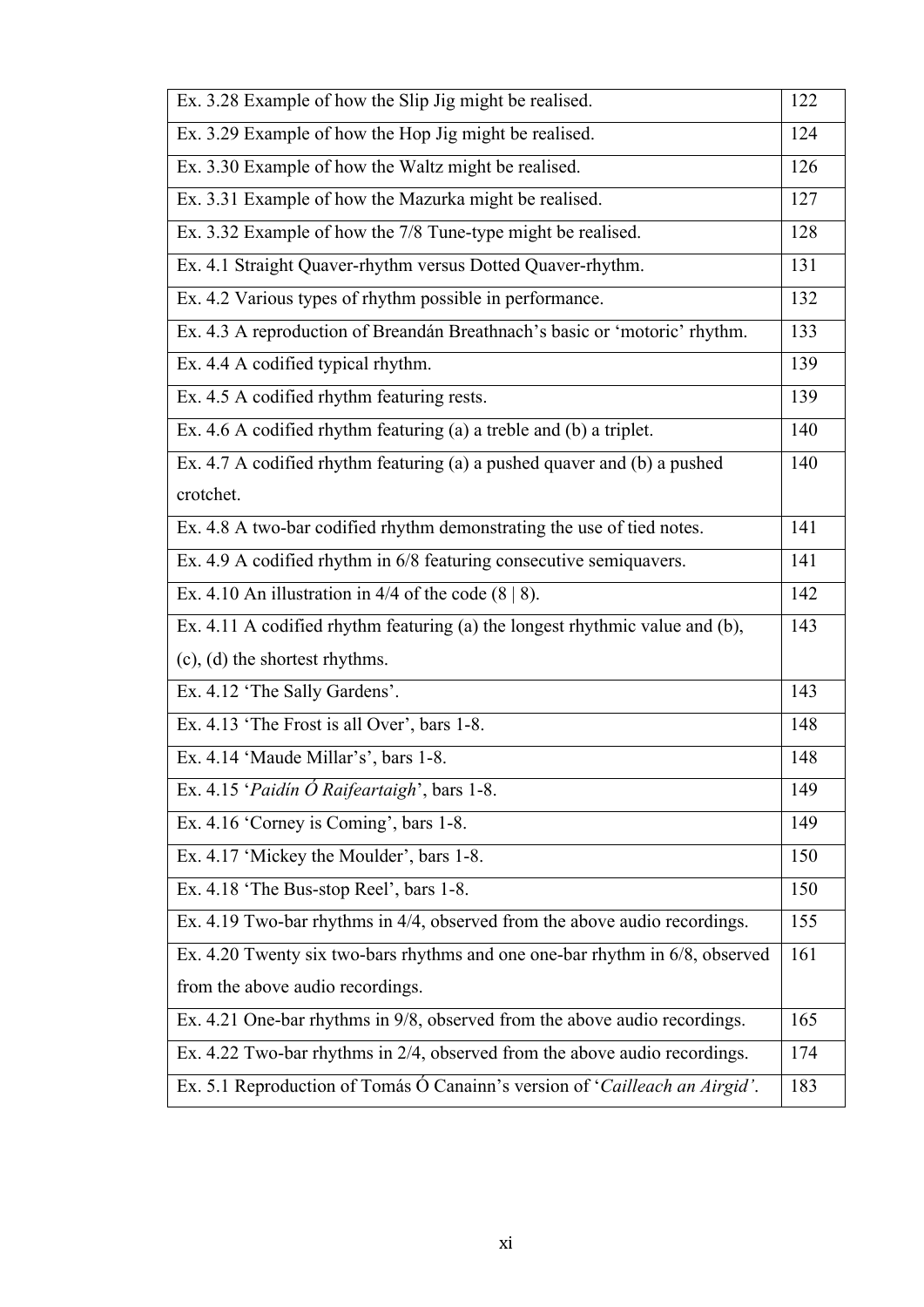| Ex. 5.2 The six heptatonic modes used in Irish traditional music.                                | 187 |
|--------------------------------------------------------------------------------------------------|-----|
| Ex. 5.3 A demonstration of the weak parts of the beat in respect of the metres:                  | 191 |
| $2/2$ , $3/4$ , $4/4$ , $2/4$ , $6/8$ , $9/8$ .                                                  |     |
| Ex. 5.4 Illustration of inflection in respect of the Ionian, Dorian, Mixolydian                  | 192 |
| and Aeolian modes.                                                                               |     |
| Ex. 5.5 Use of inflection demonstrating the use of the raised fourth in 'Con's                   | 193 |
| Slip Jig'.                                                                                       |     |
| Ex. 5.6 A demonstration of the main beats of the metres: $2/2$ , $3/4$ , $4/4$ , $2/4$ , $6/8$ , | 194 |
| 9/8.                                                                                             |     |
| Ex. 5.7 Modal modulation in the reel 'The Glass of Beer'.                                        | 195 |
| Ex. 5.8 Transitory modulation in the A-part of 'Mooney's Reel'.                                  | 195 |
| Ex. 6.1 An illustration of where the structural tones fall using the first two bars              | 242 |
| of the reel 'The Sally Gardens'.                                                                 |     |
| Ex. 6.2 Demonstration of melodic variation using codes to modify structural                      | 245 |
| tones.                                                                                           |     |
| Ex. 6.3 Demonstration of melodic variation using codes to modify motoric                         | 245 |
| tones.                                                                                           |     |
| Ex. 6.4 Illustration of the harmony denoted by the Roman numerals $I - vi$ .                     | 246 |
| Ex. 6.5 An interpretation of the harmonic structure of (a) 'The Moving Cloud'                    | 248 |
| and (b) 'The Sally Gardens'.                                                                     |     |
| Ex. 6.6 An illustration of implied harmonic patterns (sets of four) at a four-bar                | 249 |
| conceptual resolution.                                                                           |     |
| Ex. 6.7 An illustration of implied harmonic patterns (sets of four) at a one-bar                 | 249 |
| conceptual resolution.                                                                           |     |
| Ex. 6.8 Melodic variations derived from alterations in the harmonic structure of                 | 250 |
| the first two bars of the reel 'Rolling in the Rye Grass', (D Ionian).                           |     |
| Ex. 7.1 Demonstration of the melodic structural relationships in the traditional                 | 290 |
| tune 'The Dawning of the Day'.                                                                   |     |
| Ex. 7.2 Transcription of the six-part version of the reel 'The Mountain Road'.                   | 294 |
| Ex. 7.3 Transcription of the reel 'The Glen Road to Carrick'.                                    | 295 |
| Ex. 7.4 Primary material in the reel 'Farewell to Ireland'.                                      | 298 |
|                                                                                                  |     |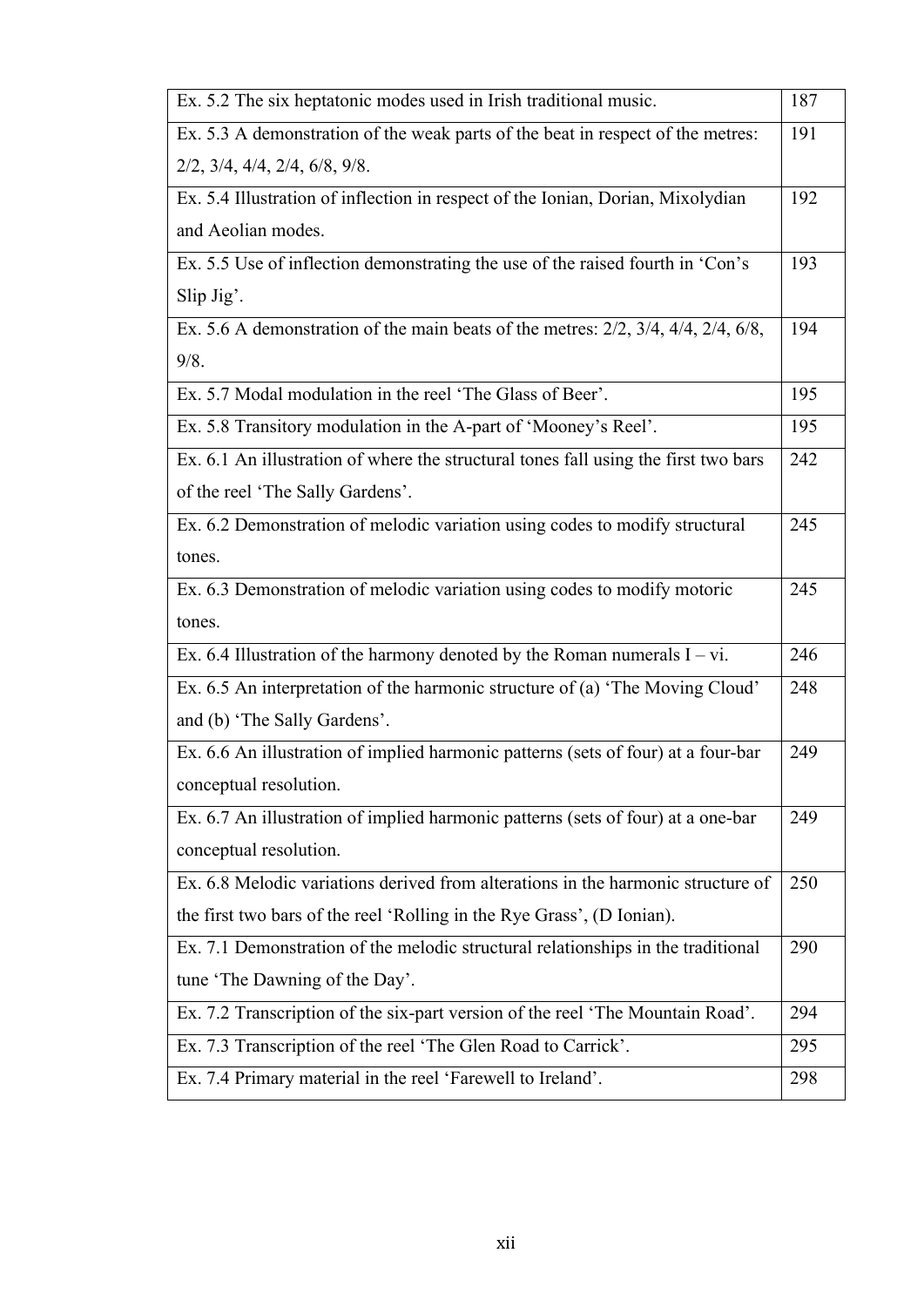| Ex. 7.5 Secondary material in the reel 'Farewell to Ireland'.                              | 299 |
|--------------------------------------------------------------------------------------------|-----|
| Ex. 7.6 Auxiliary material in the reel 'Farewell to Ireland'.                              | 300 |
| Ex. 7.7 Analysis demonstrating travelling auxiliary material at a one-bar                  | 307 |
| resolution in the reel 'Farewell to Ireland'.                                              |     |
| Ex. 7.8 Analysis demonstrating travelling auxiliary material at a three-bar                | 308 |
| resolution in the reel 'Farewell to Ireland'.                                              |     |
| Ex. 7.9 Analysis demonstrating travelling auxiliary material at a four-bar                 | 309 |
| resolution in the reel 'Farewell to Ireland'.                                              |     |
| Ex. 8.1 An illustration of the phrasing employed by Martin Hayes on his                    | 364 |
| version of 'The Cloonagroe Reel'.                                                          |     |
| Ex. 8.2 The code $61^2$ as it appears in the 'Cloonagroe Reel'.                            | 365 |
| Ex. 8.3 An illustration of how phrasing can be codified using Martin Hayes'                | 366 |
| version of the 'Cloonagroe Reel'.                                                          |     |
| Ex. 8.4 An illustration of the variation that results from the application of the          | 368 |
| code $1^5:$ $3^2:$ 1 : 3 in relation to the first eight bars of the reel 'The Maid Behind' |     |
| the Bar'.                                                                                  |     |
| Ex. 9.1 Adapted grace note family featuring the <i>appoggiatura</i> , acciaccatura,        | 410 |
| cut, and the harmonic cut.                                                                 |     |
| Ex. 9.2 The two basic varieties of short turn.                                             | 434 |
| Ex. 9.3 Illustration of the Scalic Run.                                                    | 463 |
| Ex. 9.4 Composite Run: moving in triplets - A-part of 'The Laird of                        | 464 |
| Drumblair'.                                                                                |     |
| Ex. 9.5 Composite Run using Mordents and a septuplet on the B-part of 'The                 | 464 |
| Green Fields of Antrim'.                                                                   |     |
| Ex. 9.6 Double Long Roll.                                                                  | 465 |
| Ex. 10.1 Shared Repertoire: 'The Maid Behind the Bar'.                                     | 480 |
| Ex. 10.2 Shared Repertoire: 'Dinkey's'.                                                    | 480 |
| Ex. 10.3 Shared Repertoire: 'Farewell to Ireland'.                                         | 481 |
| Ex. 10.4 Shared Repertoire: 'The Golden Eagle'.                                            | 481 |
| Ex. 10.5 Shared Repertoire: 'McKenna's Polka'.                                             | 482 |
| Ex. 10.6 Shared Repertoire: 'Tommy Betty's Waltz'.                                         | 482 |
|                                                                                            |     |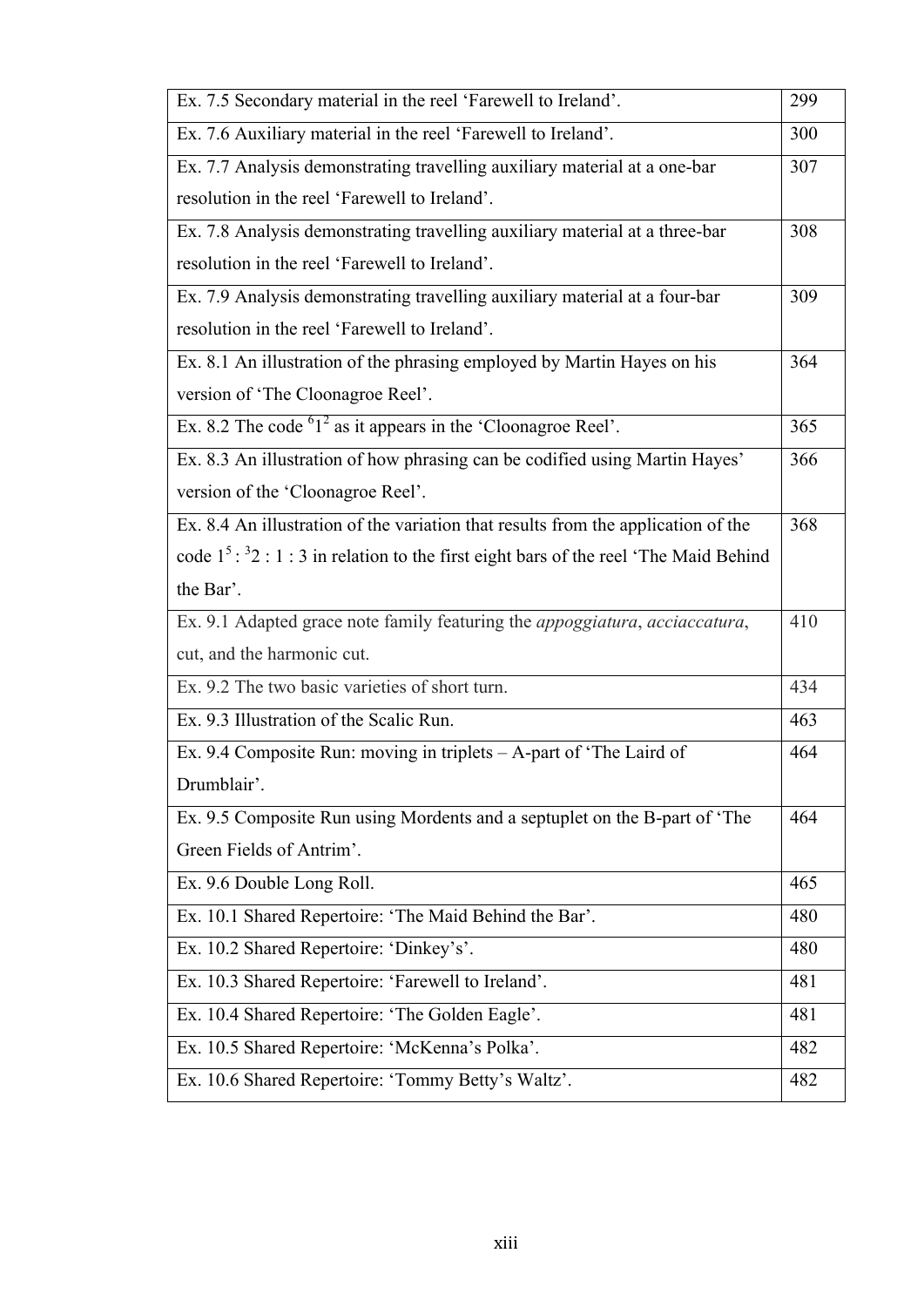| Ex. 10.7 Shared Repertoire: 'The Kid on the Mountain'.                          | 483 |
|---------------------------------------------------------------------------------|-----|
| Ex. 10.8 Shared Repertoire: 'Morrison's Jig'.                                   | 483 |
| Ex. 10.9 Shared Repertoire: 'The Connaughtman's Rambles'.                       | 484 |
| Ex. 10.10 Shared Repertoire: 'Langstrom's Pony'.                                | 484 |
| Ex. 10.11 Transcription of Peter Browne's interpretation of 'Dinkey's' as a     | 493 |
| double jig.                                                                     |     |
| Ex. 10.12 Transcription of Peter Browne's interpretation of 'Dinkey's' as a 7/8 | 494 |
| tune-type.                                                                      |     |
| Ex. 10.13 Transcription of Michaela Cunningham's interpretation of 'The Maid    | 495 |
| Behind the Bar' as a double jig.                                                |     |
| Ex. 10.14 Transcription of Michaela Cunningham's interpretation of 'The Maid    | 496 |
| Behind the Bar' as a 7/8 tune.                                                  |     |
| Ex. 10.15 Transcription of Adrian Hart's interpretation of 'The Golden Eagle'   | 498 |
| as a mazurka.                                                                   |     |
| Ex. 10.16 Transcription of Adrian Hart's interpretation of 'Langstrom's Pony'   | 499 |
| as a double reel.                                                               |     |
| Ex. 10.17 Transcription of Robert Harvey's interpretation of 'The Maid Behind   | 500 |
| the Bar' as a 7/8 tune.                                                         |     |
| Ex. 10.18 Transcription of Robert Harvey's interpretation of 'The Maid Behind   | 501 |
| the Bar' as a double jig.                                                       |     |
| Ex. 10.19 Transcription of Mark Redmond's interpretation of 'The Maid           | 503 |
| Behind the Bar' as a waltz.                                                     |     |
| Ex. 10.20 Transcription of Mark Redmond's interpretation of 'The Maid           | 504 |
| Behind the Bar' as a slip jig.                                                  |     |
| Ex. 10.21 Transcription of Tríona Marhsall's interpretation of 'The             | 505 |
| Connaughtman's Rambles' as a double reel.                                       |     |
| Ex. 10.22 Transcription of Tríona Marshall's interpretation of 'The Maid        | 506 |
| Behind Bar' as a slip jig.                                                      |     |
| Ex. 10.23 Transcription of Enda Cloke's interpretation of 'Langstrom's Pony'    | 508 |
| as a slip jig.                                                                  |     |
| Ex. 10.24 Transcription of Enda Cloke's interpretation of 'The                  | 508 |
| Connaughtman's Rambles' as a slip jig.                                          |     |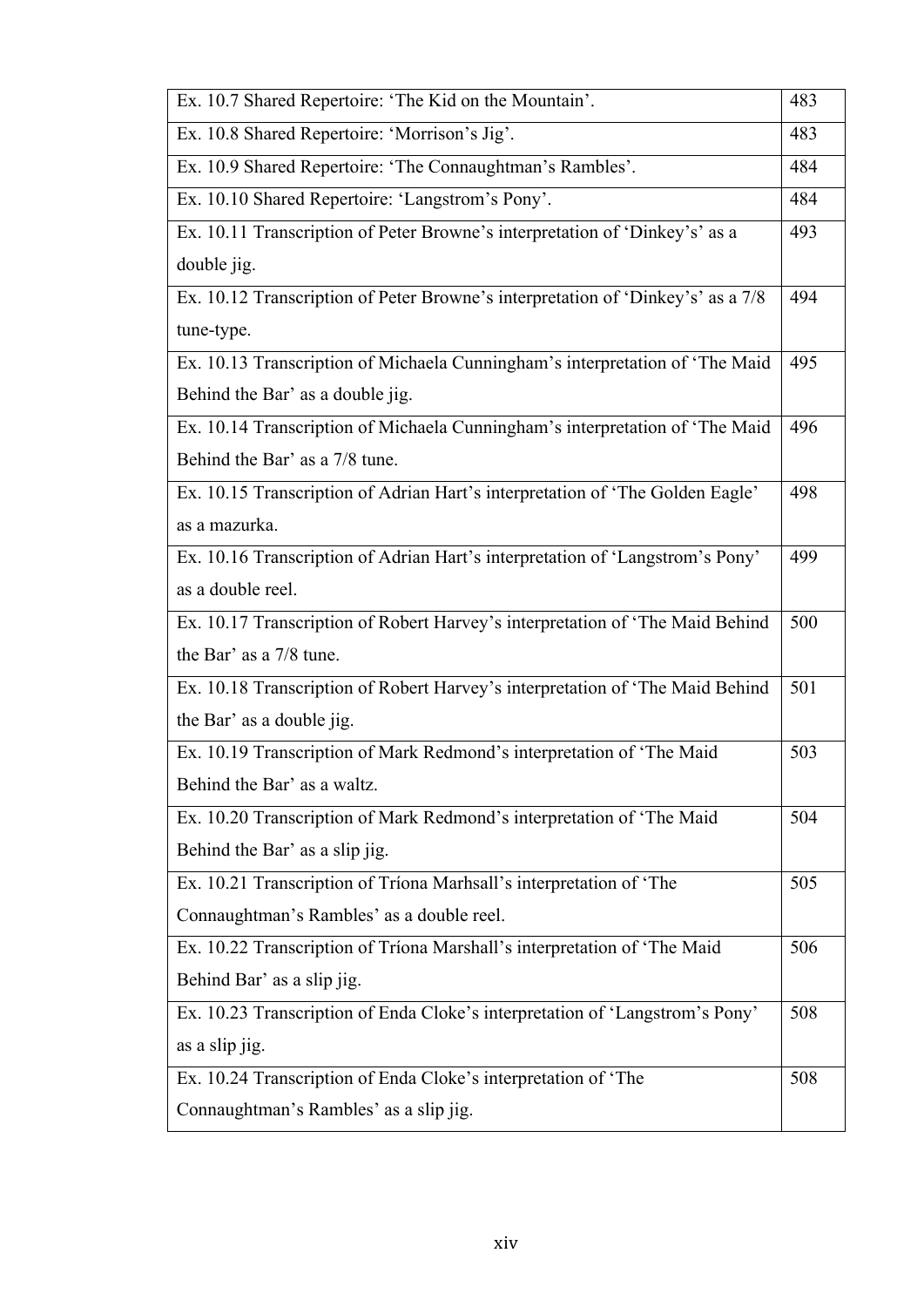| Ex. 10.25 Peter Browne's use of accent rhythms in 'Dinkey's'.                 | 511 |
|-------------------------------------------------------------------------------|-----|
| Ex. 10.26 Peter Browne's use of accent rhythms in 'The Connaughtman's         | 511 |
| Rambles'.                                                                     |     |
| Ex. 10.27 Peter Browne's use of tune rhythms in 'Dinkey's'.                   | 512 |
| Ex. 10.28 Peter Browne's use of tune rhythms in 'The Connaughtman's           | 513 |
| Rambles'.                                                                     |     |
| Ex. 10.29 Michaela Cunningham's use of accents in 'The Maid Behind the        | 514 |
| Bar'.                                                                         |     |
| Ex. 10.30 Michaela Cunningham's use of accents in 'The Connaughtman's         | 515 |
| Rambles'.                                                                     |     |
| Ex. 10.31 Michaela Cunningham's use of tune rhythms in 'The Maid Behind       | 515 |
| the Bar'.                                                                     |     |
| Ex. 10.32 Michaela Cunningham's use of tune rhythms in 'The                   | 516 |
| Connaughtman's Rambles'.                                                      |     |
| Ex. 10.33 Adrian Hart's use of accents in 'The Maid Behind the Bar'.          | 518 |
| Ex. 10.34 Adrian Hart's use of accents in 'The Connaughtman's Rambles'.       | 518 |
| Ex. 10.35 Adrian Hart's use of tune rhythms in 'The Maid Behind the Bar'.     | 519 |
| Ex. 10.36 Adrian Hart's use of tune rhythms in 'The Connaughtman's            | 520 |
| Rambles'.                                                                     |     |
| Ex. 10.37 Robert Harvey's use of accents in 'The Maid Behind the Bar'.        | 521 |
| Ex. 10.38 Robert Harvey's use of accents in 'The Kid on the Mountain'.        | 522 |
| Ex. 10.39 Robert Harvey's use of tune rhythms in 'The Maid Behind the Bar'.   | 523 |
| Ex. 10.40 Robert Harvey's use of tune rhythms in 'The Kid on the Mountain'.   | 523 |
| Ex. 10.41 Mark Redmond's use of accents in 'The Maid Behind the Bar'.         | 525 |
| Ex. 10.42 Mark Redmond's use of accents in 'The Kid on the Mountain'.         | 525 |
| Ex. 10.43 Mark Redmond's use of tune-rhythms in 'Farewell to Ireland'.        | 526 |
| Ex. 10.44 Mark Redmond's use of tune rhythms in 'The Kid on the Mountain'.    | 527 |
| Ex. 10.45 Tríona Marshall's use of accents in 'The Maid behind the Bar'.      | 528 |
| Ex. 10.46 Tríona Marshall's use of accents in 'The Connaughtman's Rambles'.   | 529 |
| Ex. 10.47 Tríona Marshall's use of tune rhythms in 'The Maid behind the Bar'. | 530 |
| Ex. 10.48 Tríona Marshall's use of tune rhythms in 'The Connaughtman's        | 530 |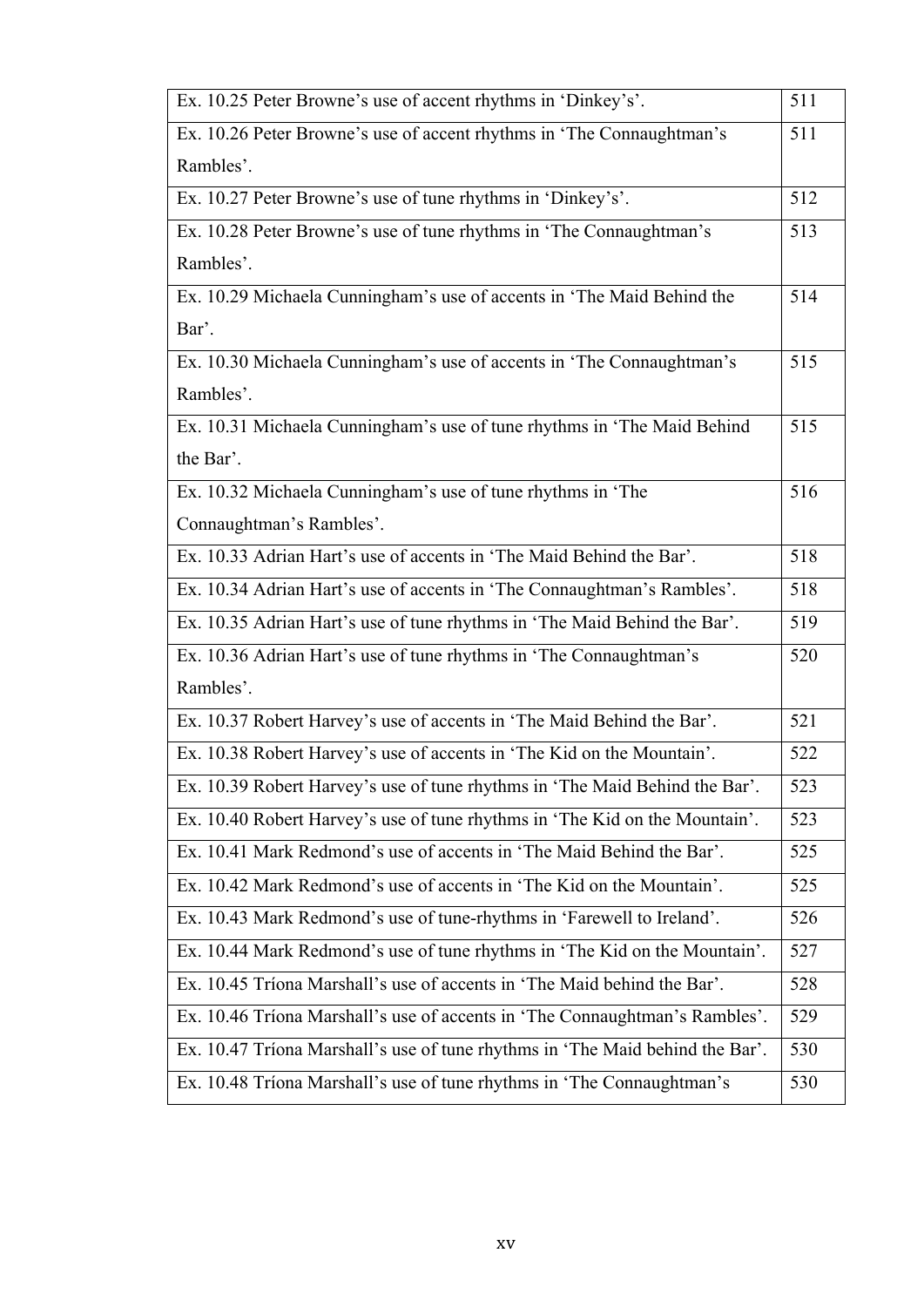| Rambles'.                                                                       |     |
|---------------------------------------------------------------------------------|-----|
| Ex. 10.49 Enda Cloke's use of accents in 'The Maid Behind the Bar'.             | 532 |
| Ex. 10.50 Enda Cloke's use of accents in 'The Connaughtman's Rambles'.          | 533 |
| Ex. 10.51 Enda Cloke's use of tune rhythm in 'The Maid Behind the Bar'.         | 533 |
| Ex. 10.52 Enda Cloke's use of tune rhythm in 'The Connaughtman's Rambles'.      | 534 |
| Ex. 10.53 Peter Browne's use of heptatonic transposition in 'Farewell to        | 538 |
| Ireland'.                                                                       |     |
| Ex. 10.54 Peter Browne's use of hexatonic transposition in 'Dinkey's'.          | 539 |
| Ex. 10.55 Peter Browne's use of pentatonic transposition in 'Morrison's Jig'.   | 540 |
| Ex. 10.56 Peter Browne's use of inflection in 'Dinkey's'.                       | 541 |
| Ex. 10.57 Peter Browne's use of part modulation in 'Dinkey's'.                  | 542 |
| Ex. 10.58 Peter Browne's use of transitory modulation in 'Farewell to Ireland'. | 543 |
| Ex. 10.59 Michaela Cunningham's use of heptatonic transposition in 'The         | 544 |
| Connaughtman's Rambles'.                                                        |     |
| Ex. 10.60 Michaela Cunningham's use of hexatonic transposition in               | 545 |
| 'McKenna's Polka'.                                                              |     |
| Ex. 10.61 Michaela Cunningham's use of pentatonic transposition in 'The         | 546 |
| Connaughtman's Rambles'.                                                        |     |
| Ex. 10.62 Michaela Cunningham's use of inflection in 'The Kid on the            | 546 |
| Mountain'.                                                                      |     |
| Ex. 10.63 Michaela Cunningham's use of part modulation in 'McKenna's            | 547 |
| Polka'.                                                                         |     |
| Ex. 10.64 Michaela Cunningham's use of transitory modulation in 'The Maid       | 548 |
| Behind the Bar'.                                                                |     |
| Ex. 10.65 Adrian Hart's use of heptatonic transposition in 'The Maid Behind     | 549 |
| the Bar'.                                                                       |     |
| Ex. 10.66 Adrian Hart's use of hexatonic transposition in 'The Kid on the       | 550 |
| Mountain'.                                                                      |     |
| Ex. 10.67 Adrian Hart's use of pentatonic transposition in 'The                 | 551 |
| Connaughtman's Rambles'.                                                        |     |
| Ex. 10.68 Adrian Hart's use of inflection in 'Tommy Betty's Waltz'.             | 552 |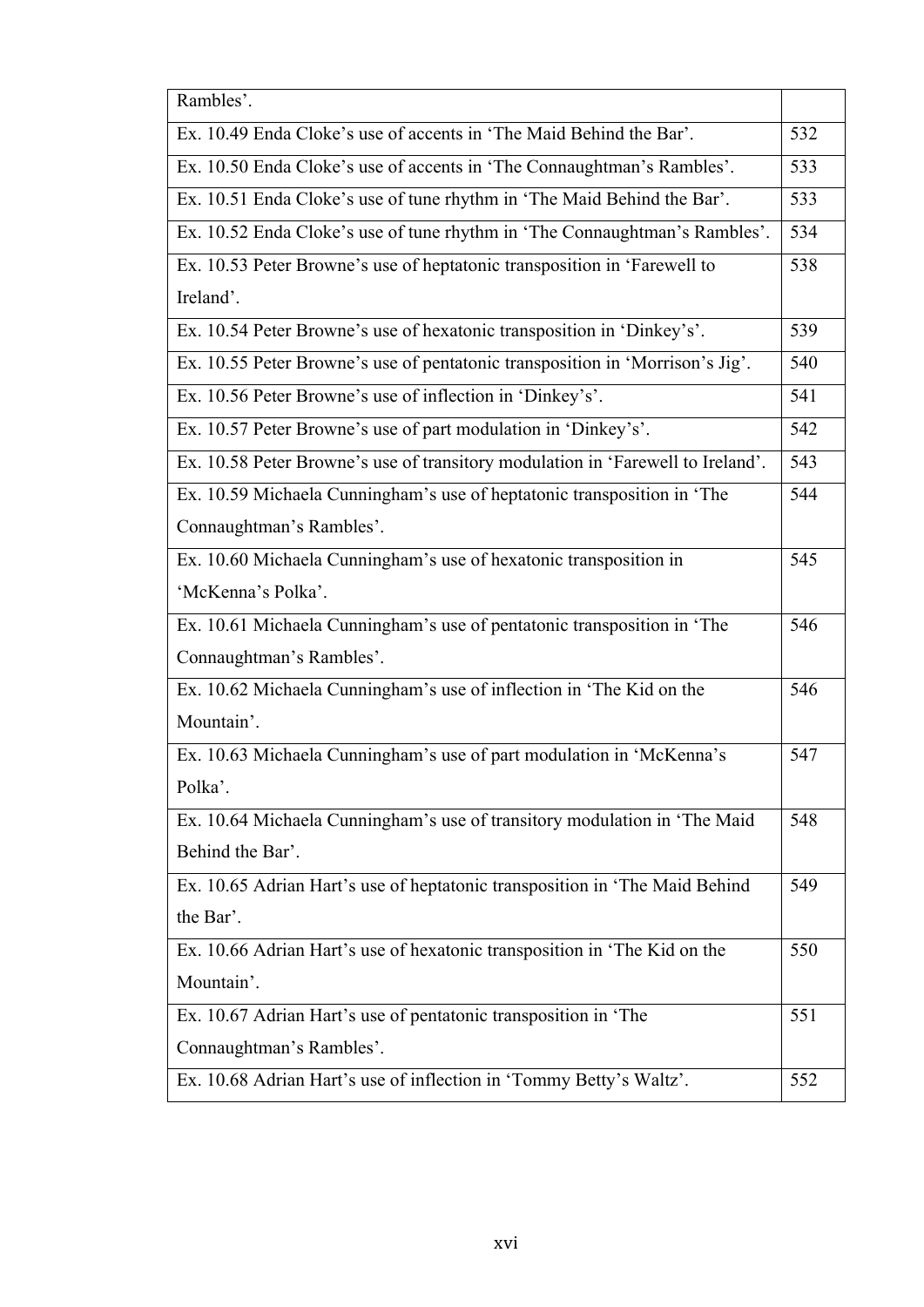| Ex. 10.69 Adrian Hart's use of part modulation in 'McKenna's Polka'.          | 553 |
|-------------------------------------------------------------------------------|-----|
| Ex. 10.70 Adrian Hart's use of transitory modulation in 'The Connaughtman's   | 554 |
| Rambles'.                                                                     |     |
| Ex. 10.71 Robert Harvey's use of heptatonic transposition in 'The Maid Behind | 555 |
| the Bar'.                                                                     |     |
| Ex. 10.72 Robert Harvey's use of hexatonic transposition in 'The Maid Behind  | 556 |
| the Bar'.                                                                     |     |
| Ex. 10.73 Robert Harvey's use of pentatonic transposition in 'The Maid Behind | 557 |
| the Bar'.                                                                     |     |
| Ex. 10.74 Robert Harvey's use of inflection in 'The Maid Behind the Bar'.     | 558 |
| Ex. 10.75 Robert Harvey's use of part modulation in 'The Maid Behind the      | 559 |
| Bar'.                                                                         |     |
| Ex. 10.76 Robert Harvey's use of transitory modulation in 'The Kid on the     | 560 |
| Mountain'.                                                                    |     |
| Ex. 10.77 Mark Redmond's use of heptatonic transposition in 'Langstrom's      | 562 |
| Pony'.                                                                        |     |
| Ex. 10.78 Mark Redmond's use of hexatonic transposition in 'Langstrom's       | 563 |
| Pony'.                                                                        |     |
| Ex. 10.79 Mark Redmond's use of pentatonic transposition in 'The Maid         | 564 |
| Behind the Bar'.                                                              |     |
| Ex. 10.80 Mark Redmond's use of inflection in 'The Connaughtman's             | 565 |
| Rambles'.                                                                     |     |
| Ex. 10.81 Mark Redmond's use of part modulation in 'Morrison's Jig'.          | 565 |
| Ex. 10.82 Mark Redmond's use of transitory modulation in 'Tommy Betty's       | 566 |
| Waltz'.                                                                       |     |
| Ex. 10.83 Tríona Marshall's use of heptatonic transposition in 'The Maid      | 568 |
| Behind the Bar'.                                                              |     |
| Ex. 10.84 Tríona Marshall's use of hexatonic transposition in 'The Maid       | 569 |
| Behind the Bar'.                                                              |     |
| Ex. 10.85 Tríona Marshall's use of pentatonic transposition in 'The Maid      | 570 |
| Behind the Bar'.                                                              |     |
| Ex. 10.86 Tríona Marshall's use of inflection in 'The Maid Behind the Bar'.   | 570 |

ı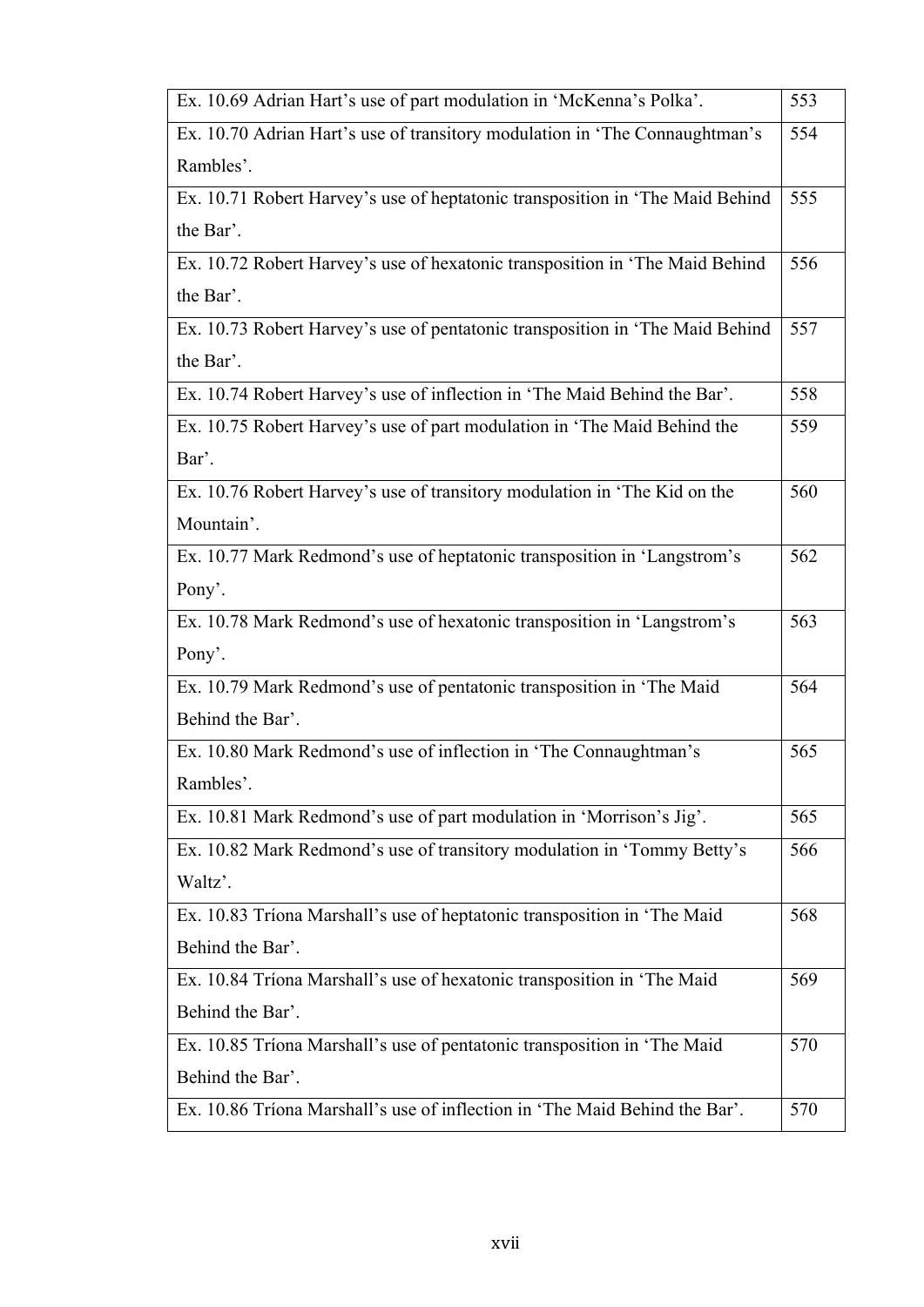| Ex. 10.87 Tríona Marshall's use of part modulation in 'The Maid Behind the    | 571 |
|-------------------------------------------------------------------------------|-----|
| Bar'.                                                                         |     |
| Ex. 10.88 Tríona Marshall's use of transitory modulation in 'Langstrom's      | 572 |
| Pony'.                                                                        |     |
| Ex. 10.89 Enda Cloke's use of heptatonic transposition in 'The                | 573 |
| Connaughtman's Rambles'.                                                      |     |
| Ex. 10.90 Enda Cloke's use of hexatonic transposition in 'McKenna's Polka'.   | 574 |
| Ex. 10.91 Enda Cloke's use of pentatonic transposition on 'McKenna's Polka'.  | 574 |
| Ex. 10.92 Enda Cloke's use of inflection in 'The Maid Behind the Bar'.        | 575 |
| Ex. 10.93 Enda Cloke's use of part modulation in 'McKenna's Polka'.           | 576 |
| Ex. 10.94 Enda Cloke's use of transitory modulation in 'Langstrom's Pony'.    | 576 |
| Ex. 10.95 Peter Browne's use of structural tones in 'Dinkey's'.               | 578 |
| Ex. 10.96 Peter Browne's use of structural tones in 'The Connaughtman's       | 579 |
| Rambles'.                                                                     |     |
| Ex. 10.97 Peter Browne's use of harmonic-based melodic variation at a four-   | 580 |
| bar conceptual resolution on 'Dinkey's'.                                      |     |
| Ex. 10.98 Peter Browne's use of range in 'The Connaughtman's Rambles'.        | 581 |
| Ex. 10.99 Peter Browne's use of motivic development in 'Dinkey's'.            | 582 |
| Ex. 10.100 Michaela Cunningham's use of structural tones in 'The Maid         | 582 |
| Behind the Bar'.                                                              |     |
| Ex. 10.101 Michaela Cunningham's use of structural tones in 'Morrison's Jig'. | 583 |
| Ex. 10.102 Michaela Cunningham's use of harmonic-based melodic variation at   | 584 |
| a two-bar conceptual resolution in 'The Connaughtman's Rambles'.              |     |
| Ex. 10.103 Michaela Cunningham's use of harmonic-based melodic variation at   | 585 |
| a four-bar conceptual resolution in 'The Maid Behind the Bar'.                |     |
| Ex. 10.104 Michaela Cunningham's use of compass in 'The Maid Behind the       | 585 |
| Bar'.                                                                         |     |
| Ex. 10.105 Michaela Cunningham's use of motivic development in 'Farewell to   | 586 |
| Ireland'.                                                                     |     |
| Ex. 10.106 Adrian Hart's use of structural tones in 'Dinkey's'.               | 587 |
| Ex. 10.107 Adrian Hart's use of structural tones in 'Morrison's Jig'.         | 587 |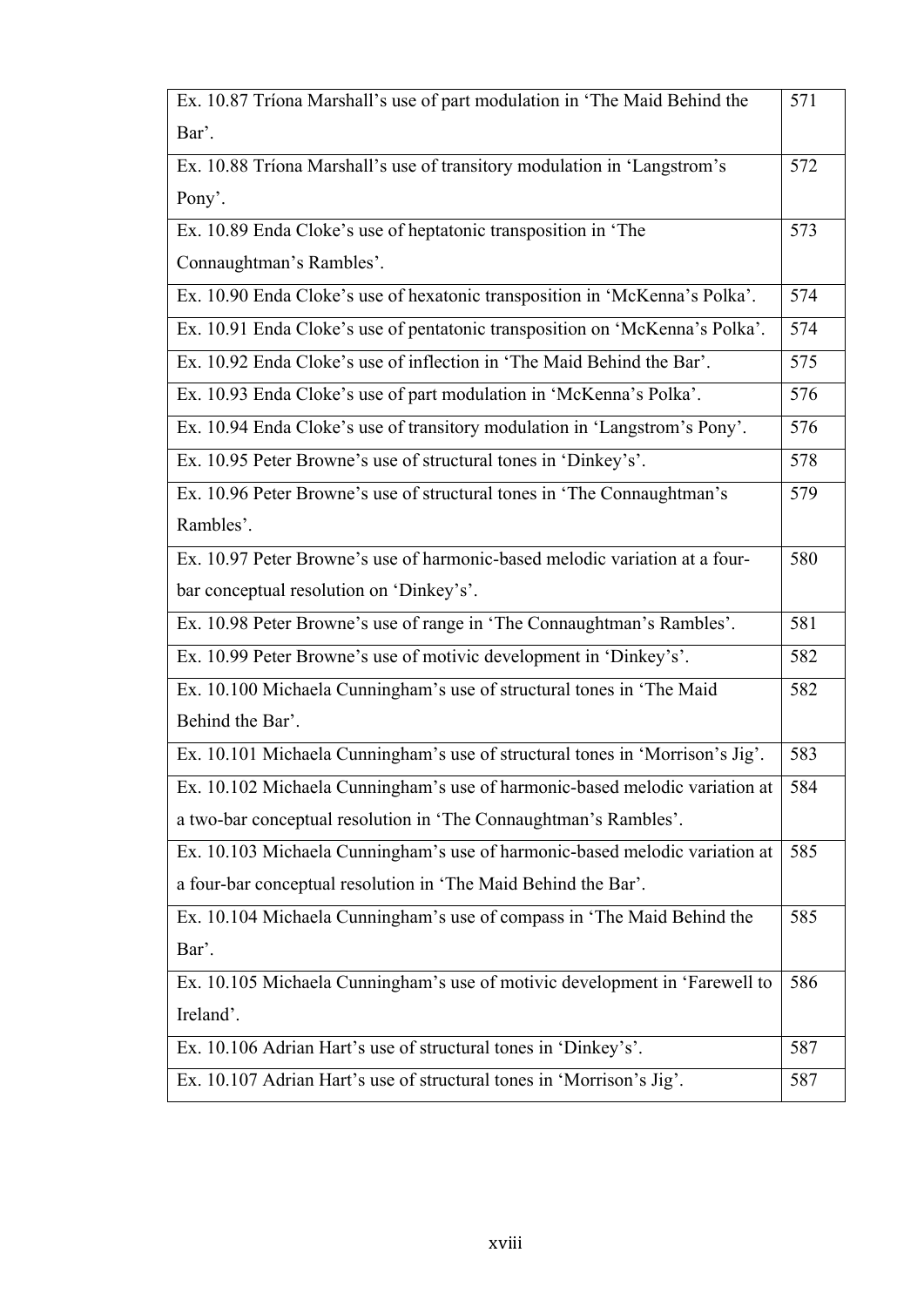| Ex. 10.108 Adrian Hart's use of harmonic-based melodic variation at a two-bar  | 588 |
|--------------------------------------------------------------------------------|-----|
| conceptual resolution in 'Farewell to Ireland'.                                |     |
| Ex. 10.109 Adrian Hart's use of harmonic-based melodic variation at a four-bar | 589 |
| conceptual resolution in 'The Connaughtman's Rambles'.                         |     |
| Ex. 10.110 Adrian Hart's use of compass in 'Morrison's Jig'.                   | 590 |
| Ex. 10.111 Adrian Hart's use of motivic development in 'The Connaughtman's     | 590 |
| Rambles'.                                                                      |     |
| Ex. 10.112 Robert Harvey's use of structural tones in 'The Maid Behind the     | 591 |
| Bar'.                                                                          |     |
| Ex. 10.113 Robert Harvey's use of structural tones in 'The Kid on the          | 592 |
| Mountain'.                                                                     |     |
| Ex. 10.114 Robert Harvey's use of harmonic-based melodic variation, two-bar    | 593 |
| conceptual resolution in 'The Maid Behind the Bar'.                            |     |
| Ex. 10.115 Robert Harvey's use of harmonic-based melodic variation at a four-  | 593 |
| bar conceptual resolution in 'The Maid Behind the Bar'.                        |     |
| Ex. 10.116 Robert Harvey's use of compass in 'The Maid Behind the Bar'.        | 594 |
| Ex. 10.117 Robert Harvey's use of motivic development in 'The Maid Behind      | 595 |
| the Bar'.                                                                      |     |
| Ex. 10.118 Mark Redmond's use of structural tones in 'McKenna's Polka'.        | 595 |
| Ex. 10.119 Mark Redmond's use of structural tones in 'The Kid on the           | 596 |
| Mountain'.                                                                     |     |
| Ex. 10.120 Mark Redmond's use of harmonic-based melodic variation at a two-    | 597 |
| bar conceptual resolution in 'Dinkey's'.                                       |     |
| Ex. 10.121 Mark Redmond's use of harmonic-based melodic variation at a         | 597 |
| four-bar conceptual resolution in 'McKenna's Polkas'.                          |     |
| Ex. 10.122 Mark Redmond's use of compass in 'The Maid Behind the Bar'.         | 598 |
| Ex. 10.123 Mark Redmond's use of motivic development in 'Morrison's Jig'.      | 599 |
| Ex. 10.124 Triona Marshall's use of structural tones in 'Farewell to Ireland'. | 599 |
| Ex. 10.125 Triona Marshall's use of structural tones in 'The Kid on the        | 600 |
| Mountain'.                                                                     |     |
|                                                                                |     |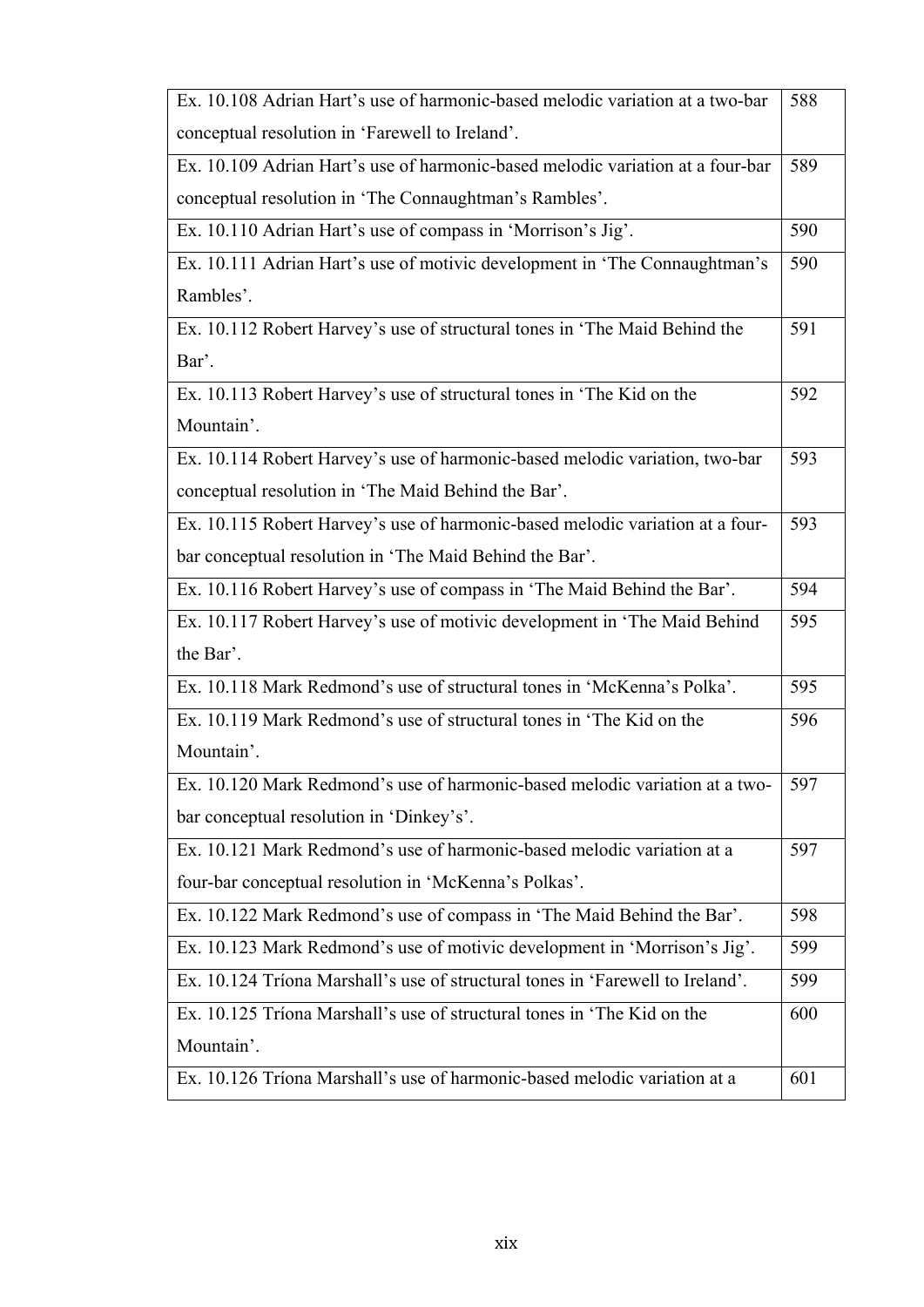| two-bar conceptual resolution in 'Dinkey's'.                                    |     |
|---------------------------------------------------------------------------------|-----|
| Ex. 10.127 Tríona Marshall's use of harmonic-based melodic variation at a       | 601 |
| four-bar conceptual resolution in 'Dinkey's'.                                   |     |
| Ex. 10.128 Tríona Marshall's use of compass in 'McKenna's Polka'.               | 602 |
| Ex. 10.129 Tríona Marshall's use of motivic development in 'Dinkey's'.          | 603 |
| Ex. 10.130 Enda Cloke's use of structural tones in 'The Maid Behind the Bar'.   | 604 |
| Ex. 10.131 Enda Cloke's use of structural tones in 'The Connaughtman's          | 604 |
| Rambles'.                                                                       |     |
| Ex. 10.132 Enda Cloke's use of harmonic-based melodic variation at a two-bar    | 605 |
| conceptual resolution in 'The Maid Behind the Bar'.                             |     |
| Ex. 10.133 Enda Cloke's use of harmonic-based melodic variation at a four-bar   | 606 |
| conceptual resolution in 'The Maid Behind the Bar'.                             |     |
| Ex. 10.134 Enda Cloke's use of contrapuntal accompaniment in 'The Maid          | 607 |
| Behind the Bar'.                                                                |     |
| Ex. 10.135 Enda Cloke's use of compass in 'The Connaughtman's Rambles'.         | 608 |
| Ex. 10.136 Enda Cloke's use of motivic development in 'Dinkey's'.               | 609 |
| Ex. 10.137 Peter Browne's use of part structure variation in 'Morrison's Jig'.  | 610 |
| Ex. 10.138 Peter Browne's use of melodic structural relationships at a four-bar | 611 |
| conceptual resolution in 'Farewell to Ireland'.                                 |     |
| Ex. 10.139 Peter Browne's use of melodic structural relationships at a two-bar  | 611 |
| conceptual resolution in 'Farewell to Ireland'.                                 |     |
| Ex. 10.140 Peter Browne's use of melodic structural relationships at a one-bar  | 612 |
| conceptual resolution in 'Farewell to Ireland'.                                 |     |
| Ex. 10.141 Peter Browne's use of travelling material in 'Farewell to Ireland'.  | 613 |
| Ex. 10.142 Michaela Cunningham's use of part structure variation in 'The        | 614 |
| Connaughtman's Rambles'.                                                        |     |
| Ex. 10.143 Michaela Cunningham's use of melodic structural relationships at a   | 615 |
| four-bar conceptual resolution in 'The Maid Behind the Bar'.                    |     |
| Ex. 10.144 Michaela Cunningham's use of melodic structural relationships at a   | 616 |
| two-bar conceptual resolution in 'Langstrom's Pony'.                            |     |
| Ex. 10.145 Michaela Cunningham's use of melodic structural relationships at a   | 617 |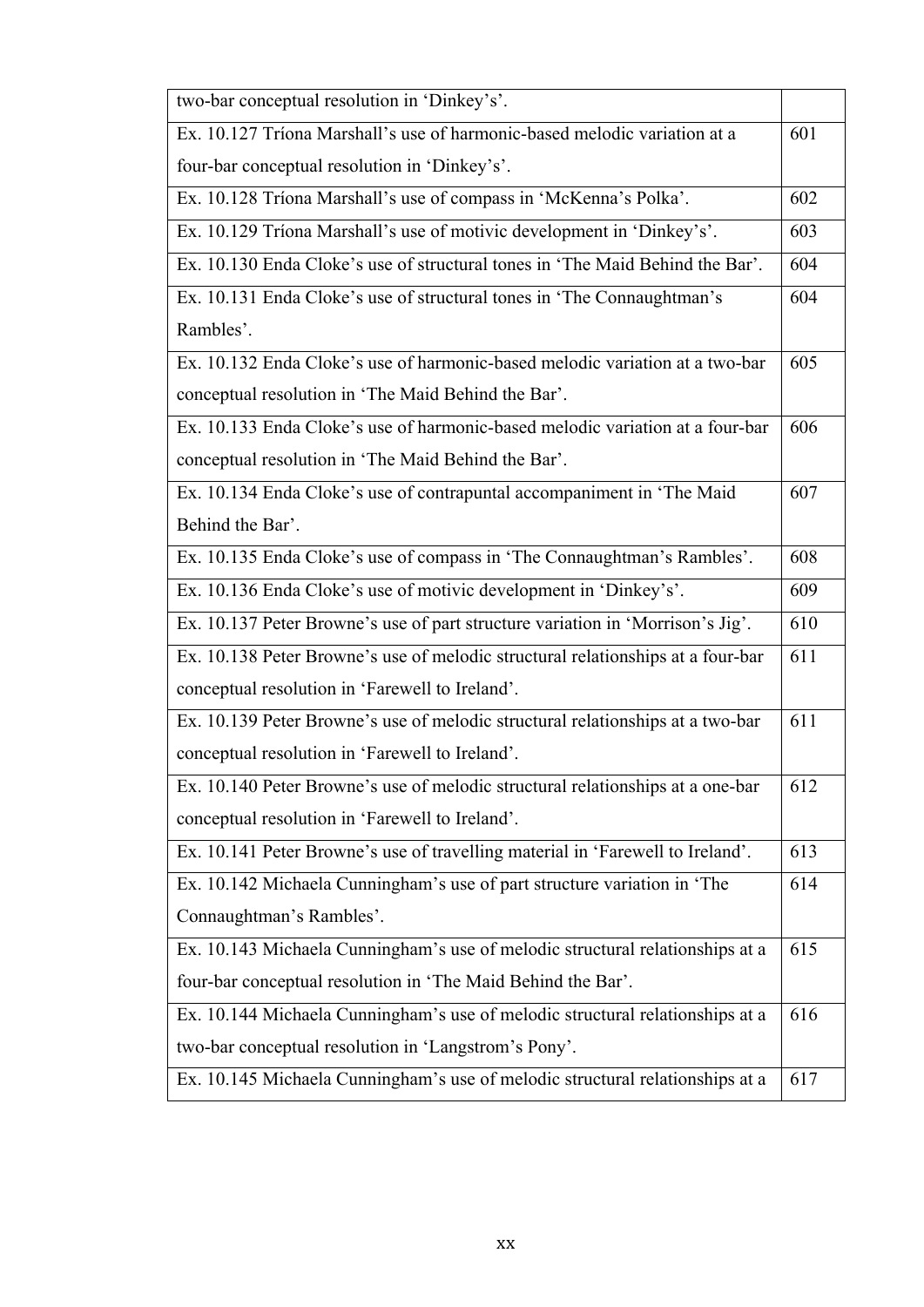| two-bar conceptual resolution in 'The Maid Behind the Bar'.                      |     |
|----------------------------------------------------------------------------------|-----|
| Ex. 10.146 Michaela Cunningham's use of travelling material in 'Farewell to      | 618 |
| Ireland'.                                                                        |     |
| Ex. 10.147 Adrian Hart's use of part structure variation in 'Langstrom's Pony'.  | 619 |
| Ex. 10.148 Adrian Hart's use of melodic structural relationships at a four-bar   | 620 |
| conceptual resolution in 'The Maid Behind the Bar'.                              |     |
| Ex. 10.149 Adrian Hart's use of melodic structural relationships at a two-bar    | 620 |
| conceptual resolution in 'The Maid Behind the Bar'.                              |     |
| Ex. 10.150 Adrian Hart's use of melodic structural relationships at a one-bar    | 621 |
| conceptual resolution in 'The Maid Behind the Bar'.                              |     |
| Ex. 10.151 Adrian Hart's use of travelling material in 'Dinkey's'.               | 622 |
| Ex. 10.152 Robert Harvey's use of part structure variation in 'Morrison's Jig'.  | 623 |
| Ex. 10.153 Robert Harvey's use of melodic structural relationships at a four-bar | 624 |
| conceptual resolution in 'The Connaughtman's Rambles'.                           |     |
| Ex. 10.154 Robert Harvey's use of melodic structural relationships at a two-bar  | 624 |
| conceptual resolution in 'The Connaughtman's Rambles'.                           |     |
| Ex. 10.155 Robert Harvey's use of melodic structural relationships at a one-bar  | 625 |
| conceptual resolution in 'The Connaughtman's Rambles'.                           |     |
| Ex. 10.156 Robert Harvey's use of travelling material in 'Farewell to Ireland'.  | 626 |
| Ex. 10.157 Mark Redmond's use of part structure variation in 'Langstrom's        | 627 |
| Pony'.                                                                           |     |
| Ex. 10.158 Mark Redmond's use of melodic structural relationships at a four-     | 628 |
| bar conceptual resolution in 'Morrison's Jig'.                                   |     |
| Ex. 10.159 Mark Redmond's use of melodic structural relationships at a two-      | 628 |
| bar conceptual resolution in 'Morrison's Jig'.                                   |     |
| Ex. 10.160 Mark Redmond's use of melodic structural relationships at a one-      | 629 |
| bar conceptual resolution in 'Morrison's Jig'.                                   |     |
| Ex. 10.161 Mark Redmond's use of travelling material in 'Morrison's Jig'.        | 630 |
| Ex. 10.162 Tríona Marshall's use of part structure variation in 'Farewell to     | 631 |
| Ireland'.                                                                        |     |
| Ex. 10.163 Tríona Marshall's use of melodic structural relationships at a four-  | 632 |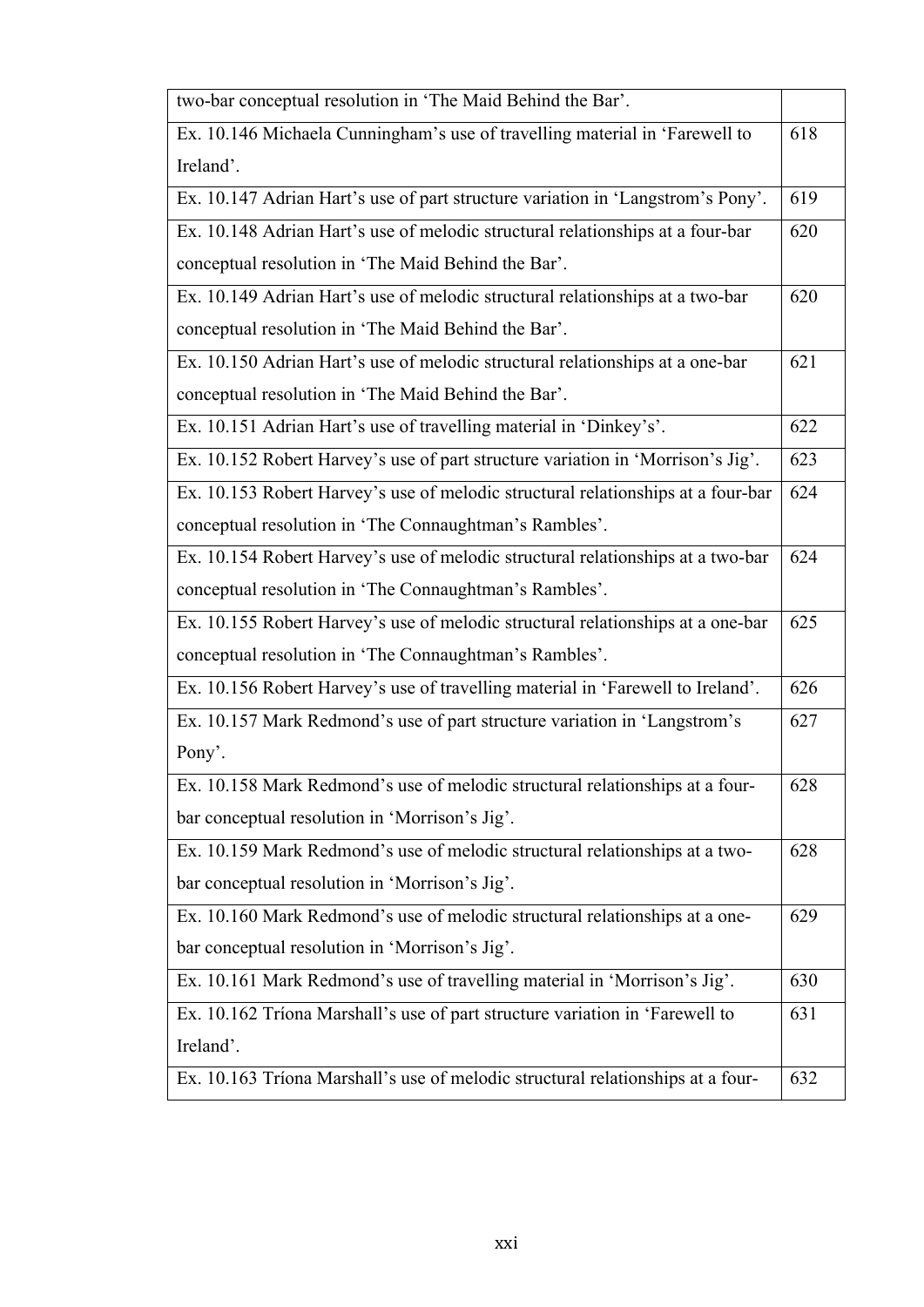| bar conceptual resolution in 'Farewell to Ireland'.                                  |     |
|--------------------------------------------------------------------------------------|-----|
| Ex. 10.164 Tríona Marshall's use of melodic structural relationships at a two-       | 633 |
| bar conceptual resolution in 'Farewell to Ireland'.                                  |     |
| Ex. 10.165 Tríona Marshall's use of melodic structural relationships at a one-       | 634 |
| bar conceptual resolution in 'Farewell to Ireland'.                                  |     |
| Ex. 10.166 Tríona Marshall's use of travelling material in 'The Kid on the           | 634 |
| Mountain'.                                                                           |     |
| Ex. 10.167 Enda Cloke's use of part structure variation in 'The Maid Behind          | 635 |
| the Bar'.                                                                            |     |
| Ex. 10.168 Enda Cloke's use of melodic structural relationships at a four-bar        | 636 |
| conceptual resolution in 'The Connaughtman's Rambles'.                               |     |
| Ex. 10.169 Enda Cloke's use of melodic structural relationships at a two-bar         | 636 |
| conceptual resolution in 'The Connaughtman's Rambles'.                               |     |
| Ex. 10.170 Enda Cloke's use of melodic structural relationships at a one-bar         | 637 |
| conceptual resolution in 'The Connaughtman's Rambles'.                               |     |
| Ex. 10.171 Enda Cloke's use of travelling material in 'McKenna's Polka'.             | 638 |
| Ex. 10.172 Peter Browne's use of the two-phrase structure, $2^3$ : $35$ , in 'The    | 639 |
| Connaughtman's Rambles'.                                                             |     |
| Ex. 10.173 Peter Browne's use of the three-phrase structure, $3:4:1$ , in 'The       | 640 |
| Connaughtman's Rambles'.                                                             |     |
| Ex. 10.174 Peter Browne's use of the four-phrase structure, $3:1:2^2:61$ in          | 642 |
| 'Dinkey's'.                                                                          |     |
| Ex. 10.175 Michaela Cunningham's use of the two-phrase structure, $4^2$ : $^6$ 3, in | 643 |
| 'The Maid Behind the Bar'.                                                           |     |
| Ex. 10.176 Michaela Cunningham's use of the three-phrase structure, $1:3:4$ ,        | 644 |
| in 'The Maid Behind the Bar'.                                                        |     |
| Ex. 10.177 Michaela Cunningham's use of the four-phrase structure, 2:2:2:            | 645 |
| 2, in 'The Maid Behind the Bar'.                                                     |     |
| Ex. 10.178 Adrian Hart's use of the two-phrase structure, $5^1$ : $5^2$ , in         | 646 |
| 'Langstrom's Pony'.                                                                  |     |
| Ex. 10.179 Adrian Hart's use of the three-phrase structure, $4:3:1$ , in             | 647 |
| 'Langstrom's Pony'.                                                                  |     |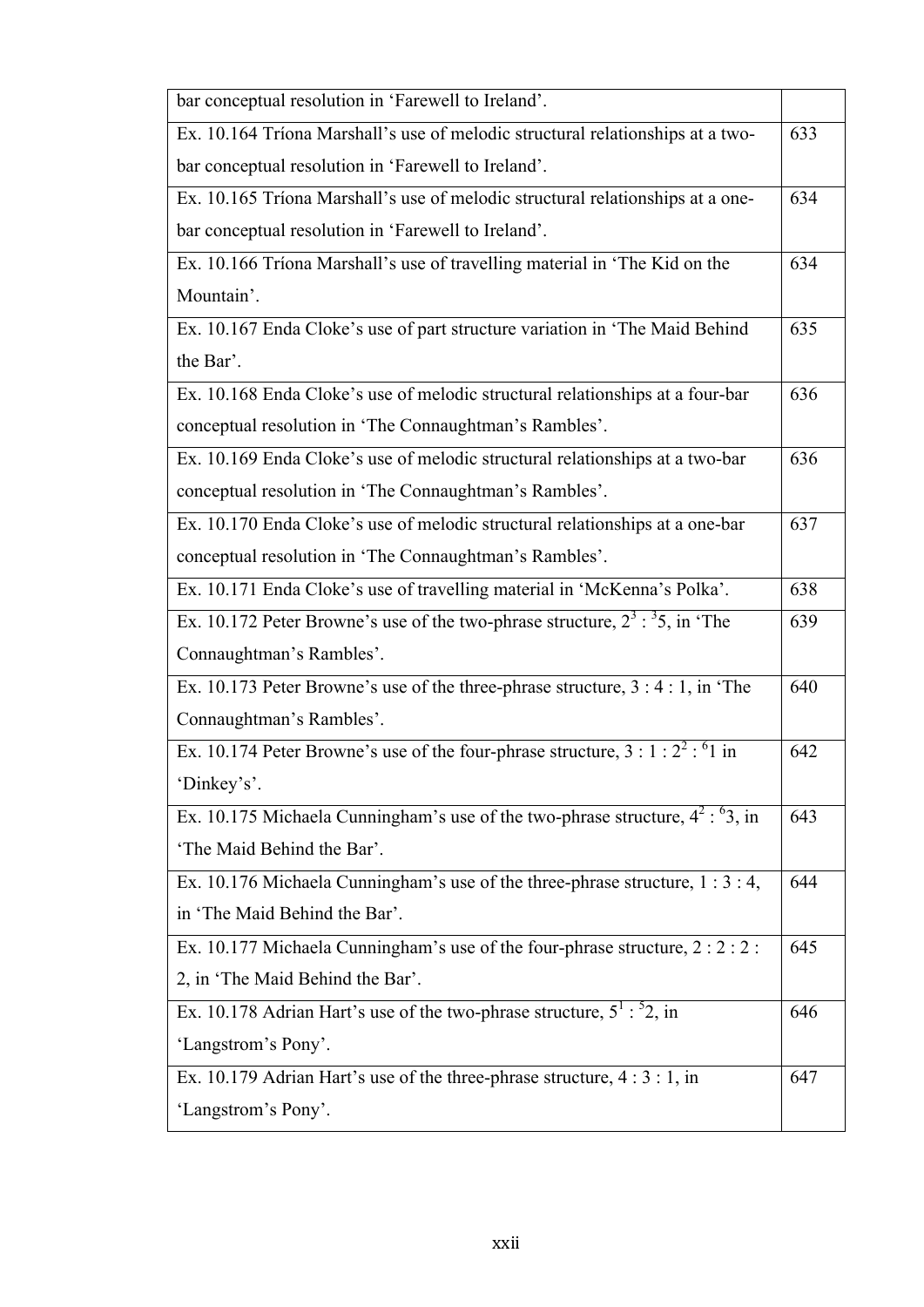| Ex. 10.180 Adrian Hart's use of the four-phrase structure, $2:2:1^3:3^2$ in                      | 648 |
|--------------------------------------------------------------------------------------------------|-----|
| 'Langstrom's Pony'.                                                                              |     |
| Ex. 10.181 Robert Harvey's use of the two-phrase structure, $1^1$ : $56$ , in 'The               | 649 |
| Connaughtman's Rambles'.                                                                         |     |
| Ex. 10.182 Robert Harvey's use of the three-phrase structure, $5: 1^{6}$ : $^{2}$ 1, in 'The     | 650 |
| Maid Behind the Bar'.                                                                            |     |
| Ex. 10.183 Robert Harvey's use of the four-phrase structure, $2:1:\overline{3^7:}^11$ in         | 651 |
| 'The Maid Behind the Bar'.                                                                       |     |
| Ex. 10.184 Mark Redmond's use of the two-phrase structure, $6^4$ : $41$ , in                     | 652 |
| 'Farewell to Ireland'.                                                                           |     |
| Ex. 10.185 Mark Redmond's use of the three-phrase structure, $3 : \overline{1^2 : 43}$ , in      | 653 |
| 'The Connaughtman's Rambles'.                                                                    |     |
| Ex. 10.186 Mark Redmond's use of the four-phrase structure, $2:1:4:1$ , in                       | 654 |
| 'The Maid Behind the Bar'.                                                                       |     |
| Ex. 10.187 Tríona Marshall's use of the two-phrase structure, 5 : 3, in                          | 655 |
| 'Morrison's Jig'.                                                                                |     |
| Ex. 10.188 Tríona Marshall's use of the three-phrase structure, $3:2:3$ , in 'The                | 656 |
| Maid Behind the Bar'.                                                                            |     |
| Ex. 10.189 Triona Marshall's use of the four-phrase structure, $3:1:2^3:51$ , in                 | 657 |
| 'Farewell to Ireland'.                                                                           |     |
| Ex. 10.190 Enda Cloke's use of the two-phrase structure, $4^2 : {}^{6}3$ , in 'Dinkey's'.        | 658 |
| Ex. 10.191 Enda Cloke's use of the three-phrase structure, $2^4$ : $2^2$ : 3, in 'The            | 659 |
| Connaughtman's Rambles'.                                                                         |     |
| Ex. 10.192 Enda Cloke's use of the four-phrase structure, $3^{\text{T}}$ : $71$ : 1 : 2, in 'The | 660 |
| Maid Behind the Bar'.                                                                            |     |
| Ex. 10.193 Peter Browne's use of the pat in bars 1, 3, 4, 5, 7 and 8 of the A-part               | 663 |
| of 'Dinkey's'.                                                                                   |     |
| Ex. 10.194 Peter Browne's use of the shiver in bars 1, 3, 4, 5, 7 and 8 of the A-                | 664 |
| part of 'Dinkey's'.                                                                              |     |
| Ex. 10.195 Peter Browne's use of the pop in bars 1, 3, 4, 5 and 7 of the A-part                  | 665 |
| of 'Dinkey's.                                                                                    |     |
| Ex. 10.196 Peter Browne's use of the double-tipped roll in bars 3 and 7 of the                   | 666 |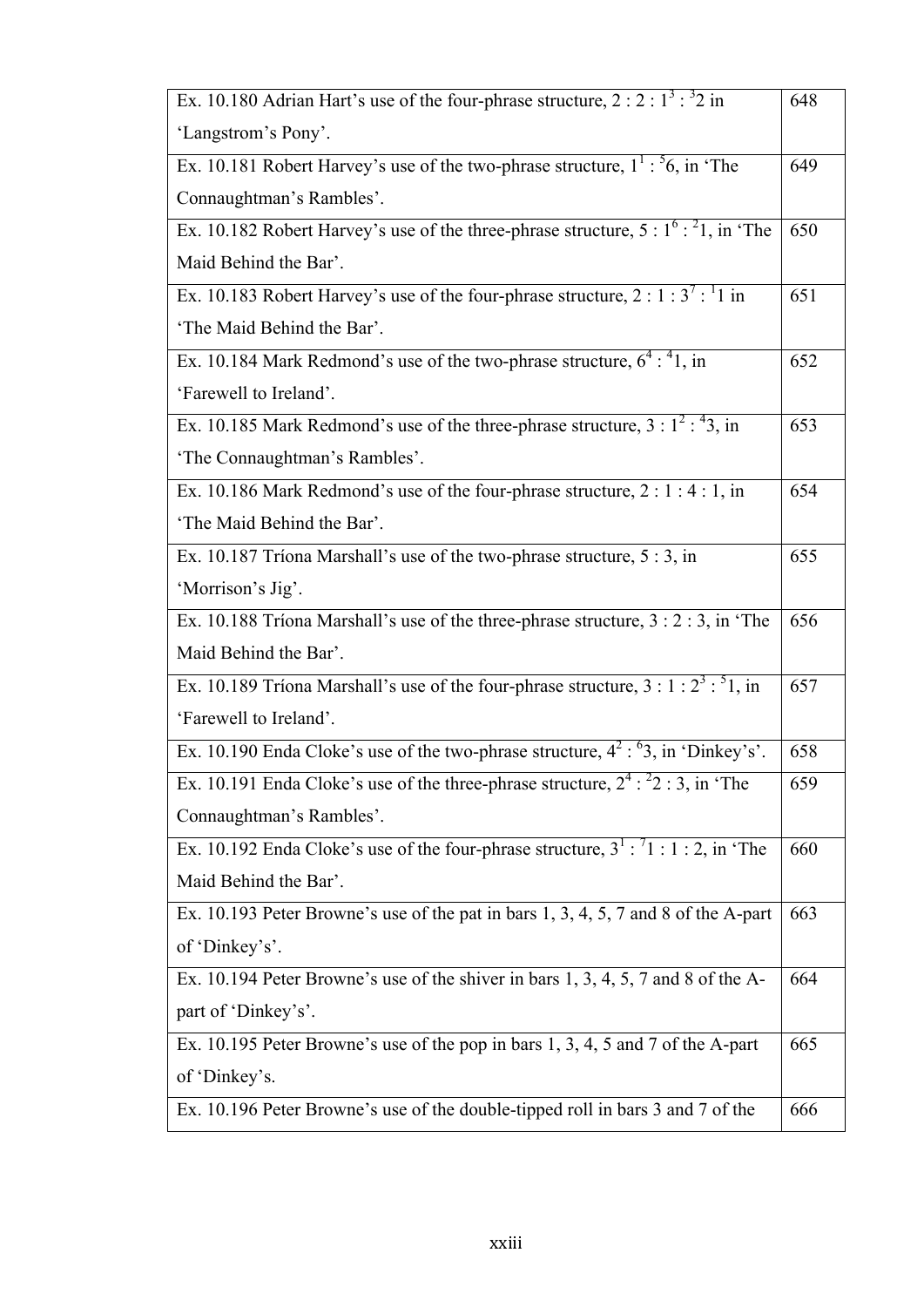| A-part of 'The Maid Behind the Bar'.                                                    |     |
|-----------------------------------------------------------------------------------------|-----|
| Ex. 10.197 Peter Browne's use of the basic demi in bars 2 and 6 of the A-part           | 666 |
| of 'The Connaughtman's Rambles'.                                                        |     |
| Ex. 10.198 Michaela Cunningham's use of the split treble in bar 7 of the A-part         | 668 |
| of 'Morrison's Jig'.                                                                    |     |
| Ex. 10.199 Michaela Cunningham's use of the hammer-on in bar 1 of the A-                | 669 |
| part of 'The Connaughtman's Rambles'.                                                   |     |
| Ex. 10.200 Michaela Cunningham's use of the two-note spread in bars 1, 3 and            | 669 |
| 5 of the B-part of 'The Connaughtman's Rambles'.                                        |     |
| Ex. 10.201 Michaela Cunningham's use of the accented acciaccatura in bars 1,            | 670 |
| 3 and 7 of the B-part of 'The Connaughtman's Rambles'.                                  |     |
| Ex. 10.202 Michaela Cunningham's use of <i>vibrato</i> in bars 1, 3, 4, 5, 12 and 16    | 671 |
| of 'McKenna's Polka'.                                                                   |     |
| Ex. 10.203 Adrian Hart's use of the harmonic <i>cran</i> in bars 1, 3 and 5 of the A-   | 673 |
| part of 'Morrison's Jig'.                                                               |     |
| Ex. 10.204 Adrian Hart's use of the long turn in bars 1, 3 and 5 of the A-part of       | 674 |
| 'Farewell to Ireland'.                                                                  |     |
| Ex. 10.205 Adrian Hart's use of the <i>pizzicato</i> divisive cut in bars 1, 3, 4 and 5 | 674 |
| of the A-part of 'The Connaughtman's Rambles'.                                          |     |
| Ex. 10.206 Adrian Hart's use of the <i>pizzicato</i> cut descending stepped triplet in  | 675 |
| bars 1, 3, 4, 5, 7 and 8 of the A-part of 'The Maid Behind the Bar'.                    |     |
| Ex. 10.207 Adrian Hart's use of the harmonic mordent in bars 1, 3, 9, 10 and 11   676   |     |
| of the B-part of 'Farewell to Ireland'.                                                 |     |
| Ex. 10.208 Robert Harvey's use of the harmonic turn in bar 2 of Part-D of               | 678 |
| 'Farewell to Ireland'.                                                                  |     |
| Ex. 10.209 Robert Harvey's use of the split treble in bar 2 of Part-D of                | 678 |
| 'Farewell to Ireland'.                                                                  |     |
| Ex. 10.210 Robert Harvey's use of the semi in bars 1, 2, 3 and 4 of Part-B of           | 679 |
| 'Farewell to Ireland'.                                                                  |     |
| Ex. 10.211 Robert Harvey's use of the shiver in bars 4 and 7 of the A-part of           | 680 |
| 'The Maid Behind the Bar'.                                                              |     |
| Ex. 10.212 Robert Harvey's use of the three-note spread in bars 1 and 4 of the          | 680 |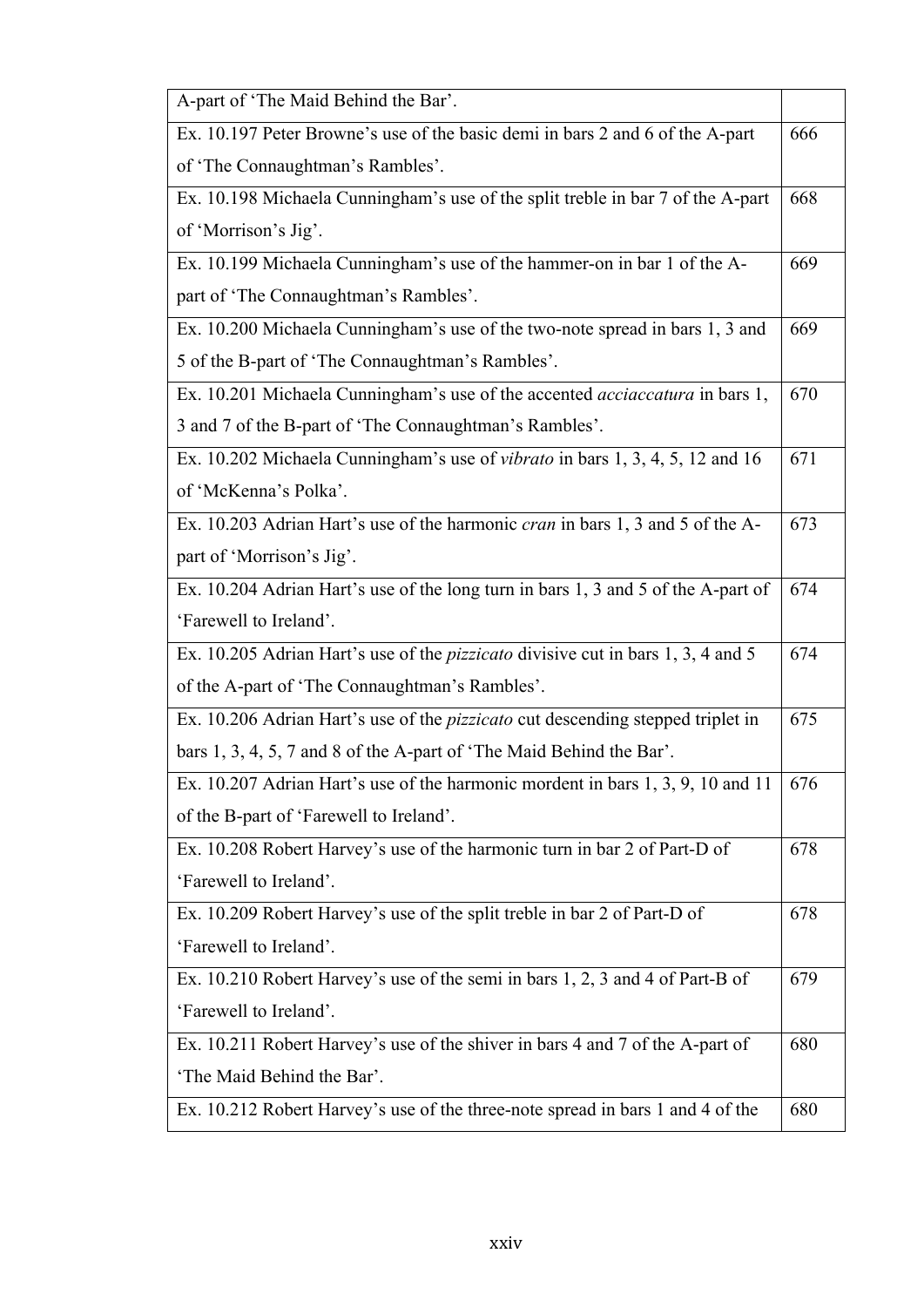| A-part of 'The Maid Behind the Bar'.                                                   |     |
|----------------------------------------------------------------------------------------|-----|
| Ex. 10.213 Mark Redmond's use of the double-tipped roll in bars 1, 2, 3, 5, 6          | 682 |
| and 7 of the A-part of 'The Maid Behind the Bar'.                                      |     |
| Ex. 10.214 Mark Redmond's use of the fully-cut straight treble in bars 1, 2, 3,        | 683 |
| 5, 6 and 7 of the A-part of 'The Maid Behind the Bar'.                                 |     |
| Ex. 10.215 Mark Redmond's use of the split treble in bars 1, 2, 4 and 5 of the         | 683 |
| A-part of 'The Maid Behind the Bar'.                                                   |     |
| Ex. 10.216 Mark Redmond's use of the fully-cut five note treble in bars 1, 2, 5        | 684 |
| and 6 of 'The Maid Behind the Bar'.                                                    |     |
| Ex. 10.217 Mark Redmond's use of the dyadic treble in bars 1, 2, 3, 5, 6 and 7         | 685 |
| of the A-part of 'The Maid Behind the Bar'.                                            |     |
| Ex. 10.218 Tríona Marshall's use of the harmonic cut in bars 3 and 7 of the A-         | 686 |
| part of 'The Maid Behind the Bar'.                                                     |     |
| Ex. 10.219 Tríona Marshall's use of the pat in bars 1 and 3 of the A-part of           | 687 |
| 'The Maid Behind the Bar'.                                                             |     |
| Ex. 10.220 Triona Marshall's use of the shiver in bars 1 and 5 of the A-part of        | 687 |
| 'The Maid Behind the Bar'.                                                             |     |
| Ex. 10.221 Tríona Marshall's use of the melodic <i>cran</i> in bars 1, 2 and 3 in the  | 688 |
| A-part of 'The Kid on the Mountain'.                                                   |     |
| Ex. 10.222 Triona Marshall's use of the roll in bars 1, 2 and 3 of the A-part of       | 689 |
| 'The Maid Behind the Bar'.                                                             |     |
| Ex. 10.223 Enda Cloke's use of the dyadic treble in bars 1 and 5 of the A-part         | 690 |
| of 'The Maid Behind the Bar'.                                                          |     |
| Ex. 10.224 Enda Cloke's use of the inverse treble in bars 2 and 6 of the A-part        | 691 |
| of 'The Maid Behind the Bar'.                                                          |     |
| Ex. 10.225 Enda Cloke's use of the guitar <i>cran</i> in bars 2 and 6 of the A-part of | 691 |
| 'The Connaughtman's Rambles'.                                                          |     |
| Ex. 10.226 Enda Cloke's use of the pop in bars 1, 3 and 5 of the B-part of 'The        | 692 |
| Connaughtman's Rambles'.                                                               |     |
| Ex. 10.227 Enda Cloke's use of the hammer-on in bars 1 and 5 of the A-part of          | 693 |
| 'The Maid Behind the Bar'.                                                             |     |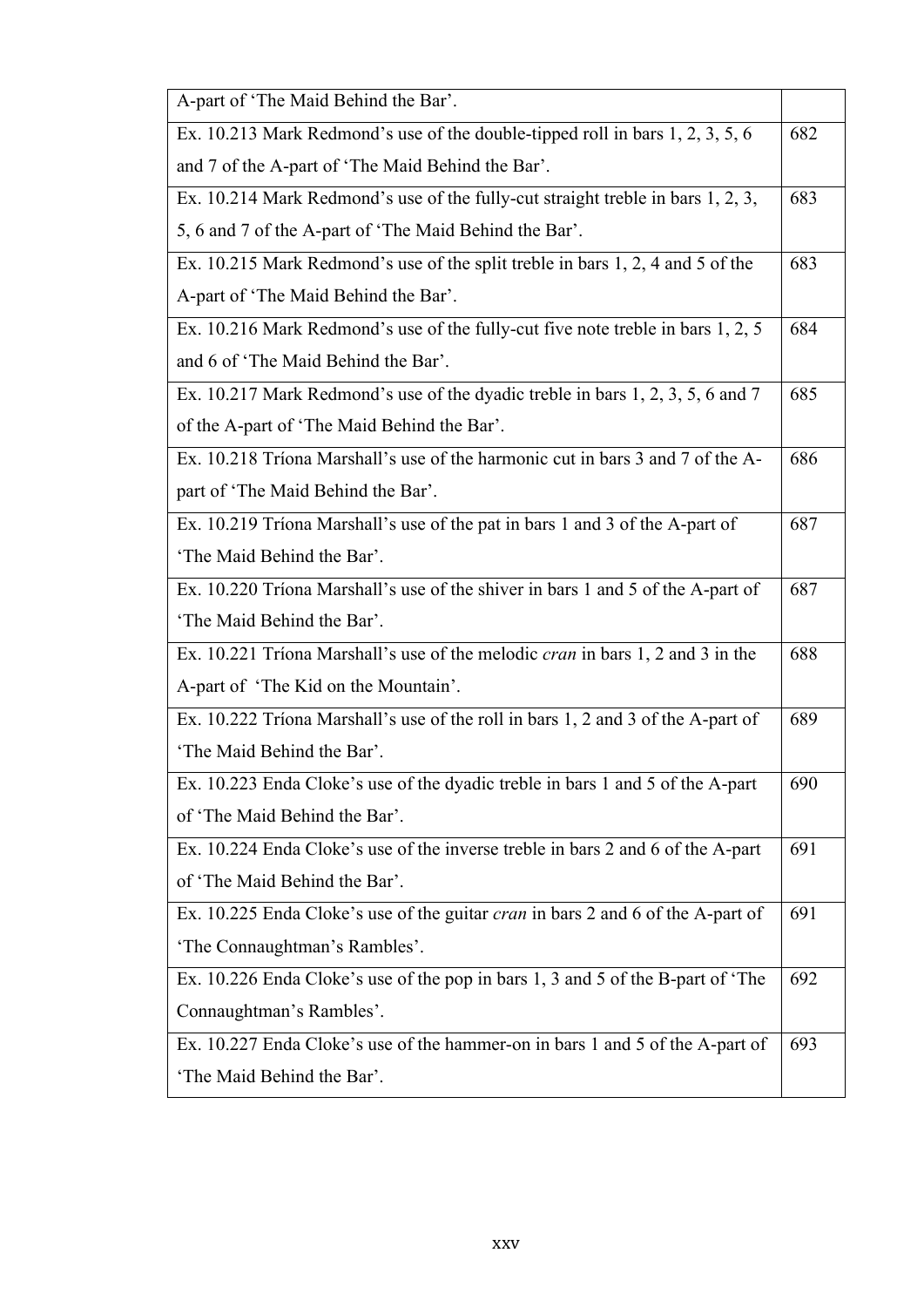# **Index of Tables**

## **Page**

| Table 2.1 Overview of areas of style dealt with in Section 1.1.            | 55  |
|----------------------------------------------------------------------------|-----|
| Table 2.2 Areas of style selected for further study.                       | 57  |
| Table 3.1 Tune-types dealt with in this study.                             | 80  |
| Table 3.2 Table of tempi relevant to Irish Traditional Instrumental Music. | 82  |
| Table 3.3 Stylistic Element: Slow Air.                                     | 84  |
| Table 3.4 Stylistic Element: Slow Air (Romantic).                          | 84  |
| Table 3.5 Stylistic Element: Narrative Air.                                | 86  |
| Table 3.6 Stylistic Element: Double Reel.                                  | 88  |
| Table 3.7 Stylistic Element: Single Reel.                                  | 89  |
| Table 3.8 Stylistic Element: Slow Reel.                                    | 90  |
| Table 3.9 Stylistic Element: Dancer's Hornpipe.                            | 93  |
| Table 3.10 Stylistic Element: Instrumentalist's Hornpipe.                  | 94  |
| Table 3.11 Stylistic Element: Barndance.                                   | 96  |
| Table 3.12 Stylistic Element: Strathspey.                                  | 98  |
| Table 3.13 Stylistic Element: Highland.                                    | 100 |
| Table 3.14 Stylistic Element: 2/4 March.                                   | 102 |
| Table 3.15 Stylistic Element: 4/4 March.                                   | 103 |
| Table 3.16 Stylistic Element: 6/8 March.                                   | 103 |
| Table 3.17 Stylistic Element: 3/4 March.                                   | 104 |
| Table 3.18 Stylistic Element: 4/4 Set Dance.                               | 106 |
| Table 3.19 Stylistic Element: 6/8 Set Dance.                               | 107 |
| Table 3.20 Stylistic Element: Single Polka.                                | 109 |
| Table 3.21 Stylistic Element: Double Polka.                                | 110 |
| Table 3.22 Stylistic Element: Early Jig.                                   | 112 |
| Table 3.23 Stylistic Element: Early Slip Jig.                              | 113 |
| Table 3.24 Stylistic Element: Single Jig.                                  | 114 |
| Table 3.25 Stylistic Element: Double Jig.                                  | 116 |
| Table 3.26 Stylistic Element: Heavy Double Jig.                            | 117 |
| Table 3.27 Stylistic Element: Heavy Single Jig.                            | 118 |
|                                                                            |     |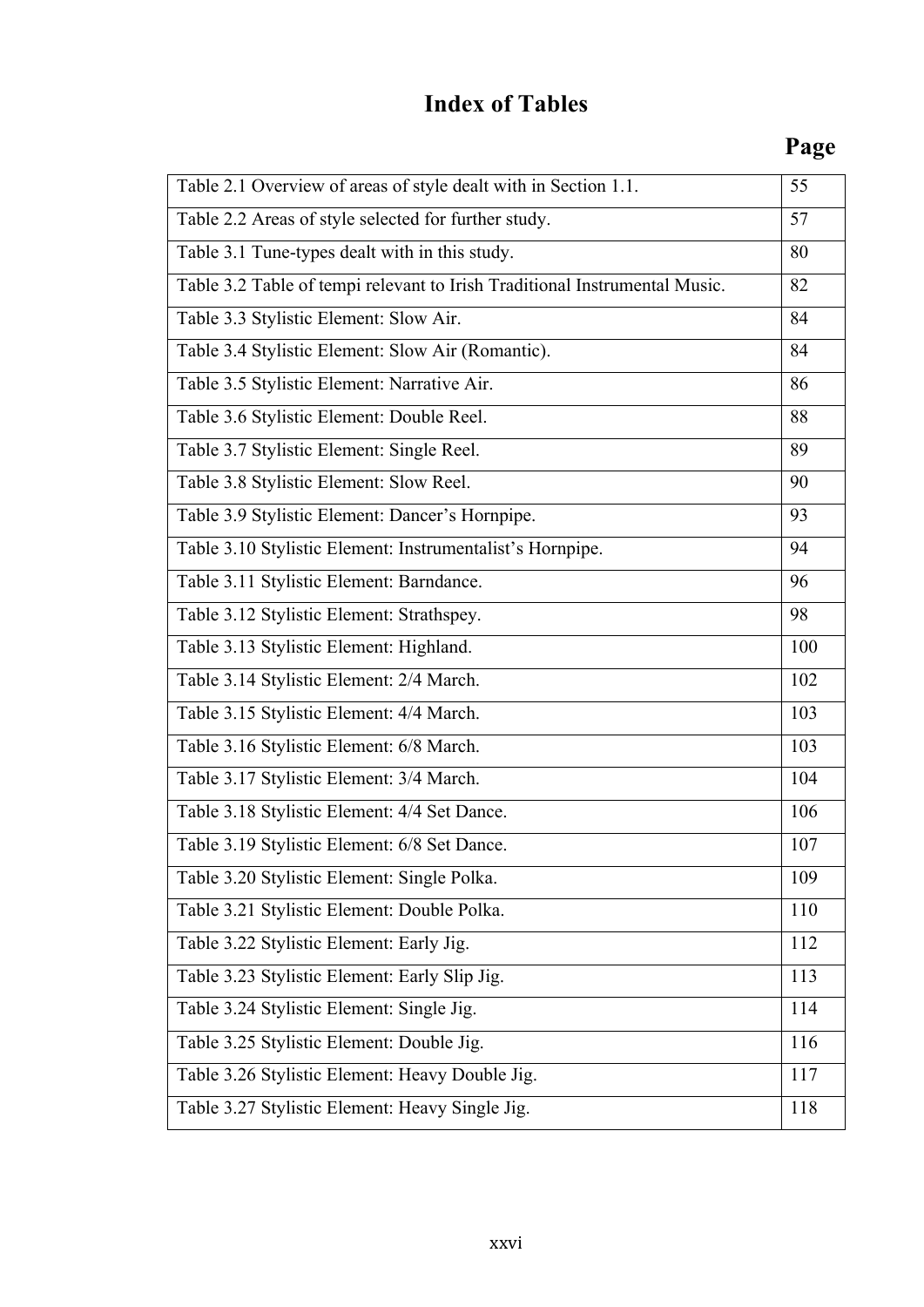| Table 3.28 Stylistic Element: Slide.                                              | 120 |
|-----------------------------------------------------------------------------------|-----|
| Table 3.29 Stylistic Element: Slip Jig.                                           | 122 |
| Table 3.30 Stylistic Element: Hop Jig.                                            | 124 |
| Table 3.31 Stylistic Element: Waltz.                                              | 125 |
| Table 3.32 Stylistic Element: Mazurka.                                            | 127 |
| Table 3.33 Stylistic Element: 7/8 Tune.                                           | 128 |
| Table 4.1 Codification of rhythmic lengths.                                       | 138 |
| Table 4.2 An annotated codified version of the transcription at Ex. 4.12, located | 144 |
| within the archive.                                                               |     |
| Table 4.3 Three basic types of swing.                                             | 151 |
| Table 4.4 Sources of the rhythms in 4/4 observed.                                 | 152 |
| Table 4.5 One-bar rhythms in 4/4 created using variation.                         | 156 |
| Table 4.6 Sources of the rhythms in 6/8 observed.                                 | 159 |
| Table 4.7 One-bar rhythms in 6/8 created using variation.                         | 162 |
| Table 4.8 Sources of the rhythms in 9/8 observed.                                 | 163 |
| Table 4.9 One-bar rhythms in 9/8, created using permutation.                      | 165 |
| Table 4.10 Sources of the rhythms in 2/4 observed.                                | 172 |
| Table 5.1 The interval sequences of the six heptatonic modes used in Irish        | 187 |
| traditional music.                                                                |     |
| Table 5.2 The hexatonic modes respective of the Ionian, Dorian, Mixolydian        | 188 |
| and Aeolian modes.                                                                |     |
| Table 5.3 The pentatonic modes respective of the Ionian, Dorian, Mixolydian       | 188 |
| and Aeolian modes.                                                                |     |
| Table 5.4 Number representing possible intervals.                                 | 191 |
| Table 5.5 The options for inflection respective of the Ionian, Dorian,            | 192 |
| Mixolydian and Aeolian modes.                                                     |     |
| Table 5.6 Options for modal modulation respective of the Ionian, Dorian,          | 196 |
| Phrygian, Lydian, Mixolydian and Aeolian modes.                                   |     |
| Table 5.7 The home-notes used in Irish traditional music, relevant to equal       | 197 |
| temperament.                                                                      |     |
| Table 5.8 The Ionian mode in relation to twelve home-notes.                       | 198 |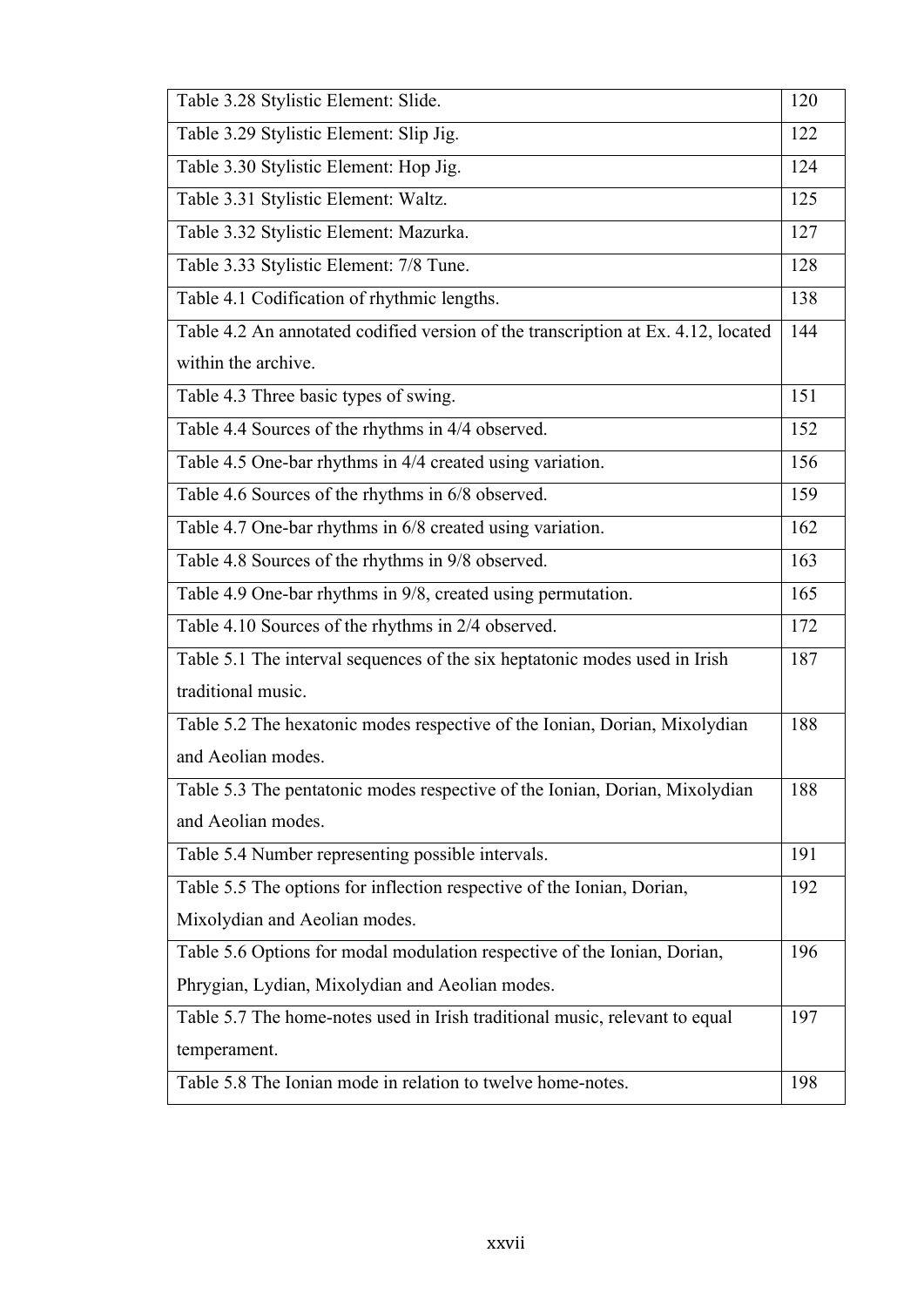| Table 5.9 The Dorian mode in relation to twelve home-notes.                   | 199 |
|-------------------------------------------------------------------------------|-----|
| Table 5.10 The Phrygian mode in relation to twelve home-notes.                | 200 |
| Table 5.11 The Lydian mode in relation to twelve home-notes.                  | 201 |
| Table 5.12 The Mixolydian mode in relation to twelve home-notes.              | 202 |
| Table 5.13 The Aeolian mode in relation to twelve home-notes.                 | 203 |
| Table 5.14 The hexatonic possibilities across the Ionian, Dorian, Mixolydian  | 204 |
| and Aeolian modes with c' as the home-note.                                   |     |
| Table 5.15 The hexatonic possibilities across the Ionian, Dorian, Mixolydian  | 205 |
| and Aeolian modes with c'-sharp as the home-note.                             |     |
| Table 5.16 The hexatonic possibilities across the Ionian, Dorian, Mixolydian  | 206 |
| and Aeolian modes with d' as the home-note.                                   |     |
| Table 5.17 The hexatonic possibilities across the Ionian, Dorian, Mixolydian  | 207 |
| and Aeolian modes with e'-flat as the home-note.                              |     |
| Table 5.18 The hexatonic possibilities across the Ionian, Dorian, Mixolydian  | 208 |
| and Aeolian modes with e' as the home-note.                                   |     |
| Table 5.19 The hexatonic possibilities across the Ionian, Dorian, Mixolydian  | 209 |
| and Aeolian modes with f' as the home-note.                                   |     |
| Table 5.20 The hexatonic possibilities across the Ionian, Dorian, Mixolydian  | 210 |
| and Aeolian modes with f'-sharp as the home-note.                             |     |
| Table 5.21 The hexatonic possibilities across the Ionian, Dorian, Mixolydian  | 211 |
| and Aeolian modes with g' as the home-note.                                   |     |
| Table 5.22 The hexatonic possibilities across the Ionian, Dorian, Mixolydian  | 212 |
| and Aeolian modes with a'-flat as the home-note.                              |     |
| Table 5.23 The hexatonic possibilities across the Ionian, Dorian, Mixolydian  | 213 |
| and Aeolian modes with a' as the home-note.                                   |     |
| Table 5.24 The hexatonic possibilities across the Ionian, Dorian, Mixolydian  | 214 |
| and Aeolian modes with b'-flat as the home-note.                              |     |
| Table 5.25 The hexatonic possibilities across the Ionian, Dorian, Mixolydian  | 215 |
| and Aeolian modes with b' as the home-note.                                   |     |
| Table 5.26 The pentatonic possibilities across the Ionian, Dorian, Mixolydian | 216 |
| and Aeolian modes with c' as the home-note.                                   |     |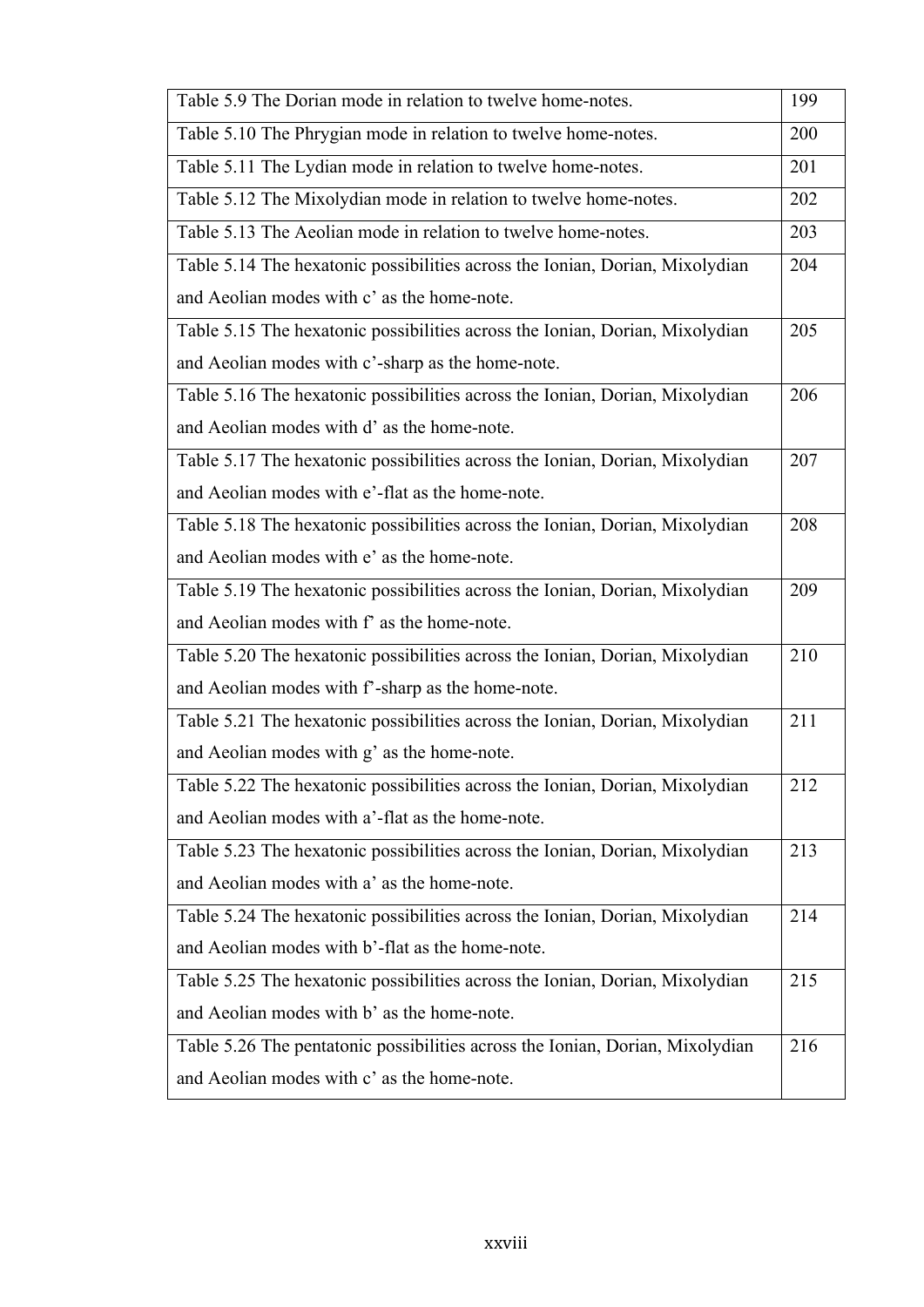| Table 5.27 The pentatonic possibilities across the Ionian, Dorian, Mixolydian    | 217 |
|----------------------------------------------------------------------------------|-----|
| and Aeolian modes with c'-sharp as the home-note.                                |     |
| Table 5.28 The pentatonic possibilities across the Ionian, Dorian, Mixolydian    | 218 |
| and Aeolian modes with d' as the home-note.                                      |     |
| Table 5.29 The pentatonic possibilities across the Ionian, Dorian, Mixolydian    | 219 |
| and Aeolian modes with e'-flat as the home-note.                                 |     |
| Table 5.30 The pentatonic possibilities across the Ionian, Dorian, Mixolydian    | 220 |
| and Aeolian modes with e' as the home-note.                                      |     |
| Table 5.31 The pentatonic possibilities across the Ionian, Dorian, Mixolydian    | 221 |
| and Aeolian modes with f' as the home-note.                                      |     |
| Table 5.32 The pentatonic possibilities across the Ionian, Dorian, Mixolydian    | 222 |
| and Aeolian modes with f'-sharp as the home-note.                                |     |
| Table 5.33 The pentatonic possibilities across the Ionian, Dorian, Mixolydian    | 223 |
| and Aeolian modes with g' as the home-note.                                      |     |
| Table 5.34 The pentatonic possibilities across the Ionian, Dorian, Mixolydian    | 224 |
| and Aeolian modes with a'-flat as the home-note.                                 |     |
| Table 5.35 The pentatonic possibilities across the Ionian, Dorian, Mixolydian    | 225 |
| and Aeolian modes with a' as the home-note.                                      |     |
| Table 5.36 The pentatonic possibilities across the Ionian, Dorian, Mixolydian    | 226 |
| and Aeolian modes with b'-flat as the home-note.                                 |     |
| Table 5.37 The pentatonic possibilities across the Ionian, Dorian, Mixolydian    | 227 |
| and Aeolian modes with b' as the home-note.                                      |     |
| Table 5.38 The possibilities for inflection within sets of one to five chromatic | 228 |
| possibilities in a diatonic framework.                                           |     |
| Table 5.39 The possibilities for modal modulation where the home-note does       | 229 |
| change.                                                                          |     |
| Table 5.40 The possibilities for modal modulation where the home-note does       | 230 |
| not change.                                                                      |     |
| Table 5.41 Transitory chromatic modulation.                                      | 231 |
| Table 6.1 Every structural tone combination within a three-note set, relevant to | 251 |
| one bar of diatonic tunes in both 3/4 and 9/8.                                   |     |
| Table 6.2 Structural tone combinations within a four-note set beginning with 1,  | 253 |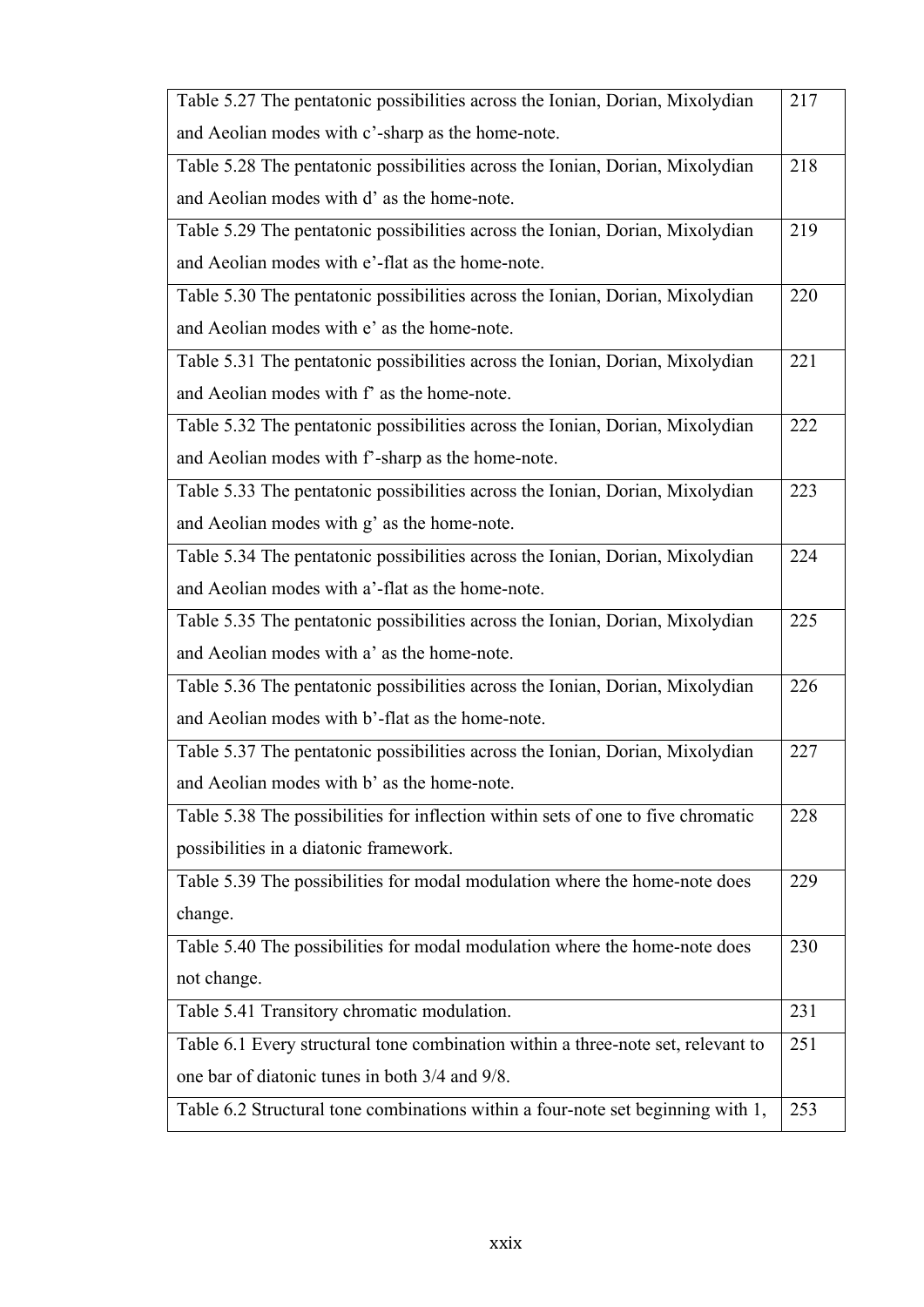| relevant to one bar of diatonic tunes in 4/4 and two bars of such in 2/4 or 6/8.           |     |
|--------------------------------------------------------------------------------------------|-----|
| Table 6.3 Structural tone combinations within a four-note set beginning with 2,            | 256 |
| relevant to one bar of diatonic tunes in 4/4 and two bars of such in 2/4 or 6/8.           |     |
| Table 6.4 Structural tone combinations within a four-note set beginning with 3,            | 259 |
| relevant to one bar of diatonic tunes in 4/4 and two bars of such in 2/4 or 6/8.           |     |
| Table 6.5 Structural tone combinations within a four-note set beginning with 4,            | 260 |
| relevant to one bar of diatonic tunes in 4/4 and two bars of such in 2/4 or 6/8.           |     |
| Table 6.6 Structural tone combinations within a four-note set beginning with 5,            | 263 |
| relevant to one bar of diatonic tunes in 4/4 and two bars of such in 2/4 or 6/8.           |     |
| Table 6.7 Structural tone combinations within a four-note set beginning with 6,            | 265 |
| relevant to one bar of diatonic tunes in 4/4 and two bars of such in 2/4 or 6/8.           |     |
| Table 6.8 Structural tone combinations within a four-note set beginning with 7,            | 269 |
| relevant to one bar of diatonic tunes in 4/4 and two bars of such in 2/4 or 6/8.           |     |
| Table 6.9 Potential harmonic structures in sets of three, relevant to one, two,            | 270 |
| four or eight-bar segments of diatonic tunes in $2/2$ , $4/4$ , $2/4$ , $6/8$ .            |     |
| Table 6.10 Potential harmonic structures in sets of four beginning with chord I,           | 272 |
| relevant to one, two, four or eight-bar segments of diatonic tunes in 2/2, 4/4,            |     |
| 2/4, 6/8.                                                                                  |     |
| Table 6.11 Potential harmonic structures in sets of four beginning with chord ii,          | 274 |
| relevant to one, two, four or eight-bar segments of diatonic tunes in 2/2, 4/4,            |     |
| 2/4, 6/8.                                                                                  |     |
| Table 6.12 Potential harmonic structures in sets of four beginning with chord              | 275 |
| iii, relevant to one, two, four or eight-bar segments of diatonic tunes in $2/2$ , $4/4$ , |     |
| 2/4, 6/8.                                                                                  |     |
| Table 6.13 Potential harmonic structures in sets of four beginning with chord              | 277 |
| IV, relevant to one, two, four or eight-bar segments of diatonic tunes in 2/2,             |     |
| $4/4$ , $2/4$ , $6/8$ .                                                                    |     |
| Table 6.14 Potential harmonic structures in sets of four beginning with chord              | 279 |
| V, relevant to one, two, four or eight-bar segments of diatonic tunes in 2/2, 4/4,         |     |
| 2/4, 6/8.                                                                                  |     |
| Table 6.15 Potential harmonic structures in sets of four beginning with chord              | 280 |
| vi, relevant to one, two, four or eight-bar segments of diatonic tunes in 2/2, 4/4,        |     |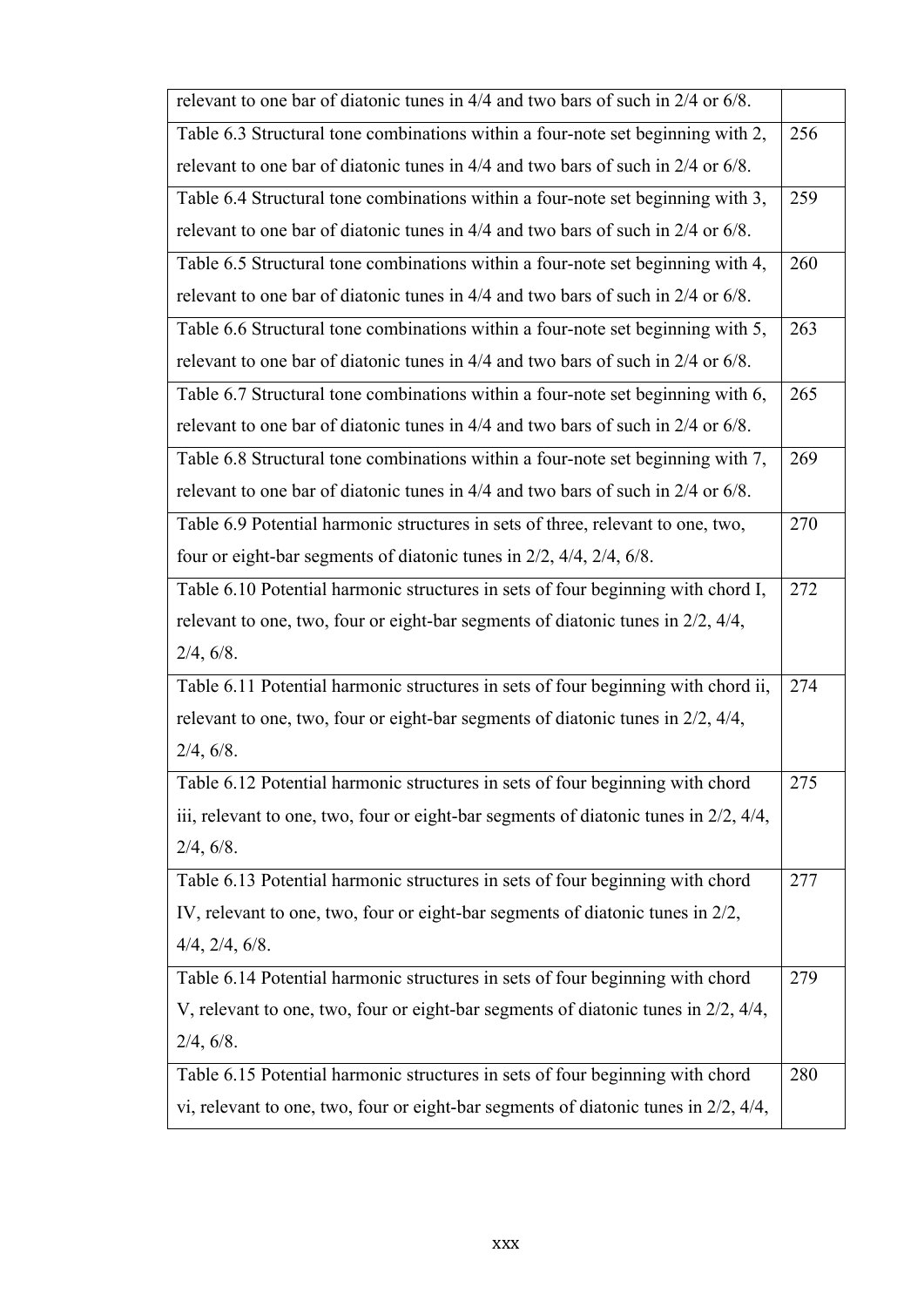| 2/4, 6/8.                                                                          |     |
|------------------------------------------------------------------------------------|-----|
| Table 6.16 Harmonic styles observed in the tradition.                              | 283 |
| Table 6.17 Nine approaches to motivic development.                                 | 285 |
| Table 6.18 Various ranges likely to be found in traditional tunes or               | 286 |
| arrangements thereof.                                                              |     |
| Table 7.1 A reproduction of the ten four-phrase structural patterns as observed    | 291 |
| by Travis.                                                                         |     |
| Table 7.2 The codified form of the melodic hierarchy using four, two and one-      | 297 |
| bar resolution in a model of a single eight-bar tune part.                         |     |
| Table 7.3 Codification of the melodic structural relationships in each of the four | 301 |
| parts of 'Farewell to Ireland' at a four-bar, two-bar and one-bar conceptual       |     |
| resolution.                                                                        |     |
| Table 7.4 The Eighty-One permutations of the letters x, y, z.                      | 302 |
| Table 7.5 The fifteen viable four-letter options from the initial list of eighty-  | 303 |
| one.                                                                               |     |
| Table 7.6 Twelve codes from the list of eighty-one that begin on x but contain     | 304 |
| one y.                                                                             |     |
| Table 7.7 Every possible four-letter option with which structures can begin        | 305 |
| using the Melodic Hierarchy, relevant to a one-bar resolution only.                |     |
| Table 7.8 Codification of travelling material in the reel 'Farewell to Ireland' at | 310 |
| a one-bar conceptual resolution.                                                   |     |
| Table 7.9 Linear options for tune-part structure at both eight and sixteen-bar     | 312 |
| lengths.                                                                           |     |
| Table 7.10 Mixed eight and sixteen-bar tune-parts using a tune-model of up to      | 312 |
| three parts.                                                                       |     |
| Table 7.11 Configurations of eight and sixteen-bar tune-parts respectively using   | 313 |
| a tune-model of four parts.                                                        |     |
| Table 7.12 Configurations of eight and sixteen-bar tune-parts respectively using   | 313 |
| a tune-model of five parts.                                                        |     |
| Table 7.13 Primary and auxiliary material at a four-bar conceptual resolution.     | 314 |
| Table 7.14 Primary and secondary, and primary and auxiliary material at a two-     | 314 |
| bar conceptual resolution.                                                         |     |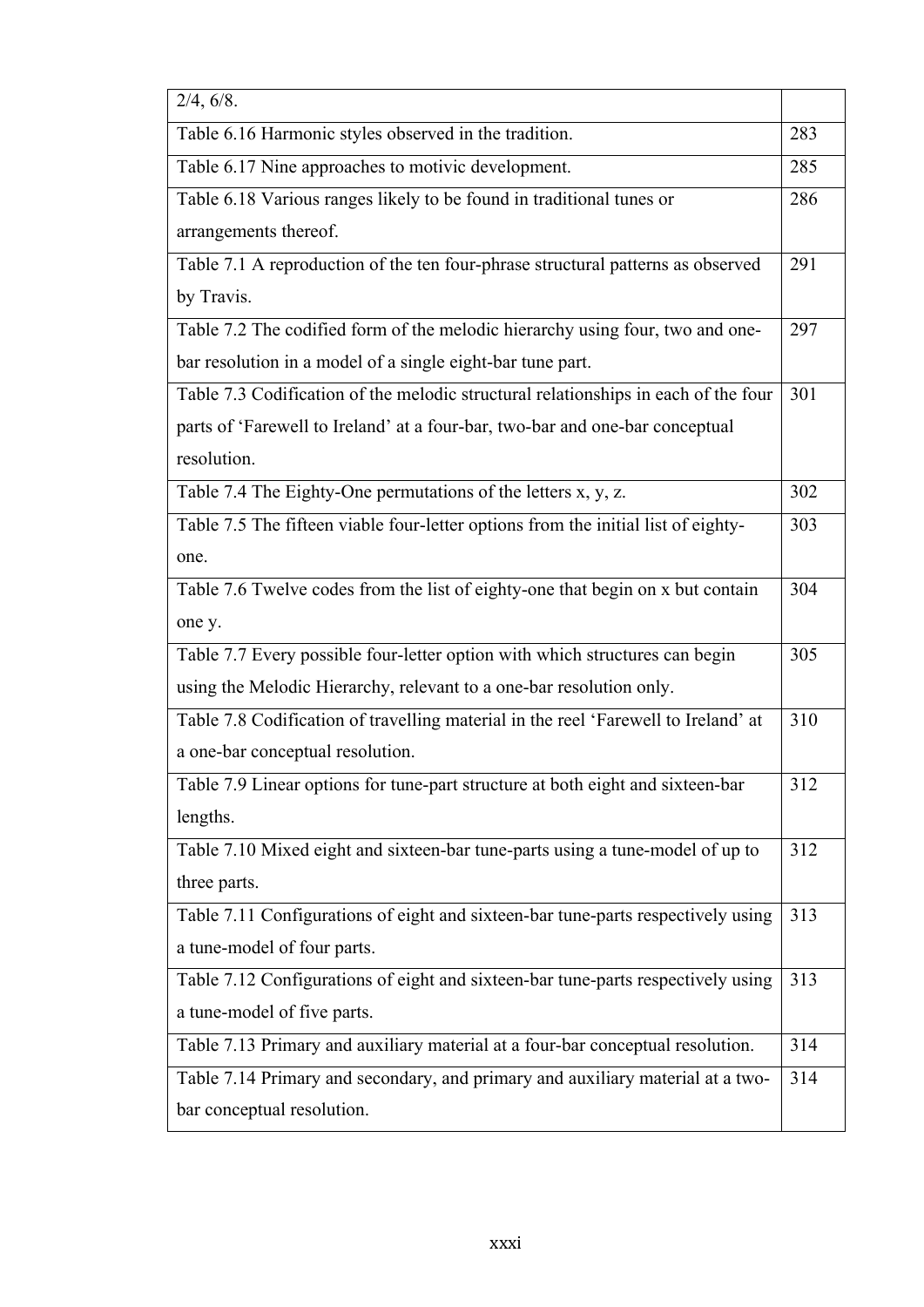| Table 7.15 Melodic structural relationships beginning with $x/x/x$ at a one-bar    | 315 |
|------------------------------------------------------------------------------------|-----|
| conceptual resolution.                                                             |     |
| Table 7.16 Melodic structural relationships beginning with $x/x/x/y/$ at a one-bar | 316 |
| conceptual resolution.                                                             |     |
| Table 7.17 Melodic structural relationships beginning with $x/x/x/z$ at a one-bar  | 317 |
| conceptual resolution.                                                             |     |
| Table 7.18 Melodic structural relationships beginning with $x/x/y/x$ at a one-bar  | 318 |
| conceptual resolution.                                                             |     |
| Table 7.19 Melodic structural relationships beginning with $x/x/y/y/$ at a one-bar | 319 |
| conceptual resolution.                                                             |     |
| Table 7.20 Melodic structural relationships beginning with $x/x/y/z$ at a one-bar  | 321 |
| conceptual resolution.                                                             |     |
| Table 7.21 Melodic structural relationships beginning with $x/x/z/x/$ at a one-bar | 322 |
| conceptual resolution.                                                             |     |
| Table 7.22 Melodic structural relationships beginning with $x/x/z/y/$ at a one-bar | 323 |
| conceptual resolution.                                                             |     |
| Table 7.23 Melodic structural relationships beginning with $x/x/z/z$ at a one-bar  | 324 |
| conceptual resolution.                                                             |     |
| Table 7.24 Melodic structural relationships beginning with $x/y/x/x/$ at a one-bar | 325 |
| conceptual resolution.                                                             |     |
| Table 7.25 Melodic structural relationships beginning with $x/y/x/y/$ at a one-bar | 326 |
| conceptual resolution.                                                             |     |
| Table 7.26 Melodic structural relationships beginning with $x/y/x/z/$ at a one-bar | 328 |
| conceptual resolution.                                                             |     |
| Table 7.27 Melodic structural relationships beginning with x/y/y/x/ at a one-bar   | 329 |
| conceptual resolution.                                                             |     |
| Table 7.28 Melodic structural relationships beginning with x/y/y/y/ at a one-bar   | 331 |
| conceptual resolution.                                                             |     |
| Table 7.29 Melodic structural relationships beginning with x/y/y/z/ at a one-bar   | 332 |
| conceptual resolution.                                                             |     |
| Table 7.30 Melodic structural relationships beginning with $x/y/z/x/$ at a one-bar | 334 |
| conceptual resolution.                                                             |     |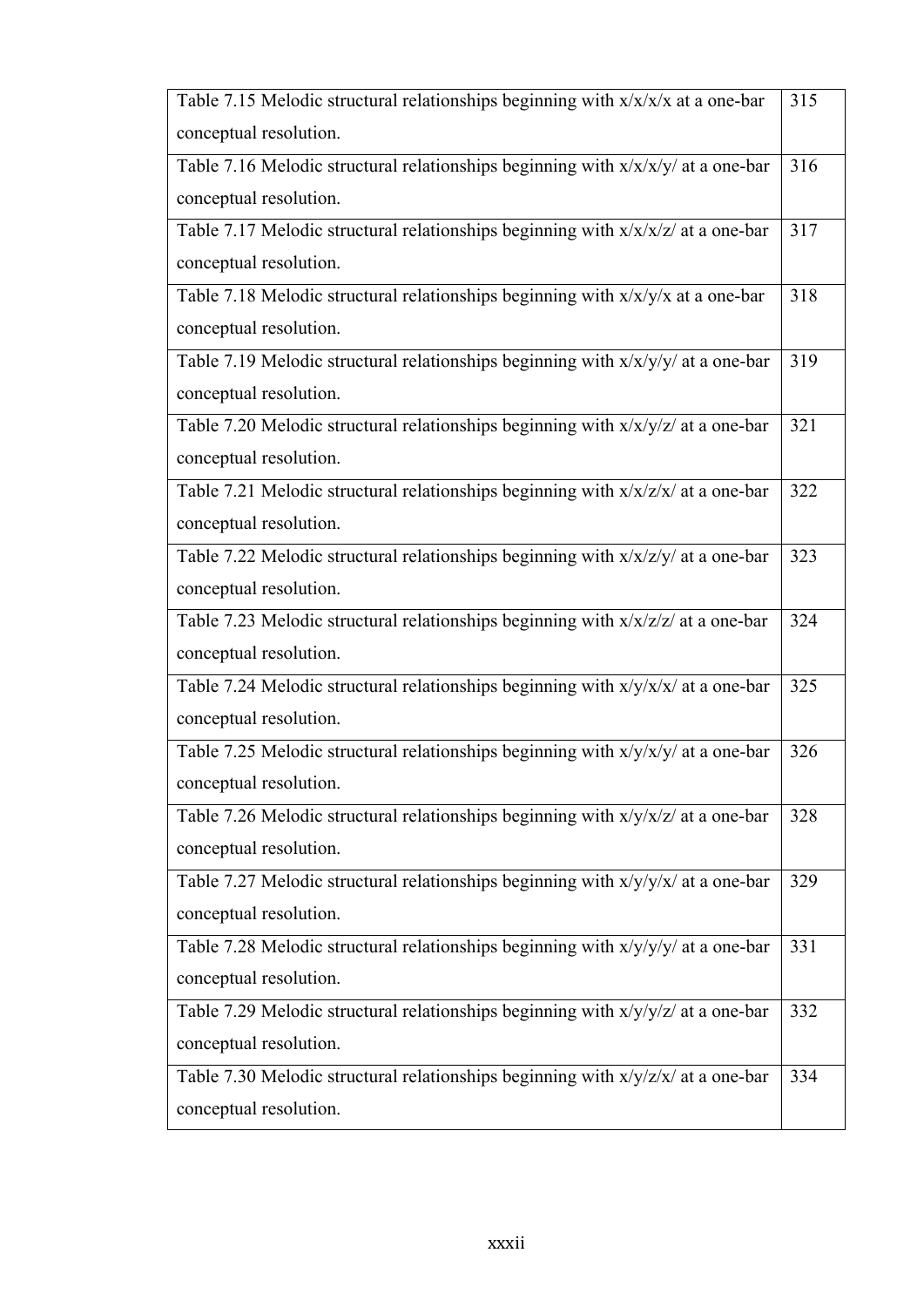| Table 7.31 Melodic structural relationships beginning with $x/y/z/y/$ at a one-bar              | 335 |
|-------------------------------------------------------------------------------------------------|-----|
| conceptual resolution.                                                                          |     |
| Table 7.32 Melodic structural relationships beginning with x/y/z/z/ at a one-bar                | 337 |
| conceptual resolution.                                                                          |     |
| Table 7.33 Melodic structural relationships beginning with $x/z/x/x$ at a one-bar               | 338 |
| conceptual resolution.                                                                          |     |
| Table 7.34 Melodic structural relationships beginning with $x/z/x/y/$ at a one-bar              | 339 |
| conceptual resolution.                                                                          |     |
| Table 7.35 Melodic structural relationships beginning with x/z/x/z/ at a one-bar                | 340 |
| conceptual resolution.                                                                          |     |
| Table 7.36 Melodic structural relationships beginning with $x/z/y/x/$ at a one-bar              | 341 |
| conceptual resolution.                                                                          |     |
| Table 7.37 Melodic structural relationships beginning with x/z/y/y/ at a one-bar                | 343 |
| conceptual resolution.                                                                          |     |
| Table 7.38 Melodic structural relationships beginning with x/z/y/z/ at a one-bar                | 344 |
| conceptual resolution.                                                                          |     |
| Table 7.39 Melodic structural relationships beginning with x/z/z/x/ at a one-bar                | 346 |
| conceptual resolution.                                                                          |     |
| Table 7.40 Melodic structural relationships beginning with $x/z/z/y/$ at $\overline{a}$ one-bar | 347 |
| conceptual resolution.                                                                          |     |
| Table 7.41 Melodic structural relationships beginning with $x/z/z/z$ at a one-bar               | 348 |
| conceptual resolution.                                                                          |     |
| Table 7.42 Possibilities for the travelling primary material at a four-bar                      | 349 |
| conceptual resolution in a tune-model of up to four parts.                                      |     |
| Table 7.43 Possibilities for the travelling primary material at a two-bar                       | 350 |
| conceptual resolution in a tune-model of up to four parts.                                      |     |
| Table 7.44 Possibilities for the travelling primary motif at a one-bar conceptual               | 350 |
| resolution in a tune-model of up to four parts.                                                 |     |
| Table 7.45 Possibilities for the travelling secondary material at a four-bar                    | 351 |
| resolution in a tune-model of up to four parts.                                                 |     |
| Table 7.46 Possibilities for the travelling secondary material at a two-bar                     | 351 |
| resolution in a tune-model of up to four parts.                                                 |     |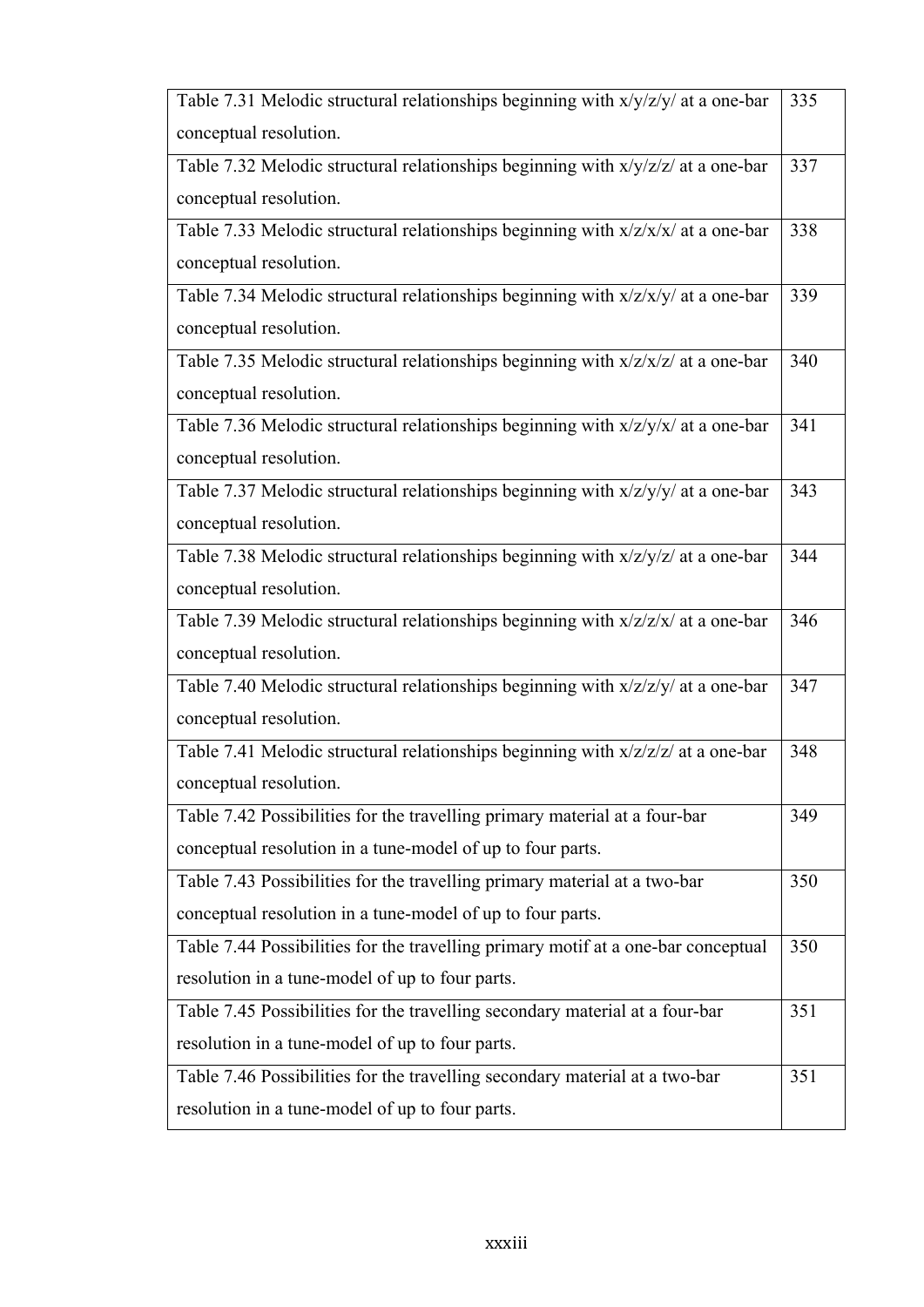| Table 7.47 Possibilities for the travelling secondary material at a one-bar     | 352 |
|---------------------------------------------------------------------------------|-----|
| resolution in a tune-model of up to four parts.                                 |     |
| Table 7.48 Possibilities for the travelling auxiliary material at a four-bar    | 353 |
| resolution in a tune-model of up to four parts.                                 |     |
| Table 7.49 Possibilities for the travelling auxiliary material at a two-bar     | 353 |
| resolution in a tune-model of up to four parts.                                 |     |
| Table 7.50 Possibilities for the travelling auxiliary material at a one-bar     | 354 |
| resolution in a tune-model of up to four parts.                                 |     |
| Table 8.1 One-phrase structure relevant to any eight-bar structure.             | 369 |
| Table 8.2 Two-phrase structure for tunes in both 6/8 and 4/4 without upbeats.   | 369 |
| Table 8.3 Two-phrase structure for tunes in $6/8$ – with and without upbeats.   | 370 |
| Table 8.4 Three-phrase structure for tunes in both 6/8 and 4/4 without upbeats. | 370 |
| Table 8.5 Three-phrase structure for tunes in 6/8 with upbeats and beginning    | 371 |
| with a six-bar phrase.                                                          |     |
| Table 8.6 Three-phrase structure for tunes in 6/8 with upbeats and beginning    | 371 |
| with a five-bar phrase.                                                         |     |
| Table 8.7 Three-phrase structure for tunes in 6/8 with upbeats and beginning    | 372 |
| with a four-bar phrase.                                                         |     |
| Table 8.8 Three-phrase structure for tunes in 6/8 with upbeats and beginning    | 372 |
| with a three-bar phrase.                                                        |     |
| Table 8.9 Three-phrase structure for tunes in 6/8 with upbeats and beginning    | 373 |
| with a two-bar phrase.                                                          |     |
| Table 8.10 Three-phrase structure for tunes in 6/8 with upbeats and beginning   | 373 |
| with a one-bar phrase.                                                          |     |
| Table 8.11 Three-phrase structure for tunes in 6/8 with upbeats and beginning   | 374 |
| with a phrase less than one bar in length.                                      |     |
| Table 8.12 Four-phrase structure for tunes in 6/8 and in 4/4 without upbeats.   | 375 |
| Table 8.13 Four-phrase structure for tunes in 6/8 with upbeats and beginning    | 375 |
| with a five-bar phrase.                                                         |     |
| Table 8.14 Four-phrase structure for tunes in 6/8 with upbeats and beginning    | 376 |
| with a four-bar phrase.                                                         |     |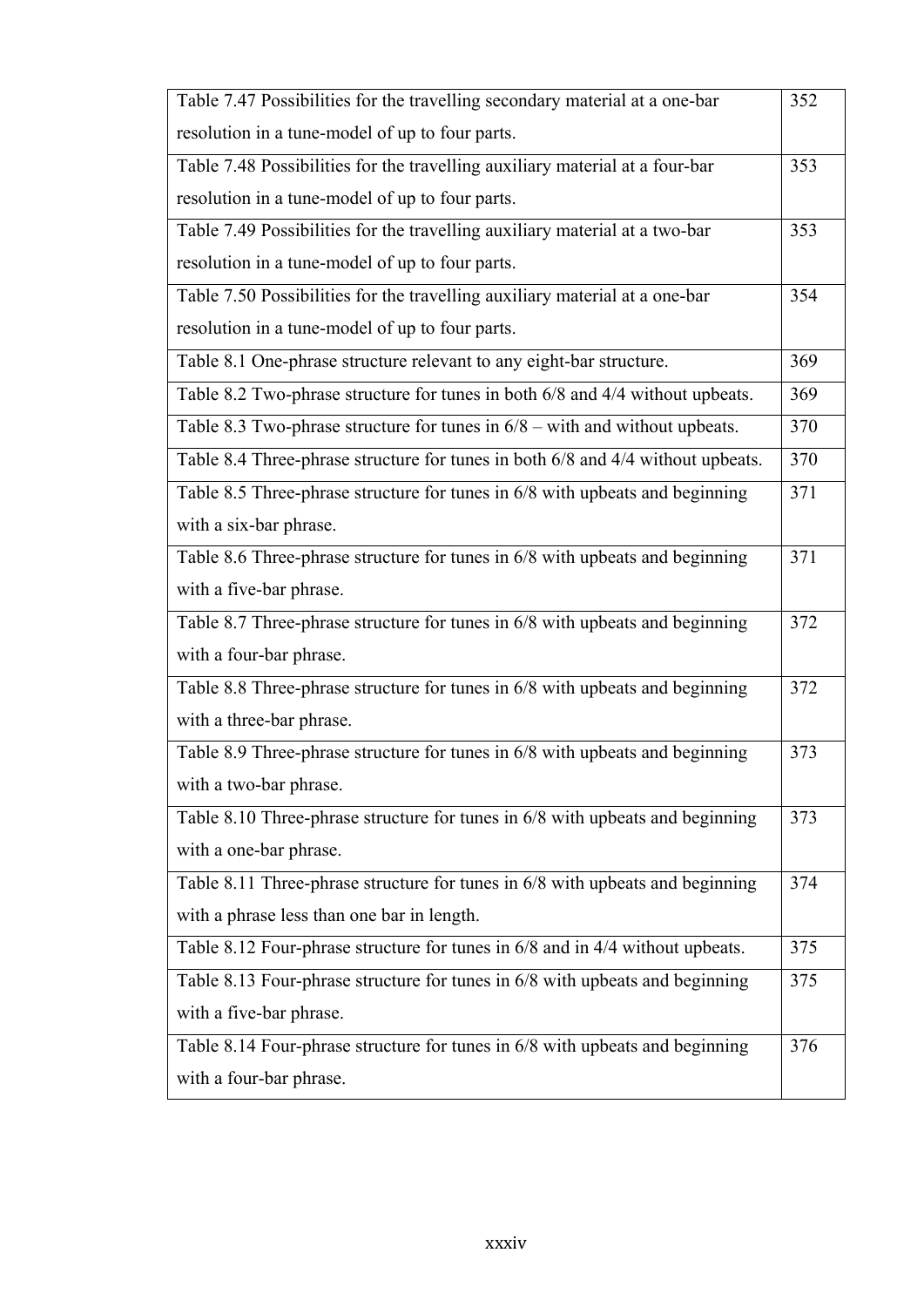| Table 8.15 Four-phrase structure for tunes in 6/8 with upbeats and beginning  | 377 |
|-------------------------------------------------------------------------------|-----|
| with a three-bar phrase.                                                      |     |
| Table 8.16 Four-phrase structure for tunes in 6/8 with upbeats and beginning  | 378 |
| with a two-bar phrase.                                                        |     |
| Table 8.17 Four-phrase structure for tunes in 6/8 with upbeats and beginning  | 379 |
| with a one-bar phrase.                                                        |     |
| Table 8.18 Four-phrase structure for tunes in 6/8 with upbeats and beginning  | 382 |
| with a phrase less than one bar in length.                                    |     |
| Table 8.19 Two-phrase structure for tunes in $4/4$ – with upbeats.            | 382 |
| Table 8.20 Three-phrase structure for tunes in 4/4 with upbeats and beginning | 383 |
| with a six-bar phrase.                                                        |     |
| Table 8.21 Three-phrase structure for tunes in 4/4 with upbeats and beginning | 383 |
| with a five-bar phrase.                                                       |     |
| Table 8.22 Three-phrase structure for tunes in 4/4 with upbeats and beginning | 384 |
| with a four-bar phrase.                                                       |     |
| Table 8.23 Three-phrase structure for tunes in 4/4 with upbeats and beginning | 385 |
| with a three-bar phrase.                                                      |     |
| Table 8.24 Three-phrase structure for tunes in 4/4 with upbeats and beginning | 385 |
| with a two-bar phrase.                                                        |     |
| Table 8.25 Three-phrase structure for tunes in 4/4 with upbeats and beginning | 386 |
| with a one-bar phrase.                                                        |     |
| Table 8.26 Three-phrase structure for tunes in 4/4 with upbeats and beginning | 387 |
| with a phrase less than one bar in length.                                    |     |
| Table 8.27 Four-phrase structure for tunes in 4/4 with upbeats and beginning  | 388 |
| with a five-bar phrase.                                                       |     |
| Table 8.28 Four-phrase structure for tunes in 4/4 with upbeats and beginning  | 388 |
| with a four-bar phrase.                                                       |     |
| Table 8.29 Four-phrase structure for tunes in 4/4 with upbeats and beginning  | 389 |
| with a three-bar phrase.                                                      |     |
| Table 8.30 Four-phrase structure for tunes in 4/4 with upbeats and beginning  | 391 |
| with a two-bar phrase.                                                        |     |
| Table 8.31 Four-phrase structure for tunes in 4/4 with upbeats and beginning  | 393 |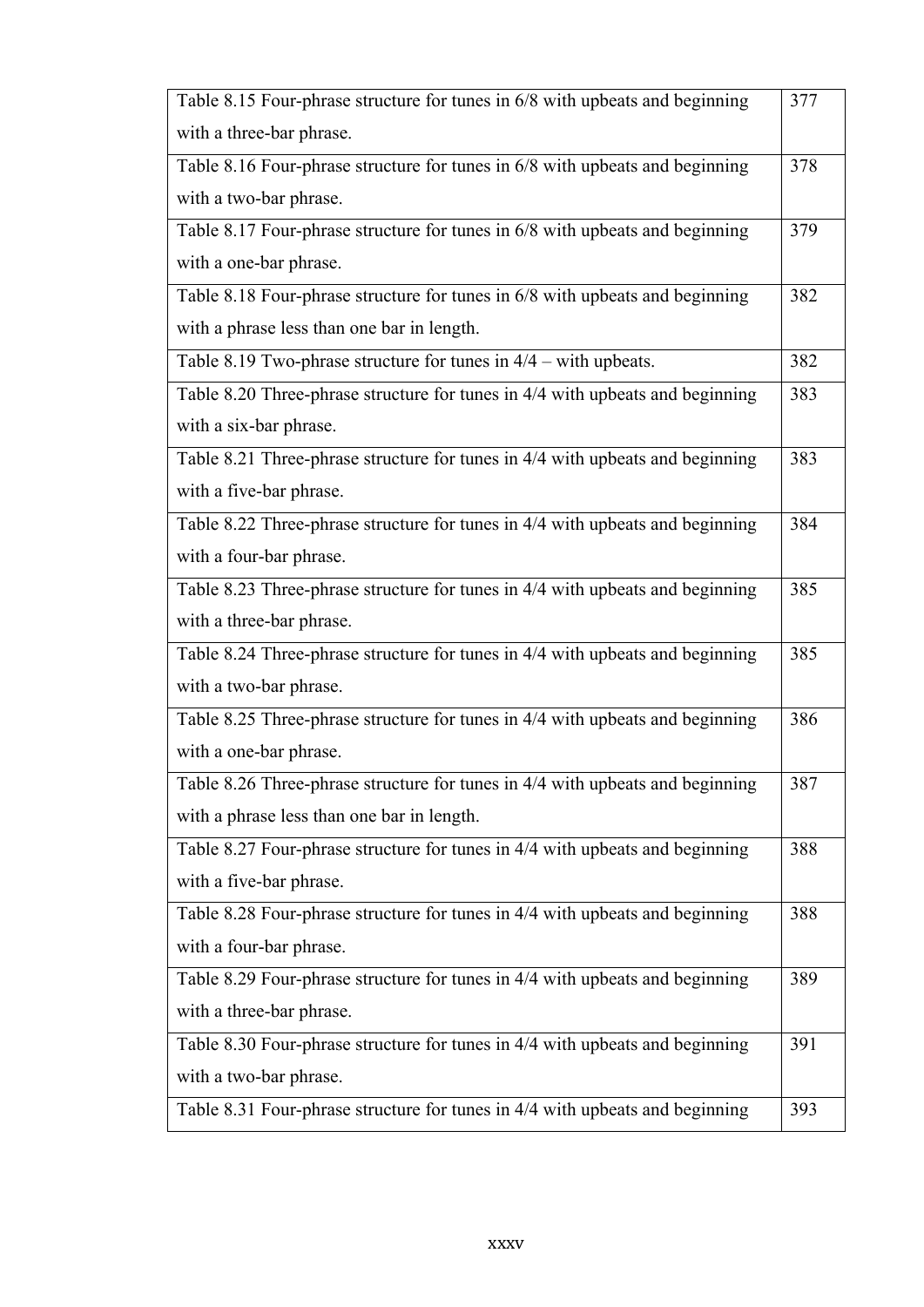| with a one-bar phrase.                                                             |     |
|------------------------------------------------------------------------------------|-----|
| Table 8.32 Four-phrase structure for tunes in 4/4 with upbeats and beginning       | 396 |
| with a phrase less than one bar in length                                          |     |
| Table 8.33 Possibilities for shaping a phrase using dynamics.                      | 398 |
| Table 8.34 Various approaches to <i>rubato</i> that can be used to shape a phrase. | 399 |
| Table 8.35 Breaking the melodic line through rests.                                | 400 |
| Table 8.36 Various options for rhythmic cadences.                                  | 400 |
| Table 8.37 Options for shaping a phrase based on articulation.                     | 401 |
| Table 8.38 Options for shaping a phrase using accents.                             | 403 |
| Table 9.1 Cut: eight types.                                                        | 411 |
| Table 9.2 Harmonic Cut.                                                            | 412 |
| Table 9.3 Divisive Higher Acciaccatura.                                            | 413 |
| Table 9.4 Divisive Lower Acciaccatura.                                             | 413 |
| Table 9.5 Accented <i>Acciaccatura</i> : variations.                               | 414 |
| Table 9.6 Pat.                                                                     | 415 |
| Table 9.7 Shiver and its variants.                                                 | 416 |
| Table 9.8 Pop: the basic options.                                                  | 417 |
| Table 9.9 Upper Mordent: pitch variability in the second acciaccatura (higher).    | 418 |
| Table 9.10 Lower Mordent: pitch variability in the second acciaccatura             | 419 |
| (lower).                                                                           |     |
| Table 9.11 Harmonic Mordent.                                                       | 419 |
| Table 9.12 The Hammer-on.                                                          | 420 |
| Table 9.13 Trill: standard traditional examples.                                   | 421 |
| Table 9.14 Appoggiatura: two basic types.                                          | 422 |
| Table 9.15 Slide: basic categories.                                                | 423 |
| Table 9.16 Double-stopped Slide: basic varieties.                                  | 424 |
| Table 9.17 Long Roll.                                                              | 425 |
| Table 9.18 Cut long Roll.                                                          | 425 |
| Table 9.19 Slide-Roll.                                                             | 426 |
| Table 9.20 Double-Tipped Roll.                                                     | 426 |
| Table 9.21 Short Roll: two basic types.                                            | 427 |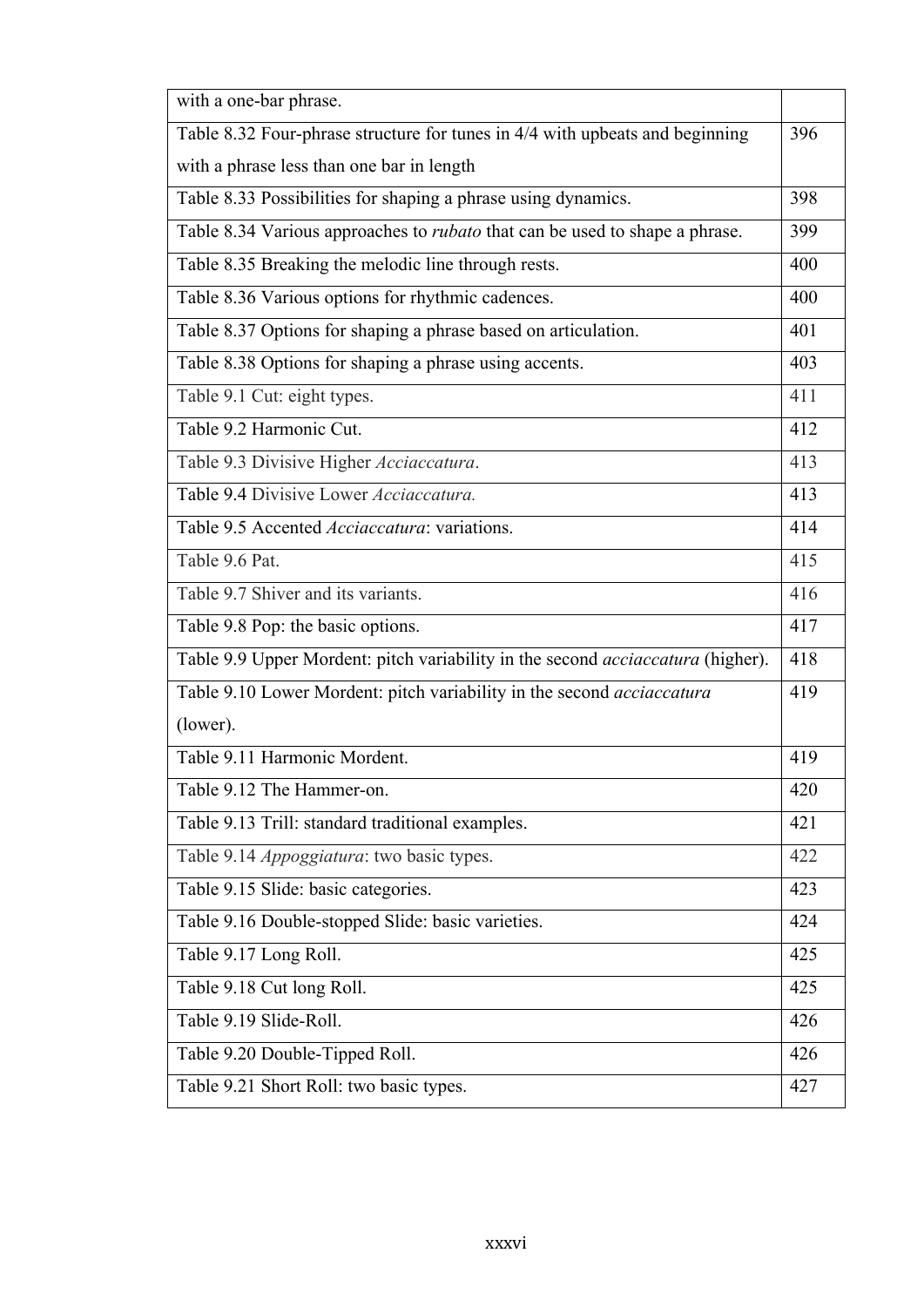| Table 9.22 Long Turn: pitch variability in the first acciaccatura (higher).                  | 428  |
|----------------------------------------------------------------------------------------------|------|
| Table 9.23 Long Turn: pitch variability in the second <i>acciaccatura</i> (lower).           | 428  |
| Table 9.24 Cut Long Turn: pitch variability in the second <i>acciaccatura</i> (lower).       | 429  |
| Table 9.25 Cut Long Turn: pitch variability in the first acciaccatura (higher).              | 430  |
| Table 9.26 Semi: pitch variability in the (first) acciaccatura.                              | 431  |
| Table 9.27 Harmonic long Turn.                                                               | 432  |
| Table 9.28 Half Turn: pitch variability in the <i>acciaccatura</i> (higher).                 | 4232 |
| Table 9.29 Cut Half-Turn: pitch variability in <i>acciaccatura</i> (higher).                 | 433  |
| Table 9.30 Double-Slide Turn.                                                                | 433  |
| Table 9.31 Descending Short Turn: pitch variability in first acciaccatura (+2 to             | 435  |
| $+8)$ .                                                                                      |      |
| Table 9.32 Descending Short Turn: pitch variability in third acciaccatura (-2 to             | 435  |
| $-8$ ).                                                                                      |      |
| Table 9.33 Ascending Short Turn: pitch variability in first acciaccatura (-2 to -            | 436  |
| 8).                                                                                          |      |
| Table 9.34 Ascending Short Turn: pitch variability in final <i>acciaccatura</i> (+2 to       | 436  |
| $+8)$ .                                                                                      |      |
| Table 9.35 Clipped (short) Turn.                                                             | 437  |
| Table 9.36 Cran: basic short and long varieties.                                             | 438  |
| Table 9.37 Pitched Cran: basic varieties.                                                    | 439  |
| Table 9.38 Melodic Cran: pitch variability in the second <i>acciaccatura</i> (2 to 8).       | 440  |
| Table 9.39 Concertina <i>Cran</i> : pitch variability in final <i>acciaccatura</i> (2 to 8). | 441  |
| Table 9.40 Guitar Cran: variations within an octave range.                                   | 442  |
| Table 9.41 Harmonic Cran.                                                                    | 443  |
| Table 9.42 Tapped-Cran Roll.                                                                 | 444  |
| Table 9.43 Triplet: legato and staccato.                                                     | 445  |
| Table 9.44 Pizzicato Cut Descending Stepped Triplet: two varieties.                          | 446  |
| Table 9.45 Treble: basic varieties.                                                          | 447  |
| Table 9.46 Ghost Treble.                                                                     | 448  |
| Table 9.47 Lazy Man's Treble: as observed.                                                   | 448  |
| Table 9.48 Inverse Treble: as observed.                                                      | 449  |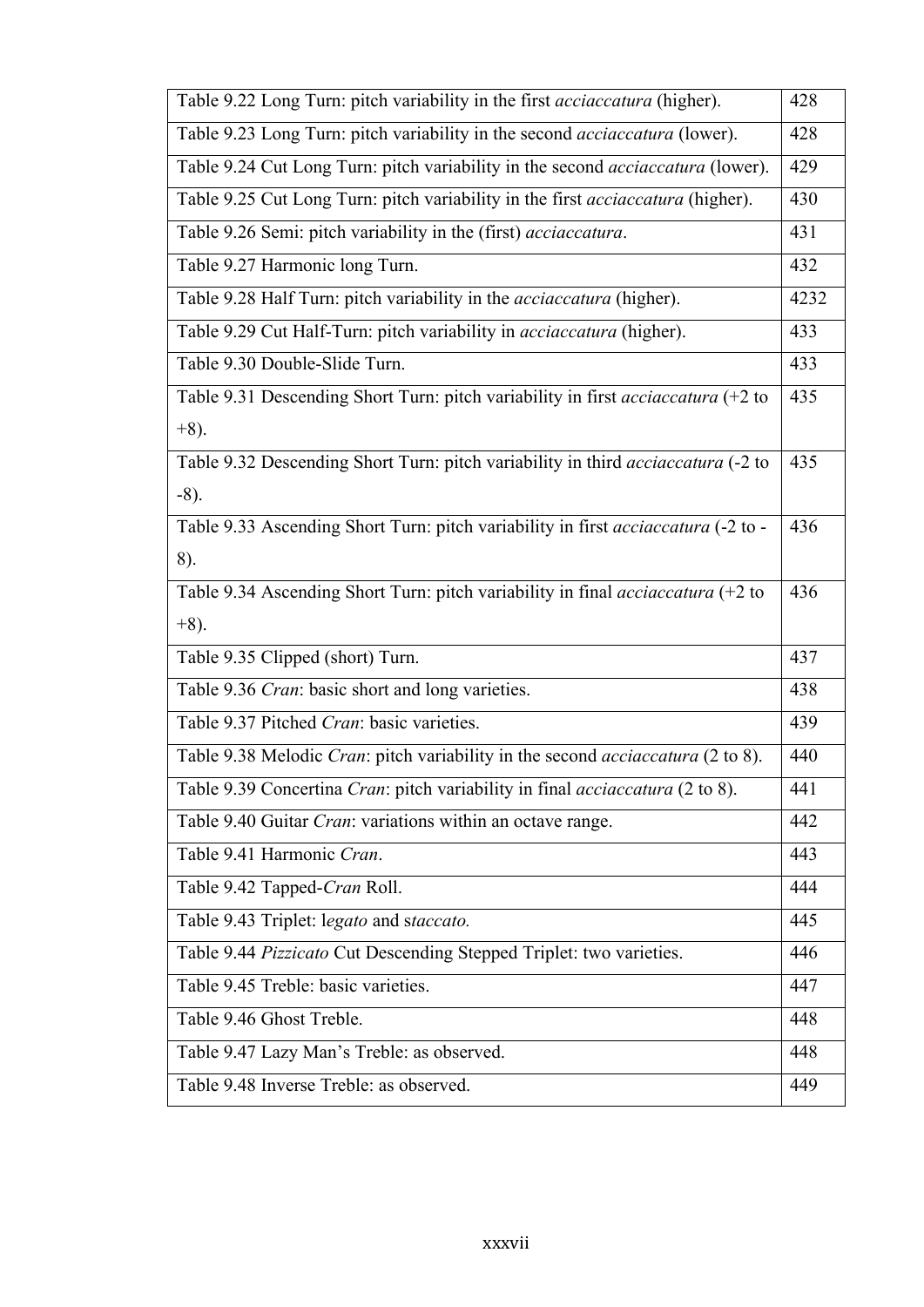| Table 9.49 Cut Treble: basic varieties.                                         | 449 |
|---------------------------------------------------------------------------------|-----|
| Table 9.50 Split Treble: P.PA.                                                  | 451 |
| Table 9.51 Split Treble: P.A.A.                                                 | 451 |
| Table 9.52 Split Treble: A.A.P.                                                 | 452 |
| Table 9.53 Split Treble: A.P.P.                                                 | 452 |
| Table 9.54 Graced Split Treble: G.A.A.P.                                        | 453 |
| Table 9.55 Graced Split Treble: G.A.P.P.                                        | 454 |
| Table 9.56 Harmonic Split Treble: basic varieties.                              | 455 |
| Table 9.57 Dyadic Trebles: Possibilities that are typical of a modal framework. | 456 |
| Table 9.58 Inverted Broken Triplet: varieties based on triadic harmony.         | 456 |
| Table 9.59 Compressions: as observed.                                           | 457 |
| Table 9.60 Demi: as observed.                                                   | 458 |
| Table 9.61 Spread: two-note variations.                                         | 459 |
| Table 9.62 Spread: three-note variations.                                       | 460 |
| Table 9.63 Three-point Octave: ascending and descending possibilities.          | 461 |
| Table 9.64 Vibrato.                                                             | 462 |
| Table 9.65 Scalic Diminutive Runs: basic varieties.                             | 463 |
| Table 9.66 Composite Run: two varieties.                                        | 464 |
| Table 9.67 Double Ornaments.                                                    | 465 |
| Table 10.1 Session dates, Peter Browne.                                         | 472 |
| Table 10.2 Session dates, Michaela Cunningham.                                  | 473 |
| Table 10.3 Session dates, Adrian Hart.                                          | 474 |
| Table 10.4 Session dates, Robert Harvey.                                        | 475 |
| Table 10.5 Session dates, Mark Redmond.                                         | 476 |
| Table 10.6 Session dates, Tríona Marshall.                                      | 477 |
| Table 10.7 Session dates, Enda Cloke.                                           | 479 |
| Table 10.8 Location of areas of style in both the archive and in this chapter.  | 487 |
| Table 10.9 Disk Number for each musician, their initials and instrument.        | 487 |
| Table 10.10 Conceptual field and recorded location relative to each musician.   | 488 |
| Table 10.11 Archive and recorded location: Peter Browne, tempo.                 | 492 |
| Table 10.12 Archive and recorded location: Peter Browne, tune-type 1.           | 493 |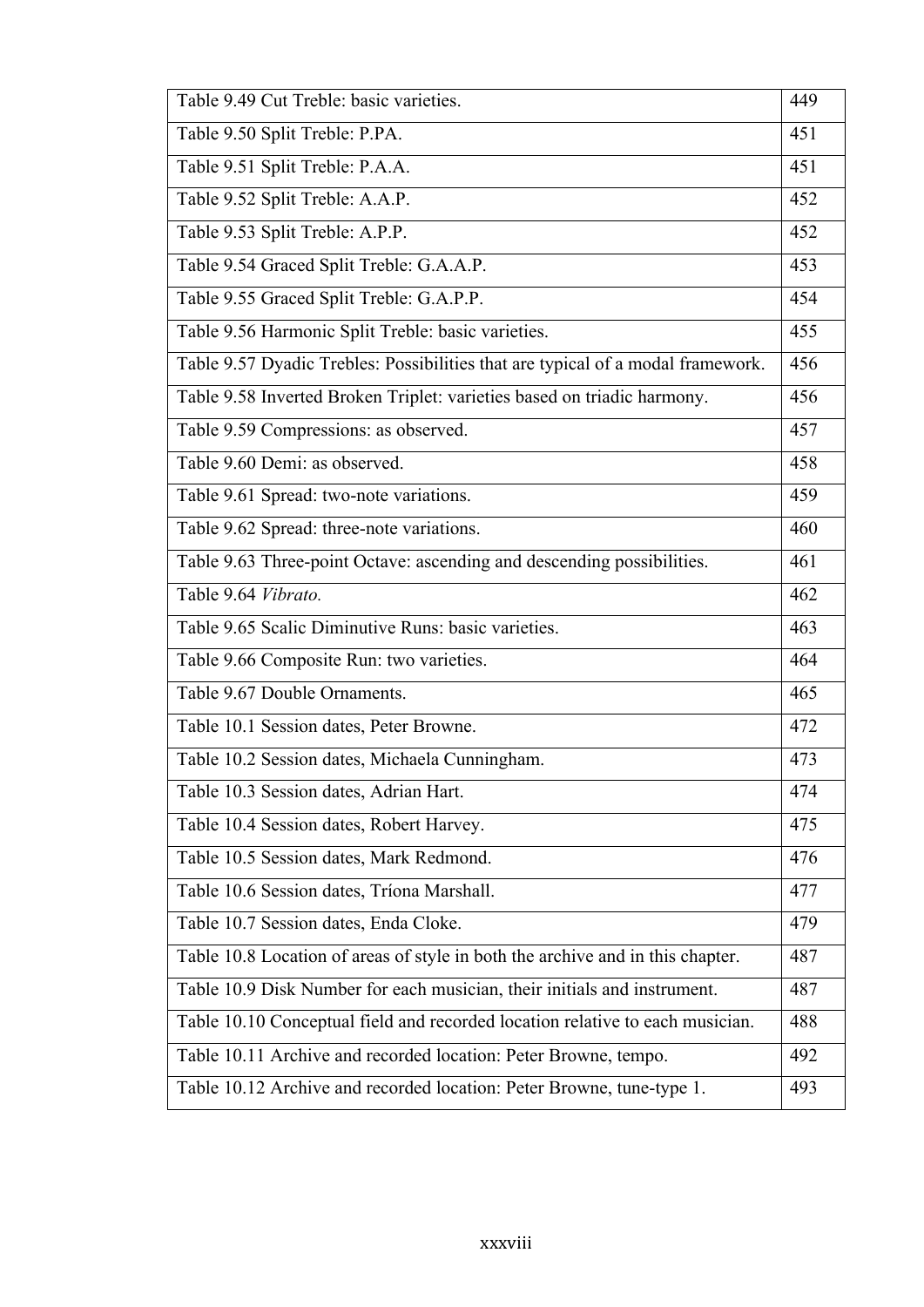| Table 10.13 Archive and recorded location: Peter Browne, tune-type 2.         | 494 |
|-------------------------------------------------------------------------------|-----|
| Table 10.14 Archive and recorded location: Michaela Cunningham, tempo.        | 495 |
| Table 10.15 Archive and recorded location: Michaela Cunningham, tune-type     | 496 |
| 1.                                                                            |     |
| Table 10.16 Archive and recorded location: Michaela Cunningham, tune-type     | 496 |
| 2.                                                                            |     |
| Table 10.17 Archive and recorded location: Adrian Hart, tempo.                | 497 |
| Table 10.18 Archive and recorded location: Adrian Hart, tune-type 1.          | 498 |
| Table 10.19 Archive and recorded location: Adrian Hart, tune-type 2.          | 499 |
| Table 10.20 Archive and recorded location: Robert Harvey, tempo.              | 500 |
| Table 10.21 Archive and recorded location: Robert Harvey, tune-type 1.        | 501 |
| Table 10.22 Archive and recorded location: Robert Harvey, tune-type 2.        | 501 |
| Table 10.23 Archive and recorded location: Mark Redmond, tempo.               | 502 |
| Table 10.24 Archive and recorded location: Mark Redmond, tune-type 1.         | 503 |
| Table 10.25 Archive and recorded location: Mark Redmond, tune-type 2.         | 504 |
| Table 10.26 Archive and recorded location: Triona Marshall, tempo.            | 505 |
| Table 10.27 Archive and recorded location: Tríona Marhsall, tune-type 1.      | 506 |
| Table 10.28 Archive and recorded location: Tríona Marshall, tune-type 2.      | 506 |
| Table 10.29 Archive and recorded location: Enda Cloke, tempo.                 | 507 |
| Table 10.30 Archive and recorded location: Enda Cloke, tune-type 1.           | 508 |
| Table 10.31 Archive and recorded location: Enda Cloke, tune-type 2.           | 509 |
| Table 10.32 Archive and recorded location: Peter Browne, swing.               | 510 |
| Table 10.33 Archive and recorded location: Peter Browne, accents, simple time | 511 |
| 1.                                                                            |     |
| Table 10.34 Archive and recorded location: Peter Browne, accents, compound    | 512 |
| time 2.                                                                       |     |
| Table 10.35 Archive and recorded location: Peter Browne, tune rhythm, simple  | 512 |
| time.                                                                         |     |
| Table 10.36 Archive and recorded location: Peter Browne, tune rhythm,         | 513 |
| compound time.                                                                |     |
| Table 10.37 Archive and recorded location: Michaela Cunningham, swing.        | 514 |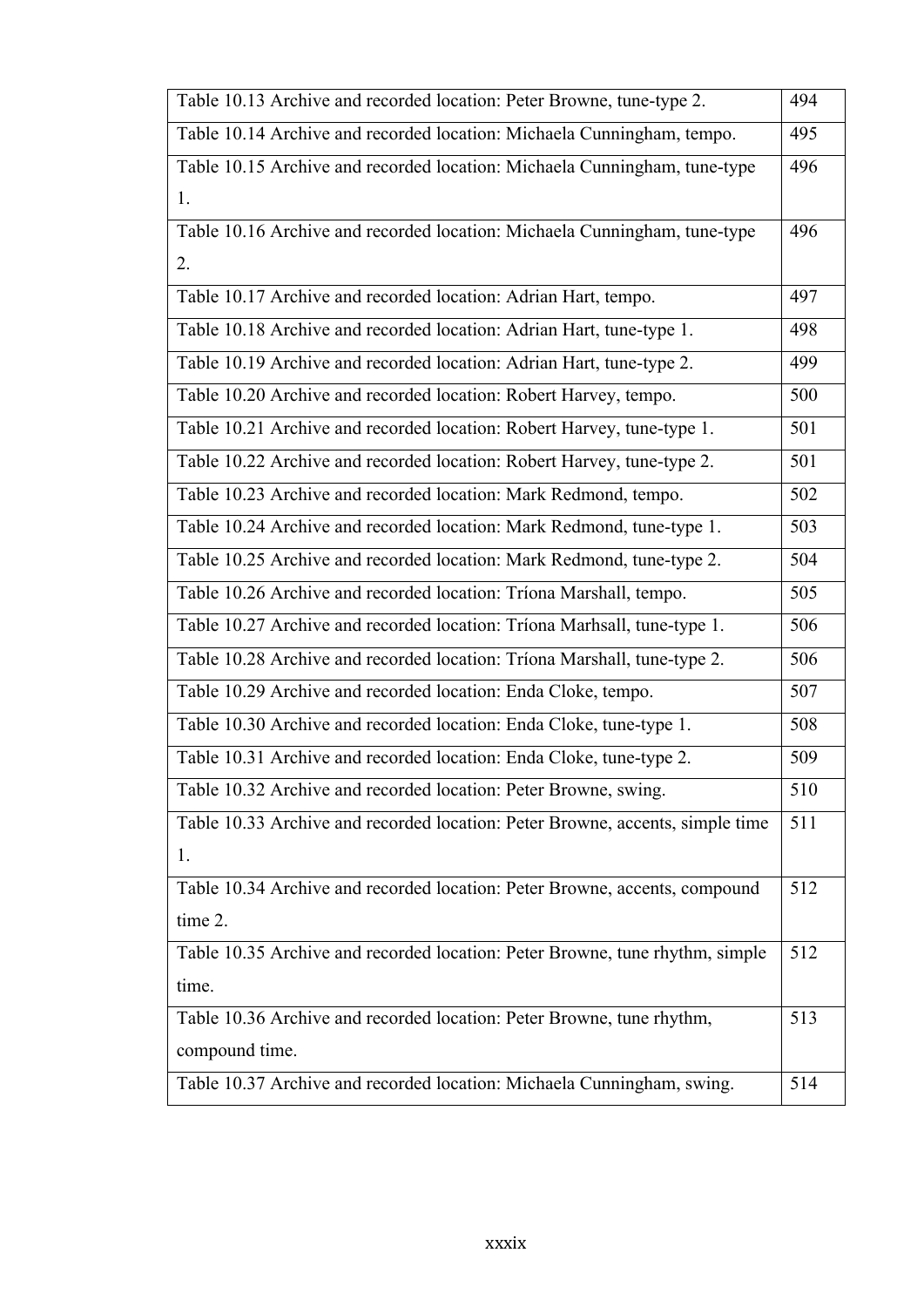| Table 10.38 Archive and recorded location: Michaela Cunningham, accents,     | 514 |
|------------------------------------------------------------------------------|-----|
| simple time.                                                                 |     |
| Table 10.39 Archive and recorded location: Michaela Cunningham, accents,     | 515 |
| compound time.                                                               |     |
| Table 10.40 Archive and recorded location: Michaela Cunningham, tune         | 516 |
| rhythm, simple time.                                                         |     |
| Table 10.41 Archive and recorded location: Michaela Cunningham, tune         | 516 |
| rhythm, compound time.                                                       |     |
| Table 10.42 Archive and recorded location: Adrian Hart, swing.               | 517 |
| Table 10.43 Archive and recorded location Adrian Hart, accents, simple time. | 518 |
| Table 10.44 Archive and recorded location: Adrian Hart, accents, compound    | 519 |
| time.                                                                        |     |
| Table 10.45 Archive and recorded location: Adrian Hart, tune rhythm, simple  | 519 |
| time.                                                                        |     |
| Table 10.46 Archive and recorded location: Adrian Hart, tune rhythm,         | 520 |
| compound time.                                                               |     |
| Table 10.47 Archive and recorded location: Robert Harvey, swing.             | 521 |
| Table 10.48 Archive and recorded location: Robert Harvey, accents, simple    | 522 |
| time.                                                                        |     |
| Table 10.49 Archive and recorded location: Robert Harvey, accents, compound  | 522 |
| time.                                                                        |     |
| Table 10.50 Archive and recorded location: Robert Harvey, tune-rhythm,       | 523 |
| simple time.                                                                 |     |
| Table 10.51 Archive and recorded location: Robert Harvey, tune-rhythm,       | 524 |
| compound time.                                                               |     |
| Table 10.52 Archive and recorded location: Mark Redmond, swing.              | 524 |
| Table 10.53 Archive and recorded location: Mark Redmond, accents, simple     | 525 |
| time.                                                                        |     |
| Table 10.54 Archive and recorded location: Mark Redmond, accents,            | 526 |
| compound time.                                                               |     |
| Table 10.55 Archive and recorded location: Mark Redmond, tune-rhythm,        | 526 |
| simple time.                                                                 |     |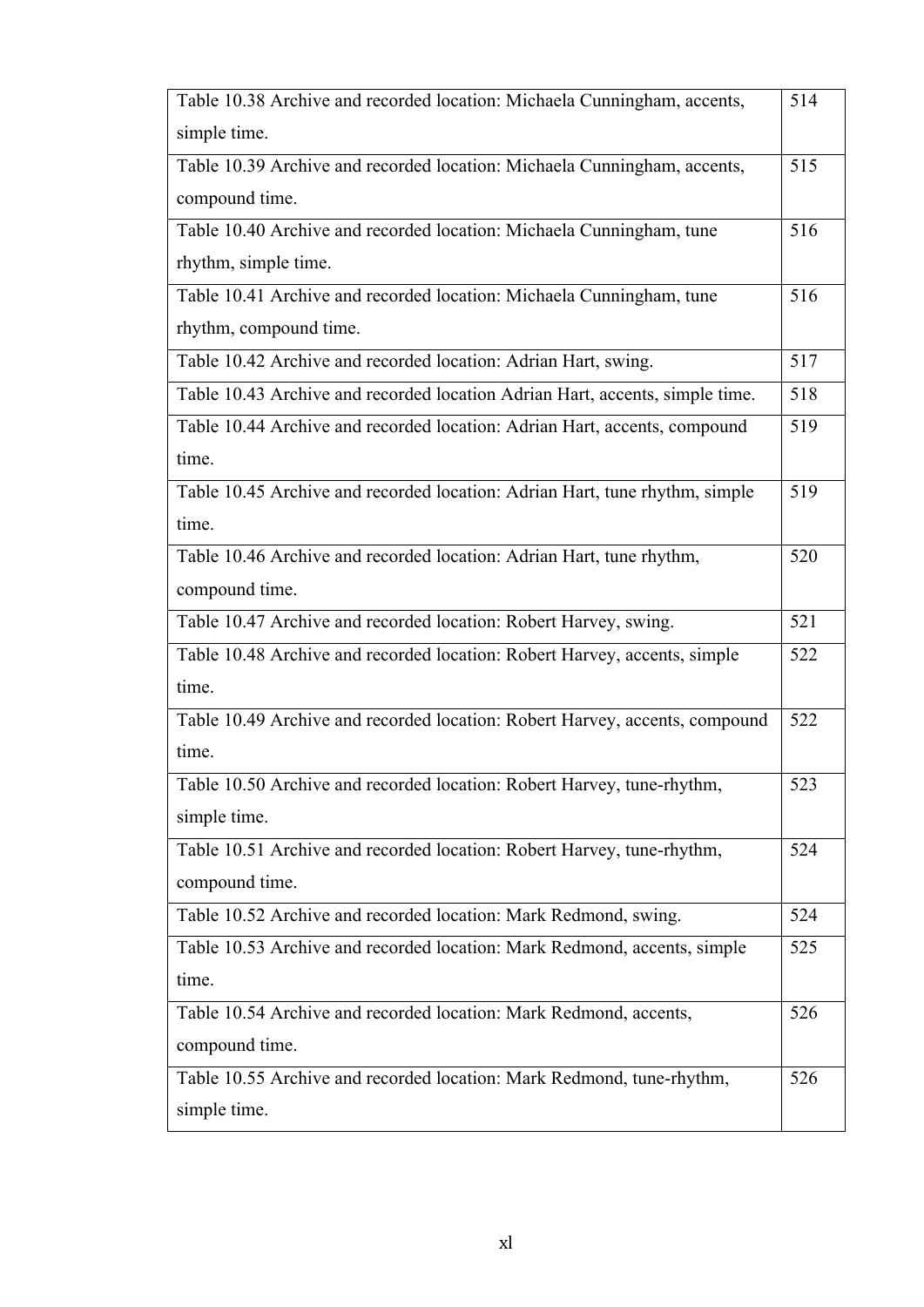| Table 10.56 Archive and recorded location: Mark Redmond, tune-rhythm,        | 527 |
|------------------------------------------------------------------------------|-----|
| compound time.                                                               |     |
| Table 10.57 Archive and recorded location: Mark Redmond, accompaniment       | 527 |
| rhythm.                                                                      |     |
| Table 10.58 Archive and recorded location: Triona Marshall, swing.           | 528 |
| Table 10.59 Archive and recorded location: Tríona Marshall, accents, simple  | 529 |
| time.                                                                        |     |
| Table 10.60 Archive and recorded location: Tríona Marshall, accents,         | 529 |
| compound time.                                                               |     |
| Table 10.61 Archive and recorded location: Triona Marshall, tune rhythm,     | 530 |
| simple time.                                                                 |     |
| Table 10.62 Archive and recorded location: Triona Marshall, tune rhythm,     | 531 |
| compound time.                                                               |     |
| Table 10.63 Archive and recorded location: Tríona Marshall, accompaniment    | 531 |
| rhythm.                                                                      |     |
| Table 10.64 Archive and recorded location: Enda Cloke, swing.                | 532 |
| Table 10.65 Archive and recorded location: Enda Cloke, accents, simple time. | 532 |
| Table 10.66 Archive and recorded location: Enda Cloke, accents, compound     | 533 |
| time.                                                                        |     |
| Table 10.67 Archive and recorded location: Enda Cloke, tune rhythm, simple   | 534 |
| time.                                                                        |     |
| Table 10.68 Archive and recorded location: Enda Cloke, tune rhythm,          | 534 |
| compound time.                                                               |     |
| Table 10.69 Archive and recorded location: Enda Cloke, tune rhythm,          | 535 |
| accompaniment.                                                               |     |
| Table 10.70 Archive and recorded location: Peter Browne, home-note           | 535 |
| transposition.                                                               |     |
| Table 10.71 Archive and recorded location: Peter Browne, heptatonic          | 538 |
| modulation.                                                                  |     |
| Table 10.72 Archive and recorded location: Peter Browne, hexatonic           | 539 |
| transposition.                                                               |     |
| Table 10.73 Archive and recorded location: Peter Browne, pentatonic.         | 540 |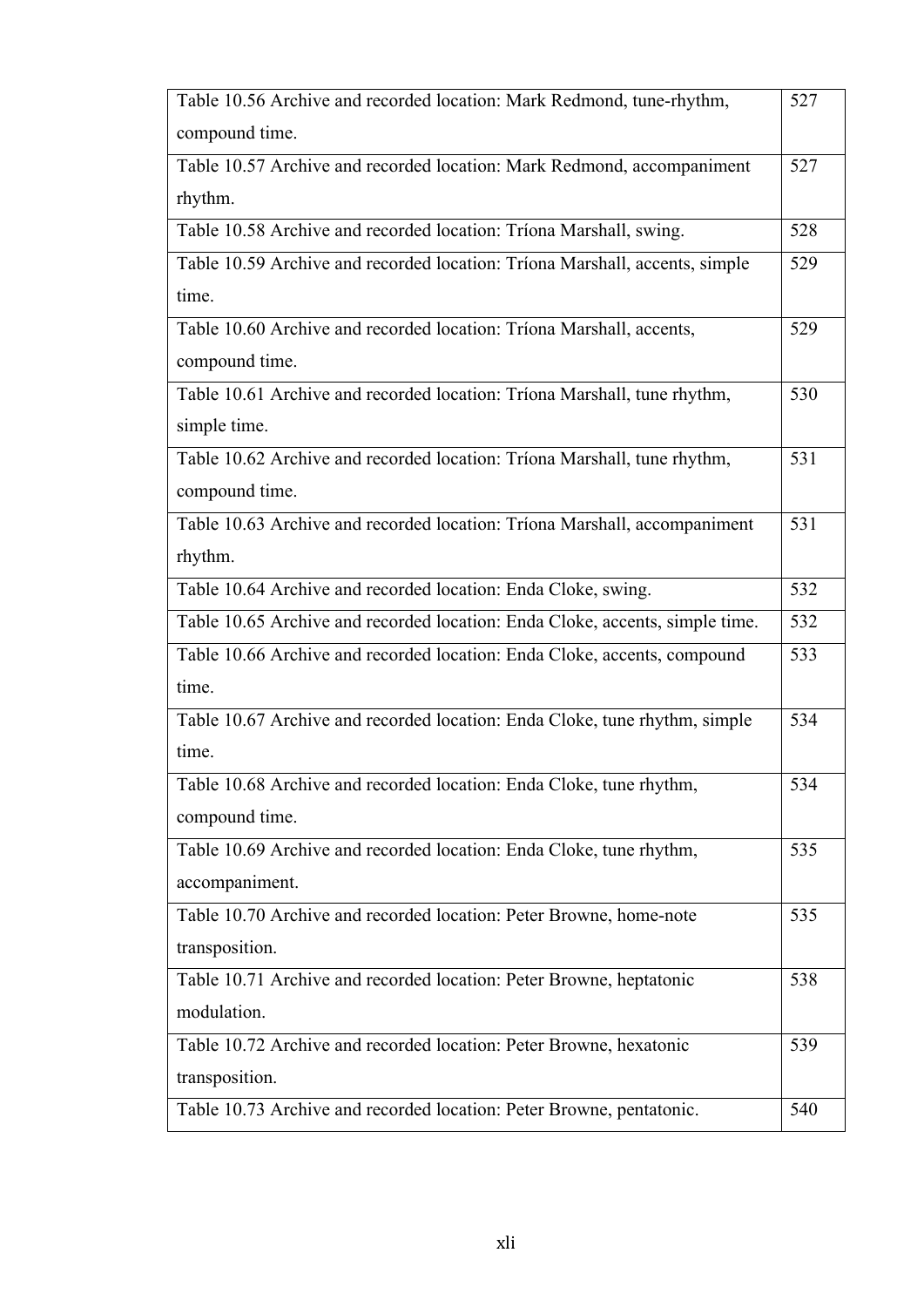| Table 10.74 Archive and recorded location: Peter Browne, inflection.           | 541 |
|--------------------------------------------------------------------------------|-----|
| Table 10.75 Archive and recorded location: Peter Browne, modulation between    | 542 |
| parts.                                                                         |     |
| Table 10.76 Archive and recorded location: Peter Browne, transitory            | 543 |
| modulation.                                                                    |     |
| Table 10.77 Archive and recorded location: Michaela Cunningham, alteration     | 544 |
| of a tune's traditional home-note.                                             |     |
| Table 10.78 Archive and recorded location: Michaela Cunningham, heptatonic     | 544 |
| transposition.                                                                 |     |
| Table 10.79 Archive and recorded location: Michaela Cunningham, hexatonic      | 545 |
| transposition.                                                                 |     |
| Table 10.80 Archive and recorded location: Michaela Cunningham, pentatonic     | 546 |
| transposition.                                                                 |     |
| Table 10.81 Archive and recorded location: Michaela Cunningham, inflection.    | 547 |
| Table 10.82 Archive and recorded location: Michaela Cunningham, modulation     | 547 |
| between parts.                                                                 |     |
| Table 10.83 Archive and recorded location: Michaela Cunningham, transitory     | 548 |
| modulation.                                                                    |     |
| Table 10.84 Archive and recorded location: Adrian Hart, alteration of a tune's | 549 |
| traditional home-note.                                                         |     |
| Table 10.85 Archive and recorded location: Adrian Hart, heptaotnic             | 550 |
| transposition.                                                                 |     |
| Table 10.86 Archive and recorded location: Adrian Hart, hexatonic              | 551 |
| transposition.                                                                 |     |
| Table 10.87 Archive and recorded location: Adrian Hart, pentatonic             | 552 |
| transposition.                                                                 |     |
| Table 10.88 Archive and recorded location: Adrian Hart, inflection.            | 553 |
| Table 10.89 Archive and recorded location: Adrian Hart, modulation between     | 553 |
| parts.                                                                         |     |
| Table 10.90 Archive and recorded location: Adrian Hart, transitory modulation. | 554 |
| Table 10.91 Archive and recorded location: Robert Harvey, alteration of a      | 555 |
| tune's traditional home-note.                                                  |     |
|                                                                                |     |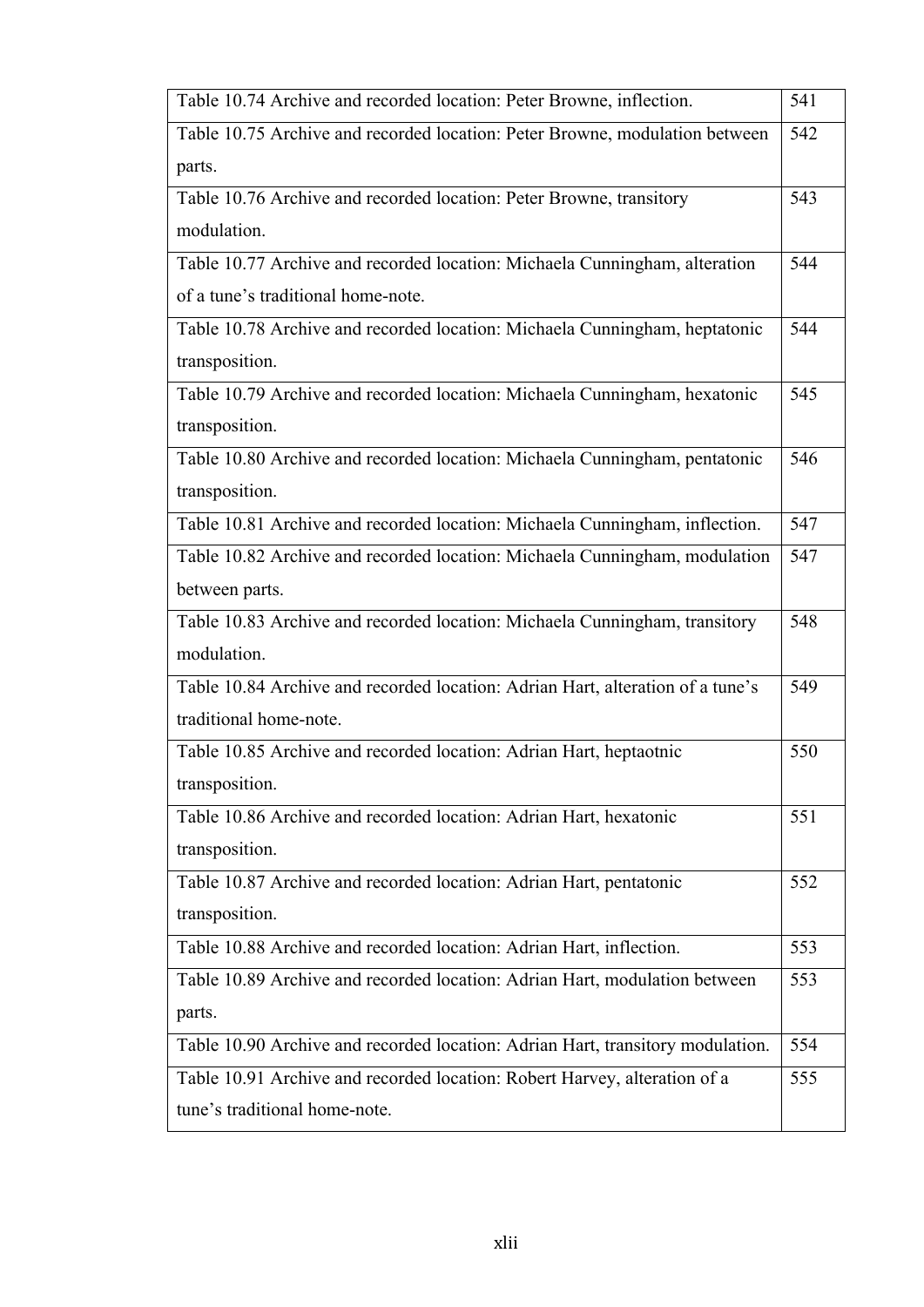| Table 10.92 Archive and recorded location: Robert Harvey, heptatonic         | 556 |
|------------------------------------------------------------------------------|-----|
| transposition.                                                               |     |
| Table 10.93 Archive and recorded location: Robert Harvey, hexatonic          | 557 |
| transposition.                                                               |     |
| Table 10.94 Archive and recorded location: Robert Harvey, pentatonic         | 558 |
| transposition.                                                               |     |
| Table 10.95 Archive and recorded location: Robert Harvey, inflection.        | 559 |
| Table 10.96 Archive and recorded location: Robert Harvey, modulation         | 559 |
| between parts.                                                               |     |
| Table 10.97 Archive and recorded location: Robert Harvey, transitory         | 560 |
| modulation.                                                                  |     |
| Table 10.98 Archive and recorded location: Mark Redmond, alteration of a     | 561 |
| tune's traditional home-note.                                                |     |
| Table 10.99 Archive and recorded location: Mark Redmond, heptatonic          | 562 |
| transposition.                                                               |     |
| Table 10.100 Archive and recorded location: Mark Redmond, hexatonic          | 563 |
| transposition.                                                               |     |
| Table 10.101 Archive and recorded location: Mark Redmond, pentatonic         | 564 |
| transposition.                                                               |     |
| Table 10.102 Archive and recorded location: Mark Redmond, inflection.        | 565 |
| Table 10.103 Archive and recorded location: Mark Redmond, modulation         | 566 |
| between parts.                                                               |     |
| Table 10.104 Archive and recorded location: Mark Redmond, transitory         | 566 |
| modulation.                                                                  |     |
| Table 10.105 Archive and recorded location: Triona Marshall, alteration of a | 567 |
| tune's traditional home-note.                                                |     |
| Table 10.106 Archive and recorded location: Tríona Marshall, heptatonic      | 568 |
| transposition.                                                               |     |
| Table 10.107 Archive and recorded location: Tríona Marshall, hexatonic       | 569 |
| transposition.                                                               |     |
| Table 10.108 Archive and recorded location: Tríona Marshall, pentatonic      | 570 |
| transposition.                                                               |     |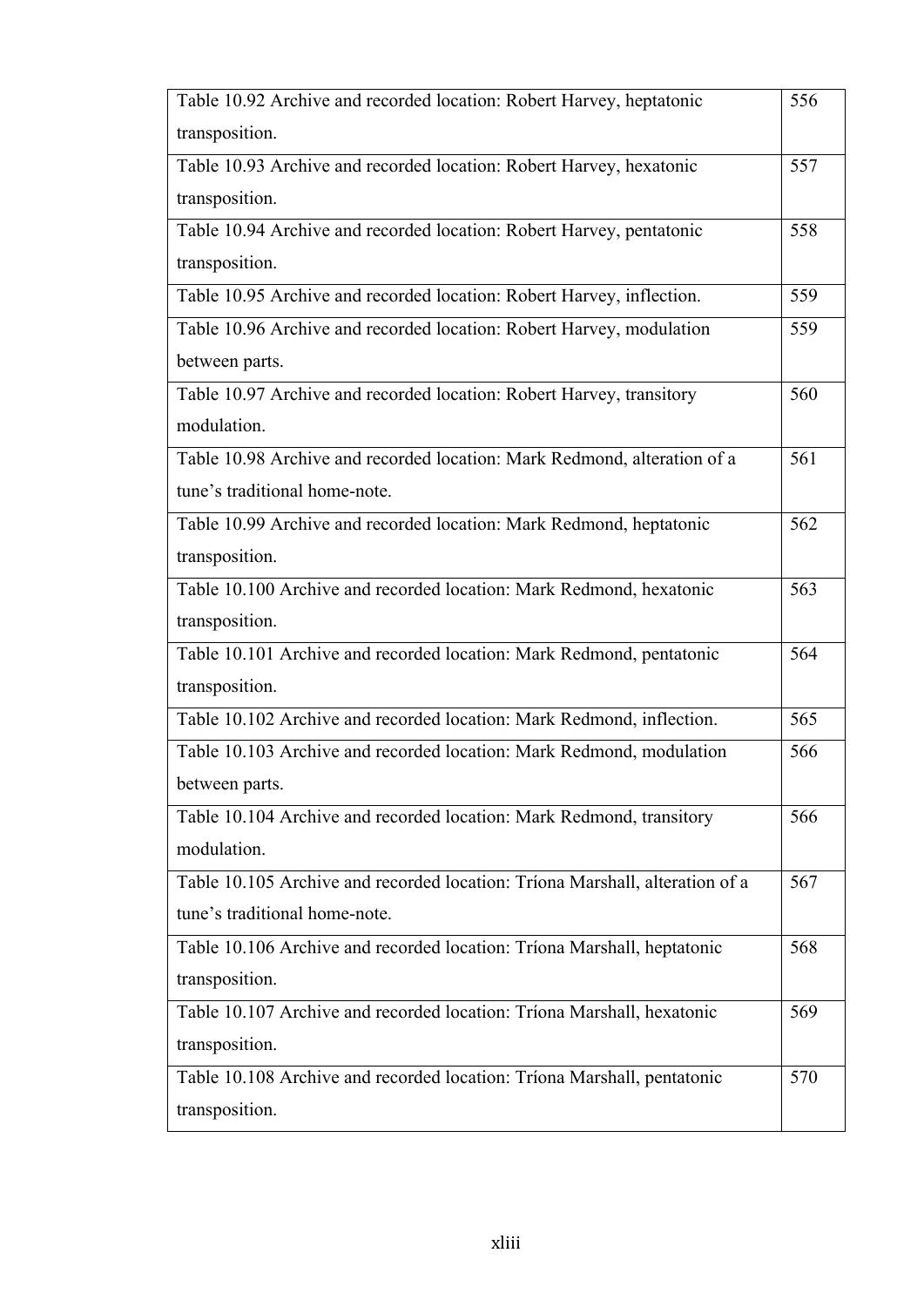| Table 10.109 Archive and recorded location: Triona Marshall, inflection.       | 571 |
|--------------------------------------------------------------------------------|-----|
| Table 10.110 Archive and recorded location: Triona Marshall, modulation        | 571 |
| between parts.                                                                 |     |
| Table 10.111 Archive and recorded location: Triona Marshall, transitory        | 572 |
| modulation.                                                                    |     |
| Table 10.112 Archive and recorded location: Enda Cloke, alteration of a tune's | 572 |
| traditional home-note.                                                         |     |
| Table 10.113 Archive and recorded location: Enda Cloke, heptatonic             | 573 |
| transposition.                                                                 |     |
| Table 10.114 Archive and recorded location: Enda Cloke, hexatonic              | 574 |
| transposition.                                                                 |     |
| Table 10.115 Archive and recorded location: Enda Cloke, pentatonic             | 574 |
| transposition.                                                                 |     |
| Table 10.116 Archive and recorded location: Enda Cloke, inflection.            | 575 |
| Table 10.117 Archive and recorded location: Enda Cloke, modulation between     | 576 |
| parts.                                                                         |     |
| Table 10.118 Archive and recorded location: Enda Cloke, transitory             | 576 |
| modulation.                                                                    |     |
| Table 10.119 Archive and recorded location: Peter Browne, structural tones,    | 579 |
| simple time.                                                                   |     |
| Table 10.120 Archive and recorded location: Peter Browne, structural tones,    | 579 |
| compound time.                                                                 |     |
| Table 10.121 Archive and recorded location: Peter Browne, harmonic-based       | 580 |
| melodic variation at a four-bar conceptual resolution.                         |     |
| Table 10.122 Archive and recorded location: Peter Browne, range.               | 581 |
| Table 10.123 Archive and recorded location: Peter Browne, motivic              | 582 |
| development.                                                                   |     |
| Table 10.124 Archive and recorded location: Michaela Cunningham, structural    | 583 |
| tones, simple time.                                                            |     |
| Table 10.125 Archive and recorded location: Michaela Cunningham, structural    | 583 |
| tones, compound time.                                                          |     |
| Table 10.126 Archive and recorded location: Michaela Cunningham, harmonic-     | 584 |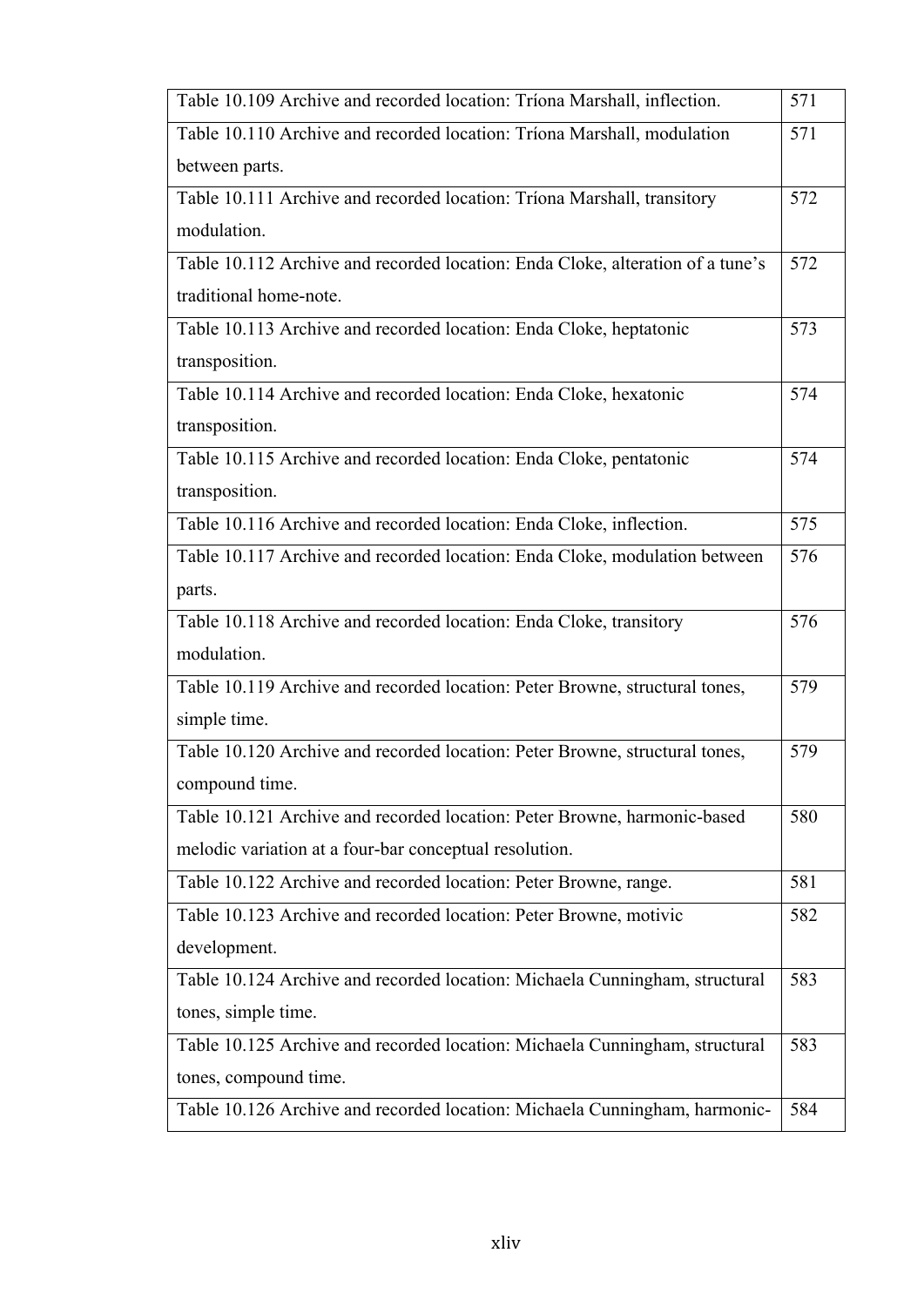| based melodic variation, two-bar conceptual resolution.                      |     |
|------------------------------------------------------------------------------|-----|
| Table 10.127 Archive and recorded location: Michaela Cunningham, harmonic-   | 585 |
| based melodic variation, four-bar conceptual resolution.                     |     |
| Table 10.128 Archive and recorded location: Michaela Cunningham, range.      | 586 |
| Table 10.129 Archive and recorded location: Michaela Cunningham, motivic     | 586 |
| variation.                                                                   |     |
| Table 10.130 Archive and recorded location: Adrian Hart, structural tones,   | 587 |
| simple time.                                                                 |     |
| Table 10.131 Archive and recorded location: Adrian Hart, structural tones,   | 588 |
| compound time.                                                               |     |
| Table 10.132 Archive and recorded location: Adrian Hart, harmonic-based      | 588 |
| melodic variation, two-bar conceptual resolution.                            |     |
| Table 10.133 Archive and recorded location: Adrian Hart, harmonic-based      | 589 |
| melodic variation, four-bar conceptual resolution.                           |     |
| Table 10.134 Archive and recorded location: Adrian Hart, compass.            | 590 |
| Table 10.135 Archive and recorded location: Adrian Hart, motivic             | 591 |
| development.                                                                 |     |
| Table 10.136 Archive and recorded location: Robert Harvey, structural tones, | 591 |
| simple time.                                                                 |     |
| Table 10.137 Archive and recorded location: Robert Harvey, structural tones, | 592 |
| compound time.                                                               |     |
| Table 10.138 Archive and recorded location: Robert Harvey, harmonic-based    | 593 |
| melodic variation, two-bar conceptual resolution.                            |     |
| Table 10.139 Archive and recorded location: Robert Harvey, harmonic-based    | 594 |
| melodic variation, four-bar conceptual resolution.                           |     |
| Table 10.140 Archive and recorded location: Robert Harvey, compass.          | 594 |
| Table 10.141 Archive and recorded location: Robert Harvey, motivic           | 595 |
| development.                                                                 |     |
| Table 10.142 Archive and recorded location: Mark Redmond, structural tones,  | 596 |
| simple time.                                                                 |     |
| Table 10.143 Archive and recorded location: Mark Redmond, structural tones,  | 596 |
| compound time.                                                               |     |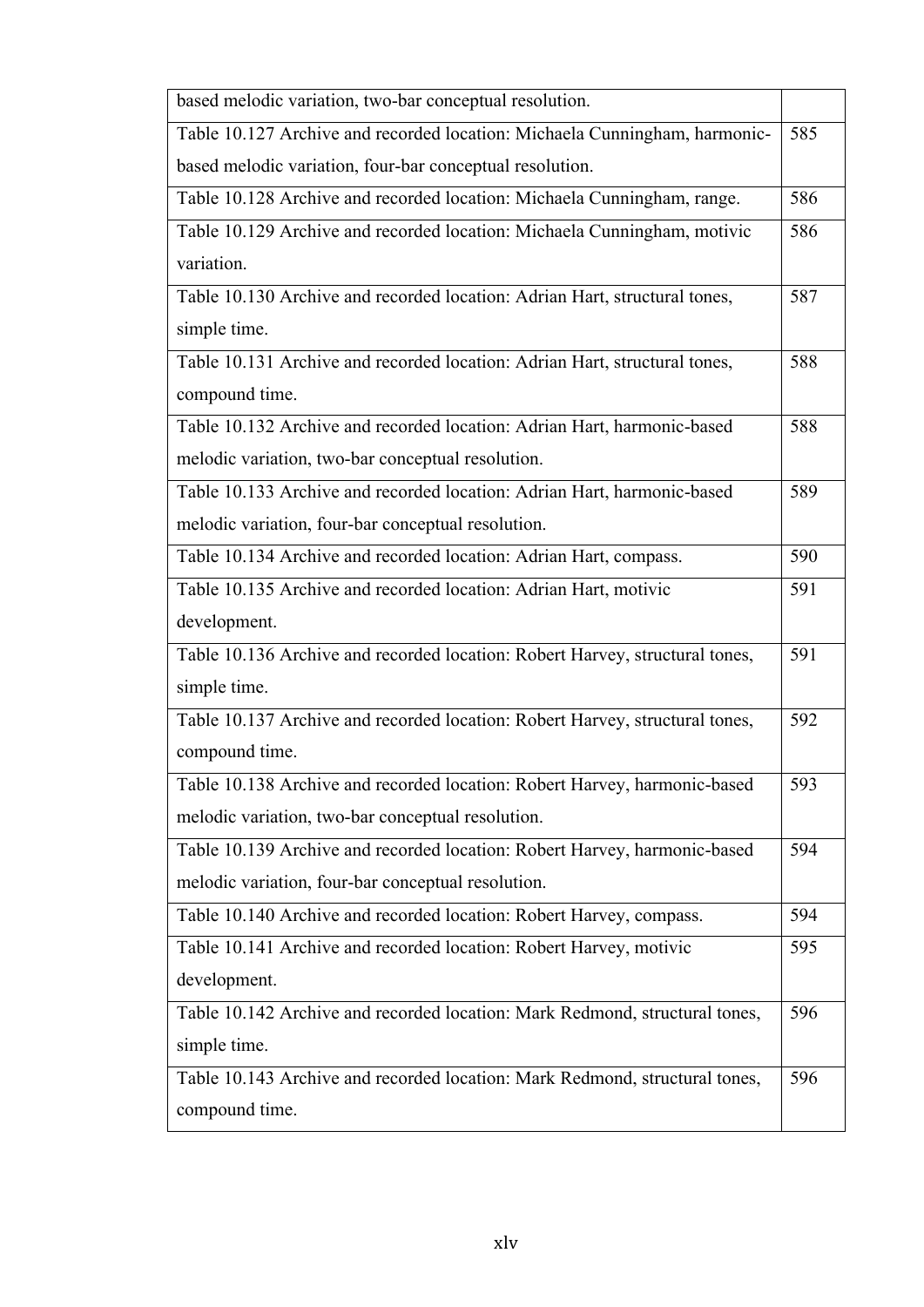| Table 10.144 Archive and recorded location: Mark Redmond, harmonic-based       | 597 |
|--------------------------------------------------------------------------------|-----|
| melodic variation, two-bar conceptual resolution.                              |     |
| Table 10.145 Archive and recorded location: Mark Redmond, harmonic-based       | 598 |
| melodic variation, four-bar conceptual resolution.                             |     |
| Table 10.146 Archive and recorded location: Mark Redmond, compass.             | 598 |
| Table 10.147 Archive and recorded location: Mark Redmond, motivic              | 599 |
| development.                                                                   |     |
| Table 10.148 Archive and recorded location: Triona Marshall, structural tones, | 600 |
| simple time.                                                                   |     |
| Table 10.149 Archive and recorded location: Triona Marshall, structural tones, | 600 |
| compound time.                                                                 |     |
| Table 10.150 Archive and recorded location: Tríona Marshall, harmonic-based    | 601 |
| melodic variation, two-bar conceptual resolution.                              |     |
| Table 10.151 Archive and recorded location: Tríona Marshall, harmonic-based    | 602 |
| melodic variation, four-bar conceptual resolution.                             |     |
| Table 10.152 Archive and recorded location: Tríona Marshall, compass.          | 603 |
| Table 10.153 Archive and recorded location: Tríona Marshall, motivic           | 603 |
| development.                                                                   |     |
| Table 10.154 Archive and recorded location: Enda Cloke, structural tones,      | 604 |
| simple time.                                                                   |     |
| Table 10.155 Archive and recorded location: Enda Cloke, structural tones,      | 604 |
| compound time.                                                                 |     |
| Table 10.156 Archive and recorded location: Enda Cloke, harmonic-based         | 605 |
| melodic variation, two-bar conceptual resolution.                              |     |
| Table 10.157 Archive and recorded location: Enda Cloke, harmonic-base          | 606 |
| melodic variation, four-bar conceptual resolution.                             |     |
| Table 10.158 Archive and recorded location: Enda Cloke, accompaniment.         | 608 |
| Table 10.159 Archive and recorded location: Enda Cloke, compass.               | 608 |
| Table 10.160 Archive and recorded location: Enda Cloke, motivic variation.     | 609 |
| Table 10.161 Archive and recorded location: Peter Browne, part structure.      | 610 |
| Table 10.162 Archive and recorded location: Peter Browne, melodic structural   | 611 |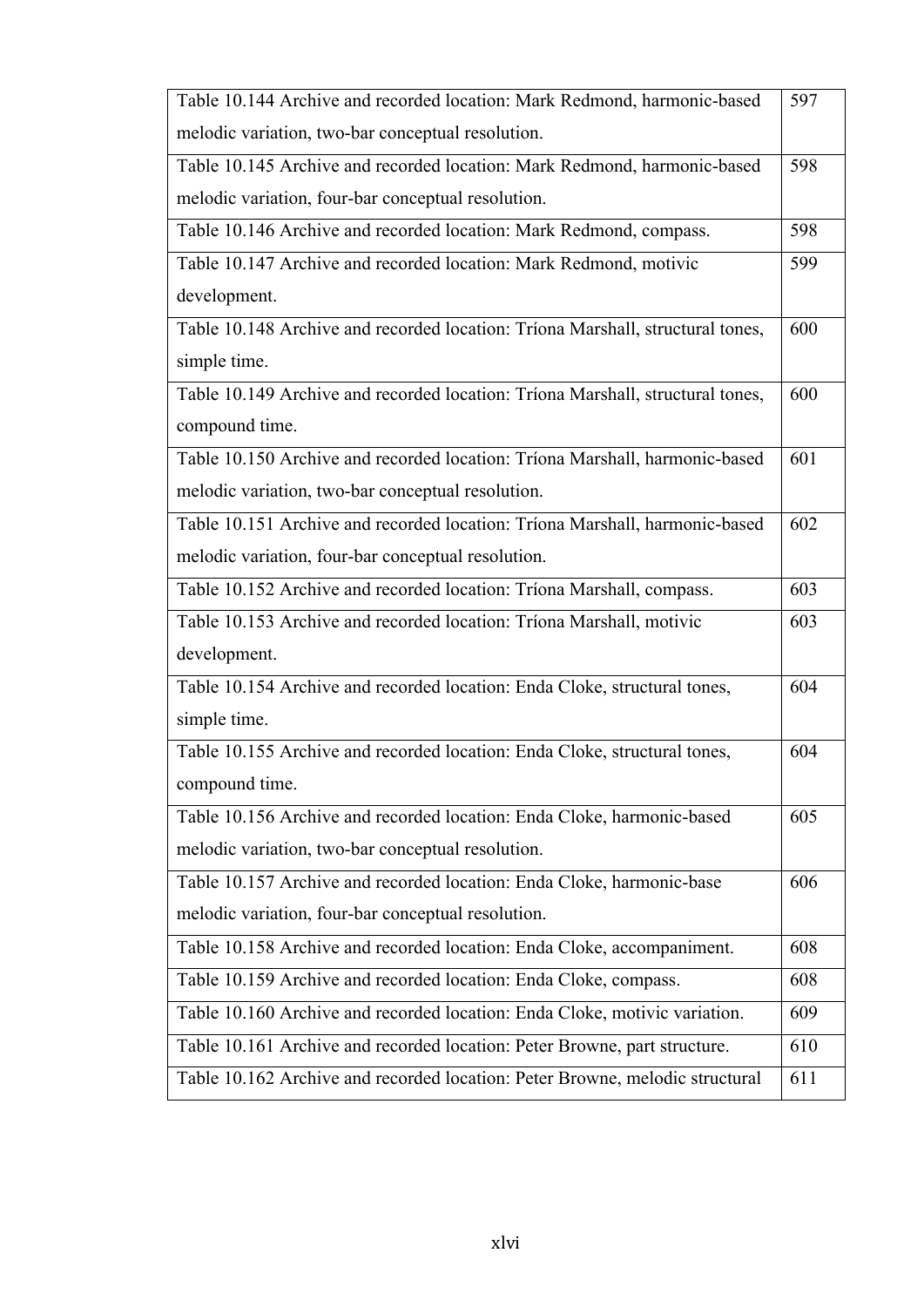| relationships, four-bar conceptual resolution.                                 |     |
|--------------------------------------------------------------------------------|-----|
| Table 10.163 Archive and recorded location: Peter Browne, melodic structural   | 612 |
| relationships, two-bar conceptual resolution.                                  |     |
| Table 10.164 Archive and recorded location: Peter Browne, melodic structural   | 613 |
| relationships, one-bar conceptual resolution.                                  |     |
| Table 10.165 Archive and recorded location: Peter Browne, travelling material. | 614 |
| Table 10.166 Archive and recorded location: Michaela Cunningham, part          | 614 |
| structure.                                                                     |     |
| Table 10.167 Archive and recorded location: Michaela Cunningham, melodic       | 615 |
| structural relationships, four-bar conceptual resolution.                      |     |
| Table 10.168 Archive and recorded location: Michaela Cunningham, melodic       | 616 |
| structural relationships, two-bar conceptual resolution.                       |     |
| Table 10.169 Archive and recorded location: Michaela Cunningham, melodic       | 617 |
| structural relationships, one-bar conceptual resolution.                       |     |
| Table 10.170 Archive and recorded location: Michaela Cunningham, travelling    | 618 |
| material.                                                                      |     |
| Table 10.171 Archive and recorded location: Adrian Hart, part structure.       | 619 |
| Table 10.172 Archive and recorded location: Adrian Hart, melodic structural    | 620 |
| relationships, four-bar conceptual resolution.                                 |     |
| Table 10.173 Archive and recorded location: Adrian Hart, melodic structural    | 621 |
| relationships, two-bar conceptual resolution.                                  |     |
| Table 10.174 Archive and recorded location: Adrian Hart, melodic structural    | 621 |
| relationships, one-bar conceptual resolution.                                  |     |
| Table 10.175 Archive and recorded location: Adrian Hart, travelling material.  | 622 |
| Table 10.176 Archive and recorded location: Robert Harvey, part structure.     | 623 |
| Table 10.177 Archive and recorded location: Robert Harvey, melodic structural  | 624 |
| relationships, four-bar conceptual resolution.                                 |     |
| Table 10.178 Archive and recorded location: Robert Harvey, melodic structural  | 625 |
| relationships, two-bar conceptual resolution.                                  |     |
| Table 10.179 Archive and recorded location: Robert Harvey, melodic structural  | 625 |
| relationships, one-bar conceptual resolution.                                  |     |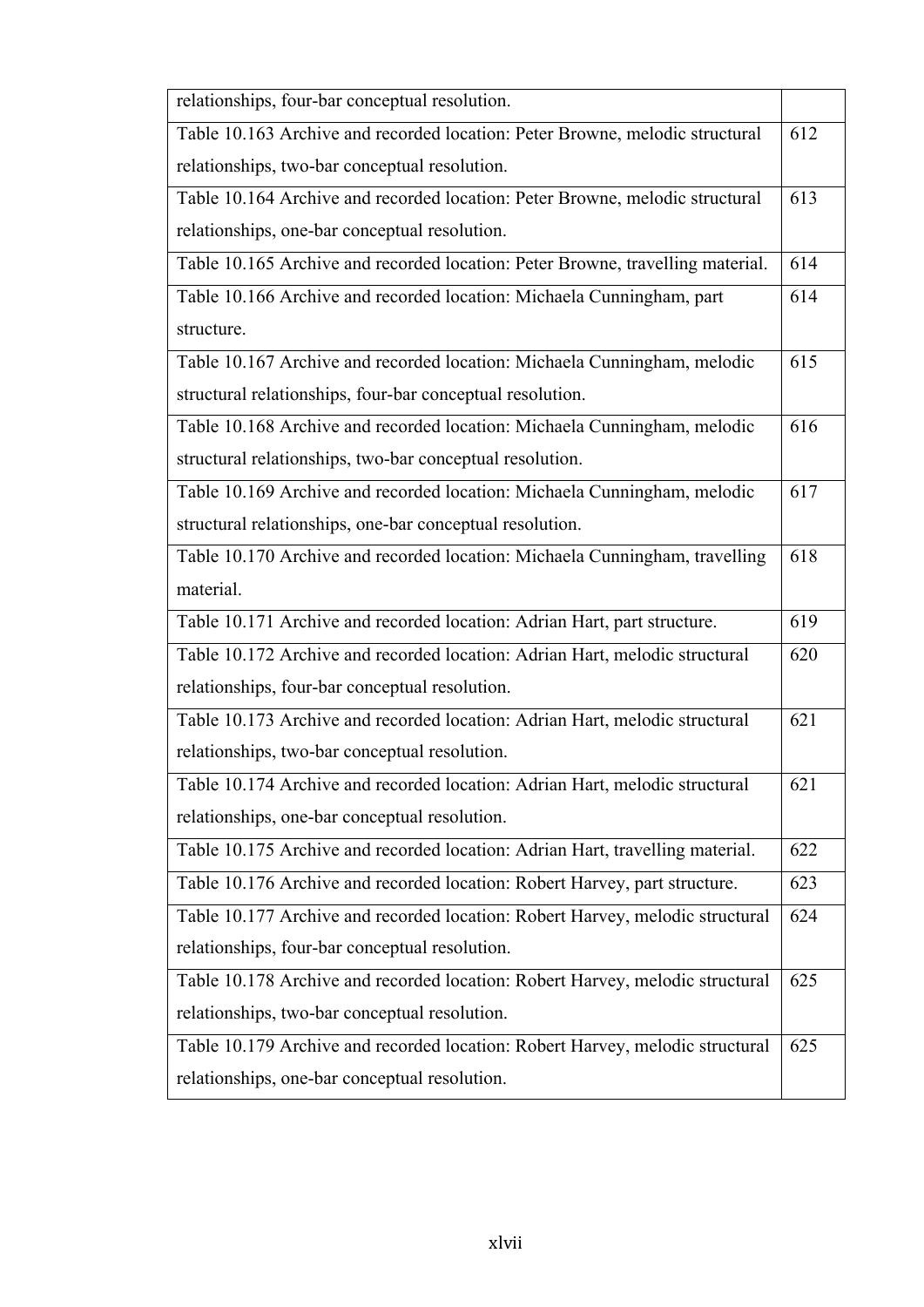| Table 10.180 Archive and recorded location: Robert Harvey, travelling        | 626 |
|------------------------------------------------------------------------------|-----|
| material.                                                                    |     |
| Table 10.181 Archive and recorded location: Mark Redmond, part structure.    | 627 |
| Table 10.182 Archive and recorded location: Mark Redmond, melodic            | 628 |
| structural relationships, four-bar conceptual resolution.                    |     |
| Table 10.183 Archive and recorded location: Mark Redmond, melodic            | 629 |
| structural relationships, two-bar conceptual resolution.                     |     |
| Table 10.184 Archive and recorded location: Mark Redmond, melodic            | 629 |
| structural relationships, one-bar conceptual resolution.                     |     |
| Table 10.185 Archive and recorded location: Mark Redmond, travelling         | 630 |
| material.                                                                    |     |
| Table 10.186 Archive and recorded location: Triona Marshall, part structure. | 631 |
| Table 10.187 Archive and recorded location: Tríona Marshall, melodic         | 632 |
| structural relationships, four-bar conceptual resolution.                    |     |
| Table 10.188 Archive and recorded location: Tríona Marshall, melodic         | 633 |
| structural relationships, two-bar conceptual resolution.                     |     |
| Table 10.189 Archive and recorded location: Triona Marshall, melodic         | 634 |
| structural relationships, one-bar conceptual resolution.                     |     |
| Table 10.190 Archive and recorded location: Tríona Marshall, travelling      | 635 |
| material.                                                                    |     |
| Table 10.191 Archive and recorded location: Enda Cloke, part structure.      | 635 |
| Table 10.192 Archive and recorded location: Enda Cloke, melodic structural   | 636 |
| relationships, four-bar conceptual resolution.                               |     |
| Table 10.193 Archive and recorded location: Enda Cloke, melodic structural   | 637 |
| relationships, two-bar conceptual resolution.                                |     |
| Table 10.194 Archive and recorded location: Enda Cloke, melodic structural   | 637 |
| relationships, one-bar conceptual resolution.                                |     |
| Table 10.195 Archive and recorded location: Enda Cloke, travelling material. | 638 |
| Table 10.196 Archive and recorded location: Peter Browne, two-phrase         | 640 |
| structure, shaping devices.                                                  |     |
| Table 10.197 Archive and recorded location: Peter Browne, two-phrase         | 640 |
| structure.                                                                   |     |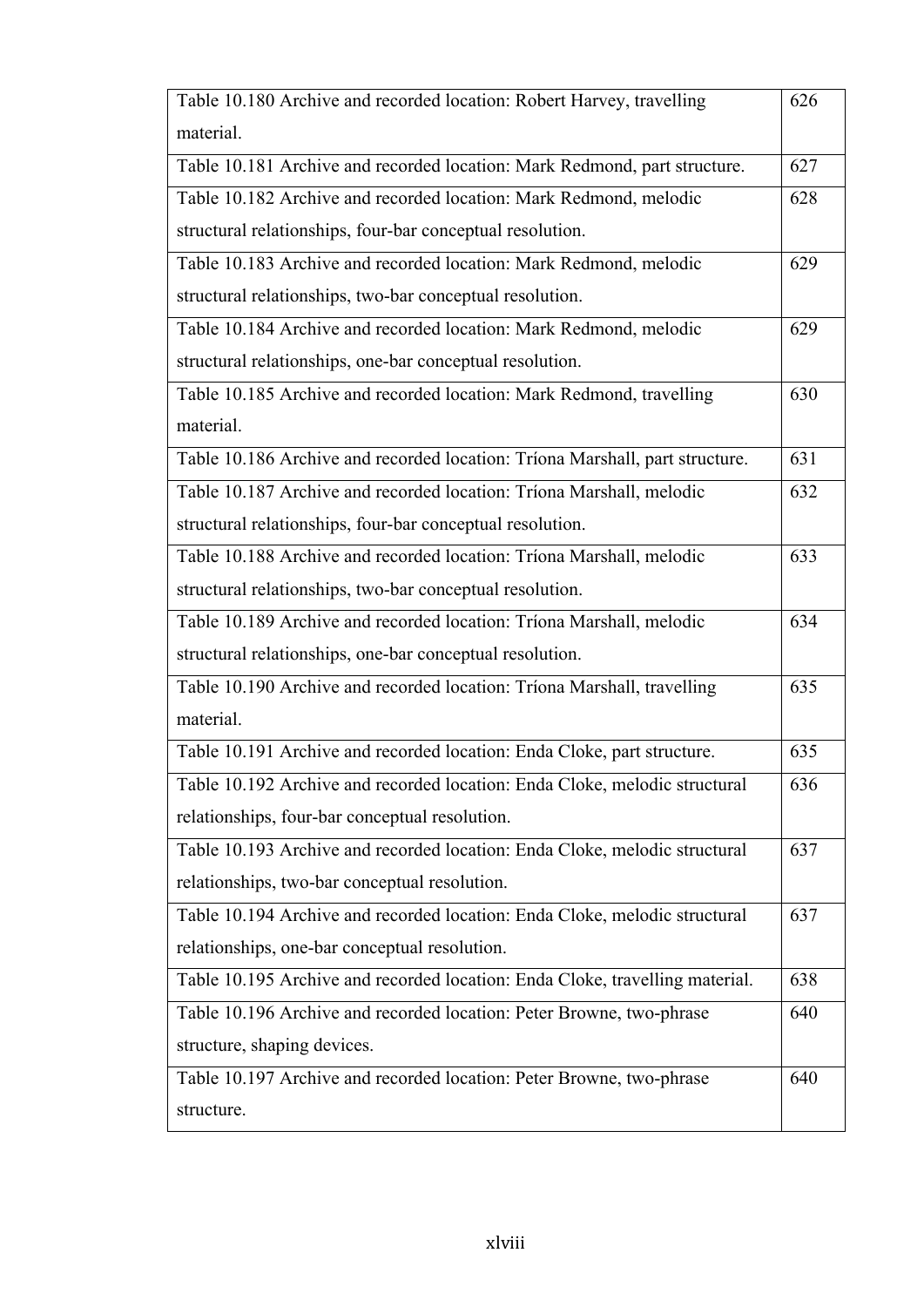| Table 10.198 Archive and recorded location: Peter Browne, three-phrase         | 641 |
|--------------------------------------------------------------------------------|-----|
| structure, shaping devices.                                                    |     |
| Table 10.199 Archive and recorded location: Peter Browne, three-phrase         | 641 |
| structure.                                                                     |     |
| Table 10.200 Archive and recorded location: Peter Browne, four-phrase          | 642 |
| structure, shaping devices.                                                    |     |
| Table 10.201 Archive and recorded location: Peter Browne, four-phrase          | 642 |
| structure, compositional.                                                      |     |
| Table 10.202 Archive and recorded location: Michaela Cunningham, two-          | 643 |
| phrase structure, shaping devices.                                             |     |
| Table 10.203 Archive and recorded location: Michaela Cunningham, two-          | 643 |
| phrase structure, compositional.                                               |     |
| Table 10.204 Archive and recorded location: Michaela Cunningham, three-        | 644 |
| phrase structure, shaping devices.                                             |     |
| Table 10.205 Archive and recorded location: Michaela Cunningham, three-        | 644 |
| phrase structure, compositional.                                               |     |
| Table 10.206 Archive and recorded location: Michaela Cunningham, four-         | 645 |
| phrase structure, shaping devices.                                             |     |
| Table 10.207 Archive and recorded location: Michaela Cunningham, two-          | 645 |
| phrase structure, compositional.                                               |     |
| Table 10.208 Archive and recorded location: Adrian Hart, two-phrase structure, | 646 |
| shaping devices.                                                               |     |
| Table 10.209 Archive and recorded location: Adrian Hart, two-phrase structure, | 646 |
| compositional.                                                                 |     |
| Table 10.210 Archive and recorded location: Adrian Hart, three-phrase          | 647 |
| structure, shaping devices.                                                    |     |
| Table 10.211 Archive and recorded location: Adrian Hart, three-phrase          | 647 |
| structure, compositional.                                                      |     |
| Table 10.212 Archive and recorded location: Adrian Hart, four-phrase           | 648 |
| structure, shaping devices.                                                    |     |
| Table 10.213 Archive and recorded location: Adrian Hart, four-phrase           | 648 |
| structure, compositional.                                                      |     |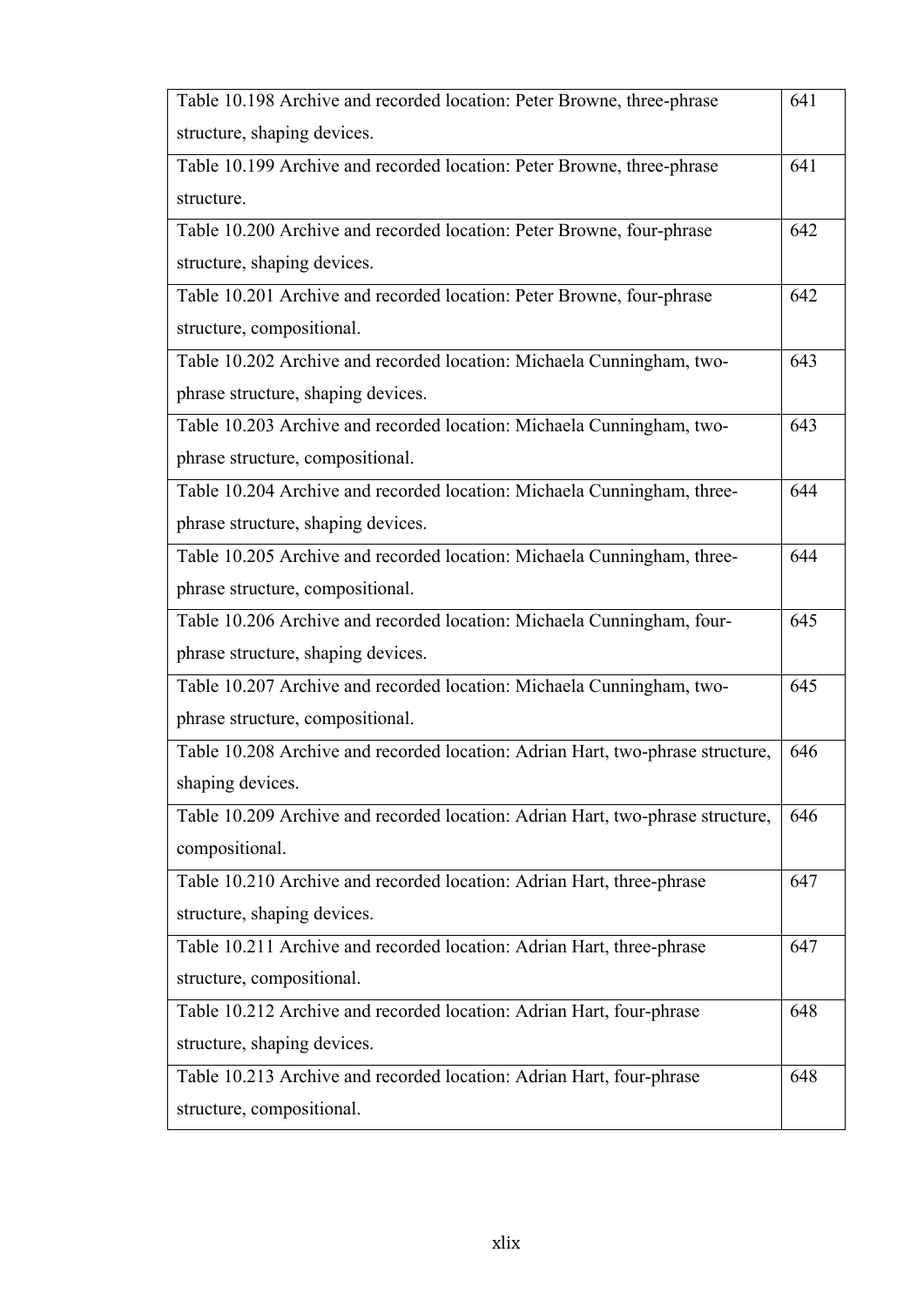| Table 10.214 Archive and recorded location: Robert Harvey, two-phrase     | 649 |
|---------------------------------------------------------------------------|-----|
| structure, shaping devices.                                               |     |
| Table 10.215 Archive and recorded location: Robert Harvey, two-phrase     | 649 |
| structure, compositional.                                                 |     |
| Table 10.216 Archive and recorded location: Robert Harvey, three-phrase   | 650 |
| structure, shaping devices.                                               |     |
| Table 10.217 Archive and recorded location: Robert Harvey, three-phrase   | 650 |
| structure, compositional.                                                 |     |
| Table 10.218 Archive and recorded location: Robert Harvey, four-phrase    | 651 |
| structure, shaping devices.                                               |     |
| Table 10.219 Archive and recorded location: Robert Harvey, four-phrase    | 651 |
| structure, compositional.                                                 |     |
| Table 10.220 Archive and recorded location: Mark Redmond, two-phrase      | 652 |
| structure, shaping devices.                                               |     |
| Table 10.221 Archive and recorded location: Mark Redmond, two-phrase      | 652 |
| structure, compositional.                                                 |     |
| Table 10.222 Archive and recorded location: Mark Redmond, three-phrase    | 653 |
| structure, shaping devices.                                               |     |
| Table 10.223 Archive and recorded location: Mark Redmond, three-phrase    | 653 |
| structure, compositional.                                                 |     |
| Table 10.224 Archive and recorded location: Mark Redmond, four-phrase     | 654 |
| structure, shaping devices.                                               |     |
| Table 10.225 Archive and recorded location: Mark Redmond, four-phrase     | 654 |
| structure, compositional.                                                 |     |
| Table 10.226 Archive and recorded location: Tríona Marshall, two-phrase   | 655 |
| structure, shaping devices.                                               |     |
| Table 10.227 Archive and recorded location: Tríona Marshall, two-phrase   | 655 |
| structure, compositional.                                                 |     |
| Table 10.228 Archive and recorded location: Tríona Marshall, three-phrase | 656 |
| structure, shaping devices.                                               |     |
| Table 10.229 Archive and recorded location: Triona Marshall, three-phrase | 656 |
| structure, compositional.                                                 |     |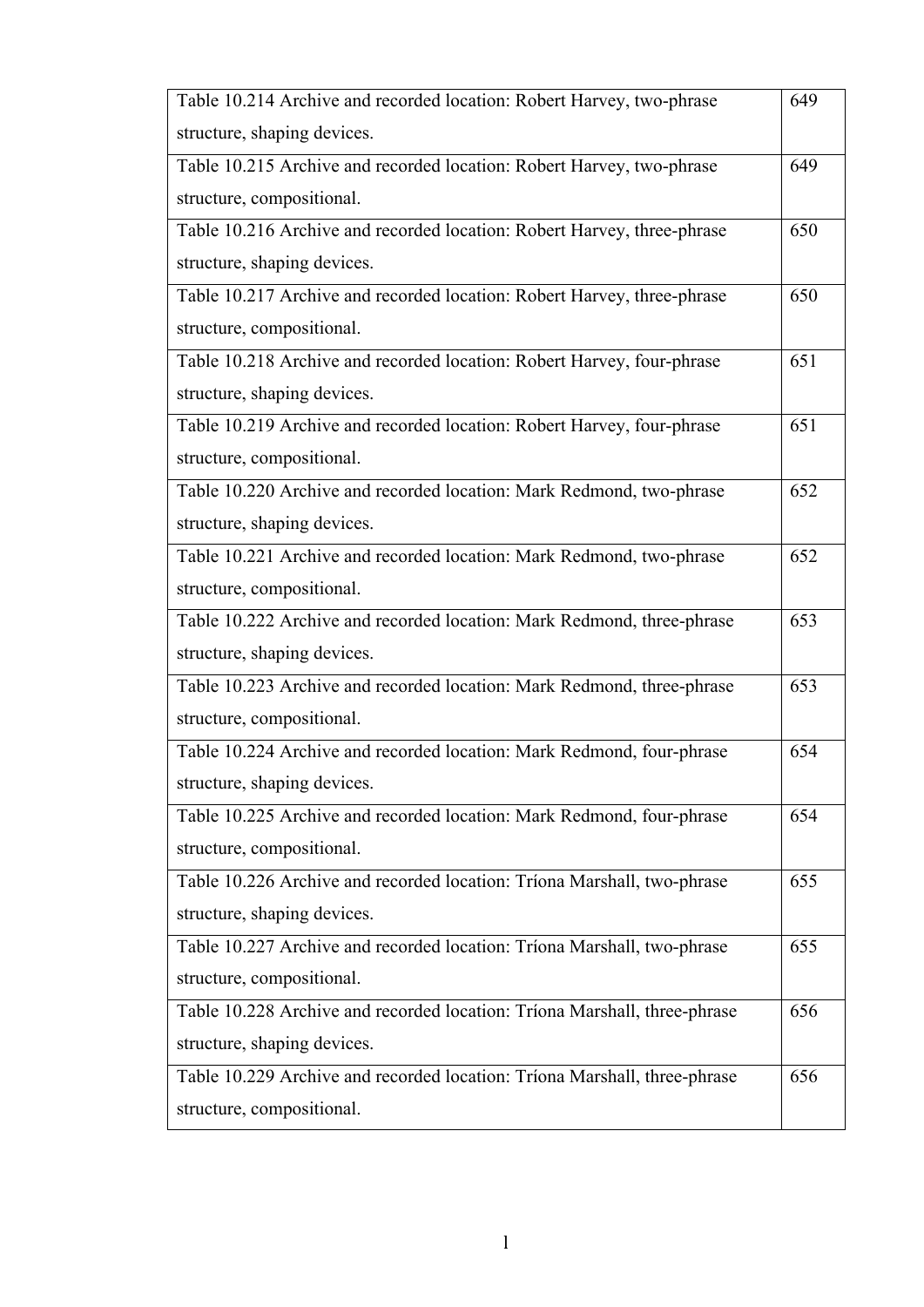| Table 10.230 Archive and recorded location: Tríona Marshall, four-phrase       | 657 |
|--------------------------------------------------------------------------------|-----|
| structure, shaping devices.                                                    |     |
| Table 10.231 Archive and recorded location: Tríona Marshall, four-phrase       | 657 |
| structure, compositional.                                                      |     |
| Table 10.232 Archive and recorded location: Enda Cloke, two-phrase structure,  | 658 |
| shaping devices.                                                               |     |
| Table 10.233 Archive and recorded location: Enda Cloke, two-phrase structure,  | 658 |
| compositional.                                                                 |     |
| Table 10.234 Archive and recorded location: Enda Cloke, three-phrase           | 659 |
| structure, shaping devices.                                                    |     |
| Table 10.235 Archive and recorded location: Enda Cloke, three-phrase           | 659 |
| structure, compositional.                                                      |     |
| Table 10.236 Archive and recorded location: Enda Cloke, four-phrase structure, | 660 |
| shaping devices.                                                               |     |
| Table 10.237 Archive and recorded location: Enda Cloke, four-phrase structure, | 660 |
| compositional.                                                                 |     |
| Table 10.238 Archive and recorded location for Peter Browne's use of the pat   | 664 |
| in bars $1, 3, 4, 5, 7$ and $8$ of the A-part of 'Dinkey's'.                   |     |
| Table 10.239 Archive and recorded location for Peter Browne's use of the       | 664 |
| shiver in bars $1, 3, 4, 5, 7$ , and $8$ of the A-part of 'Dinkey's'.          |     |
| Table 10.240 Archive and recorded location for Peter Browne's use of the       | 665 |
| shiver in bars $1, 3, 4, 5, 7$ , and $8$ of the A-part of 'Dinkey's'.          |     |
| Table 10.241 Archive and recorded location for Peter Browne's use of the       | 666 |
| double-tipped roll in bars 3 and 7 of the A-part of 'The Maid Behind the Bar'. |     |
| Table 10.242 Archive and recorded location for Peter Browne's use of the basic | 667 |
| demi in bars 2 and 6 of the A-part of 'The Connaughtman's Rambles'.            |     |
| Table 10.243 Archive and recorded location for Michaela Cunningham's use of    | 668 |
| the split treble in bar 7 of the A-part of 'Morrison's Jig'.                   |     |
| Table 10.244 Archive and recorded location for Michaela Cunningham's use of    | 669 |
| the hammer-on in bar 1 of the A-part of 'The Connaughtman's Rambles'.          |     |
| Table 10.245 Archive and recorded location for Michaela Cunningham's use of    | 670 |
| the two-note spread in bars 1, 3 and 5 of the B-part of 'The Connaughtman's    |     |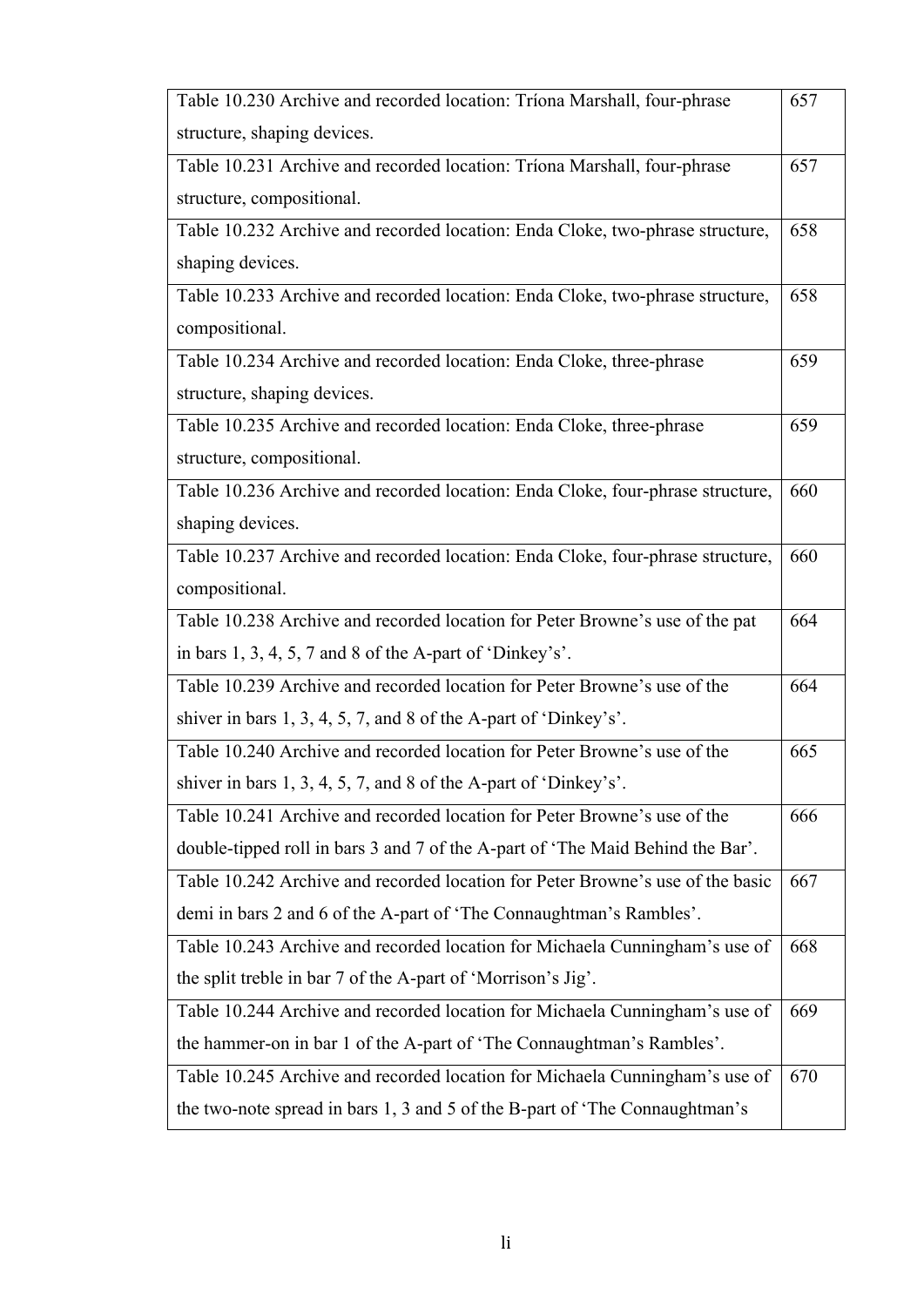| Rambles'.                                                                                 |     |
|-------------------------------------------------------------------------------------------|-----|
| Table 10.246 Archive and recorded location for Michaela Cunningham's use of               | 670 |
| the accented <i>acciaccatura</i> in bars 1, 3 and 7 of the B-part of 'The                 |     |
| Connaughtman's Rambles'.                                                                  |     |
| Table 10.247 Archive and recorded location for Michaela Cunningham's use of               | 671 |
| vibrato in bars 1, 3, 4, 5, 12 and 16 of 'McKenna's Polka'.                               |     |
| Table 10.248 Archive and recorded location for Adrian Hart's use of the                   | 673 |
| harmonic <i>cran</i> in bars 1, 3 and 5 of the A-part of 'Morrison's Jig'.                |     |
| Table 10.249 Archive and recorded location for Adrian Hart's use of the long              | 674 |
| turn in bars 1, 3 and 5 of the A-part of 'Farewell to Ireland'.                           |     |
| Table 10.250 Archive and recorded location for Adrian Hart's use of the                   | 675 |
| <i>pizzicato</i> divisive cut in bars 1, 3, 4 and 5 of the A-part of 'The                 |     |
| Connaughtman's Rambles'.                                                                  |     |
| Table 10.251 Archive and recorded location for Adrian Hart's use of the                   | 675 |
| <i>pizzicato</i> cut descending stepped triplet in bars 1, 3, 4, 5, 7 and 8 of the A-part |     |
| of 'The Maid Behind the Bar'.                                                             |     |
| Table 10.252 Archive and recorded location for Adrian Hart's use of the                   | 676 |
| harmonic mordent in bars 1, 3, 9, 10 and 11 of the B-part of 'Farewell to                 |     |
| Ireland'.                                                                                 |     |
| Table 10.253 Archive and recorded location for Robert Harvey's use of the                 | 678 |
| harmonic turn in bar 2 of Part-D of 'Farewell to Ireland'.                                |     |
| Table 10.254 Archive and recorded location for Robert Harvey's use of the                 | 679 |
| split treble in bar 2 of Part-D of 'Farewell to Ireland'.                                 |     |
| Table 10.255 Archive and recorded location for Robert Harvey's use of the                 | 679 |
| semi in bars 1, 2, 3 and 4 of Part-B of 'Farewell to Ireland'.                            |     |
| Table 10.256 Archive and recorded location for Robert Harvey's use of the                 | 680 |
| shiver in bars 4 and 7 of the A-part of 'The Maid Behind the Bar'.                        |     |
| Table 10.257 Archive and recorded location for Robert Harvey's use of the                 | 681 |
| three-note spread in bars 1 and 4 of the A-part of 'The Maid Behind the Bar'.             |     |
| Table 10.258 Archive and recorded location for Mark Redmond's use of the                  | 682 |
| double-tipped roll in bars 1, 2, 3, 5, 6 and 7 of the A-part of 'The Maid Behind          |     |
| the Bar'.                                                                                 |     |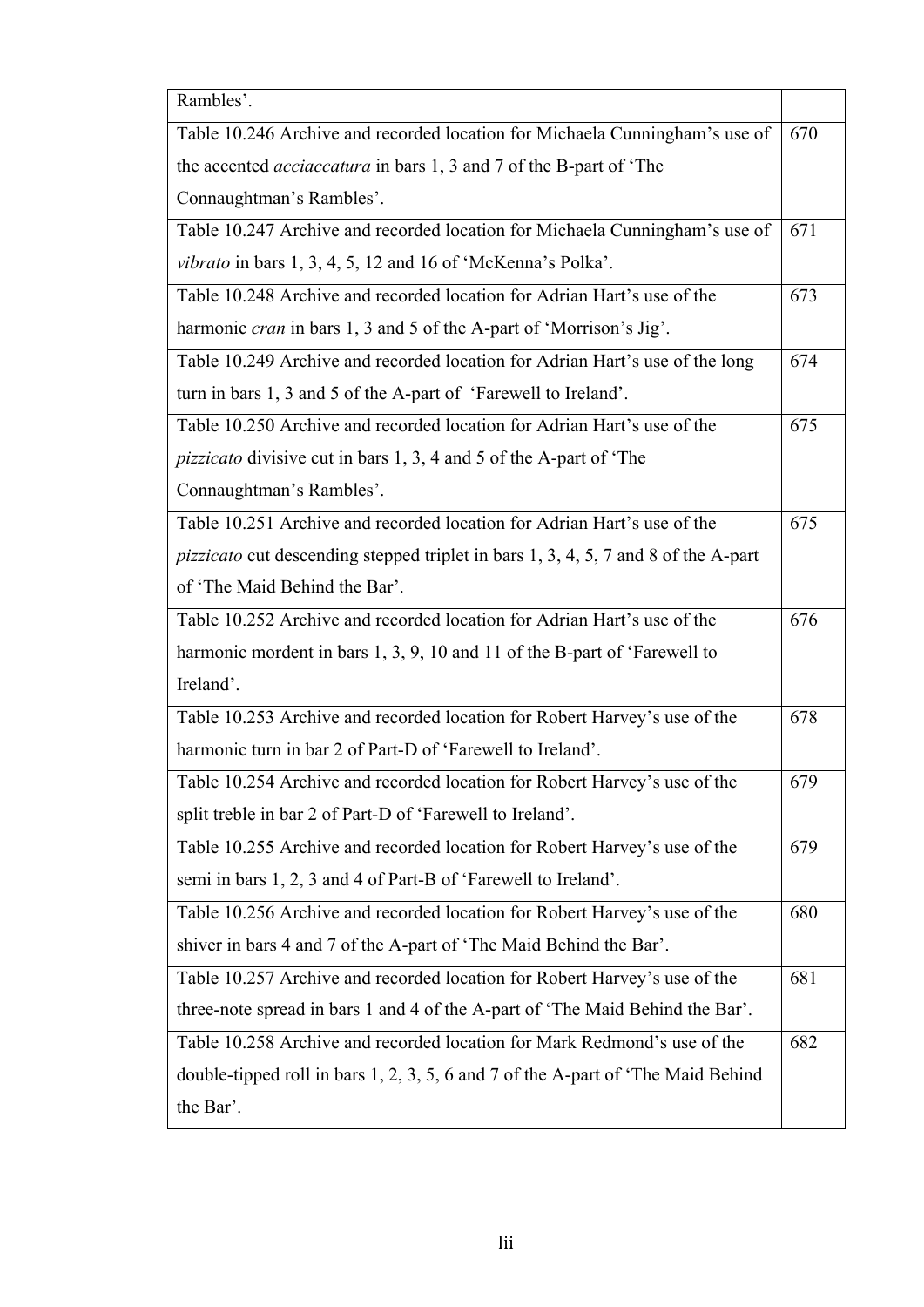| Table 10.259 Archive and recorded location for Mark Redmond's use of the           | 683 |
|------------------------------------------------------------------------------------|-----|
| fully-cut straight treble in bars 1, 2, 3, 5, 6 and 7 of the A-part of 'The Maid   |     |
| Behind the Bar'.                                                                   |     |
| Table 10.260 Archive and recorded location for Mark Redmond's use of the           | 684 |
| split treble in bars 1, 2, 4 and 5 of the A-part of 'The Maid Behind the Bar'.     |     |
| Table 10.261 Archive and recorded location for Mark Redmond's use of the           | 684 |
| fully-cut five note treble in bars 1, 2, 5 and 6 of 'The Maid Behind the Bar'.     |     |
| Table 10.262 Archive and recorded location for Mark Redmond's use of the           | 685 |
| dyadic treble in bars 1, 2, 3, 5, 6 and 7 of the A-part of 'The Maid Behind the    |     |
| Bar'.                                                                              |     |
| Table 10.263 Archive and recorded location for Triona Marshall's use of the        | 687 |
| harmonic cut in bars 3 and 7 of the A-part of 'The Maid Behind the Bar'.           |     |
| Table 10.264 Archive and recorded location for Triona Marshall's use of the        | 687 |
| pat in bars 1 and 3 of the A-part of 'The Maid Behind the Bar'.                    |     |
| Table 10.265 Archive and recorded location for Triona Marshall's use of the        | 688 |
| shiver in bars 1 and 5 of the A-part of 'The Maid Behind the Bar'.                 |     |
| Table 10.266 Archive and recorded location for Triona Marshall's use of the        | 689 |
| melodic <i>cran</i> in bars 1, 2 and 3 in the A-part of 'The Kid on the Mountain'. |     |
| Table 10.267 Archive and recorded location for Triona Marshall's use of the        | 689 |
| roll in bars 1, 2 and 3 of the A-part of 'The Maid Behind the Bar'.                |     |
| Table 10.268 Archive and recorded location for Enda Cloke's use of the dyadic      | 691 |
| treble in bars 1 and 5 of the A-part of 'The Maid Behind the Bar'.                 |     |
| Table 10.269 Archive and recorded location for Enda Cloke's use of the inverse     | 691 |
| treble in bars 2 and 6 of the A-part of 'The Maid Behind the Bar'.                 |     |
| Table 10.270 Archive and recorded location for Enda Cloke's use of the guitar      | 692 |
| <i>cran</i> in bars 2 and 6 of the A-part of 'The Connaughtman's Rambles'.         |     |
| Table 10.271 Archive and recorded location for Enda Cloke's use of the pop in      | 693 |
| bars 1, 3, and 5 of the B-part of 'The Connaughtman's Rambles'.                    |     |
| Table 10.272 Archive and recorded location for Enda Cloke's use of the             | 693 |
| hammer-on in bars 1 and 5 of the A-part of 'The Maid Behind the Bar'.              |     |
| Table A.1 Note duration analysis of 'The Frost is all Over', bars 1-8.             | 739 |
| Table A.2 Note duration analysis of 'Maude Miller's', bars 1-8.                    | 741 |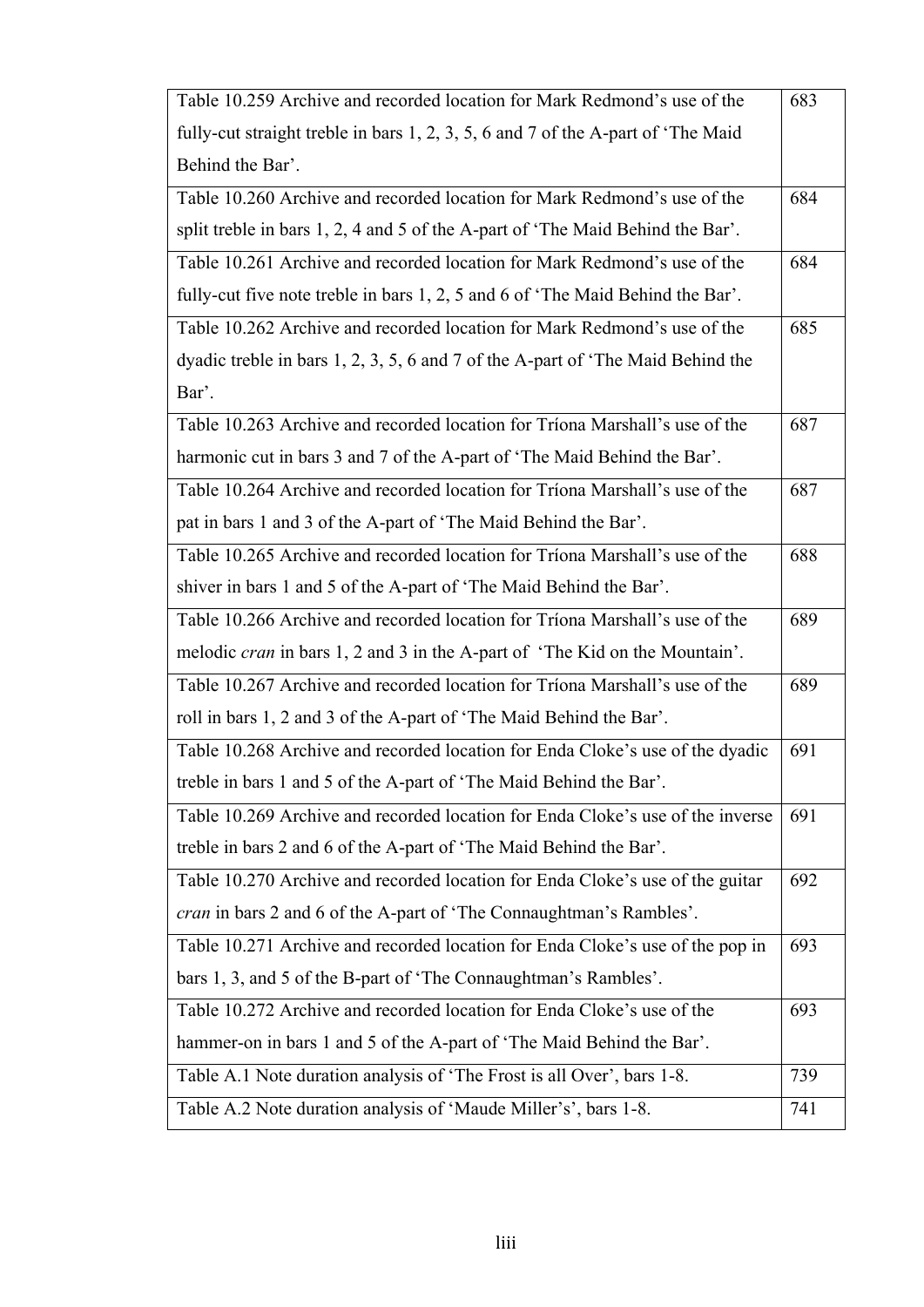| Table A.3 Note duration analysis of ' <i>Paidin O Raifeartaigh</i> ', bars 1-8. | 743 |
|---------------------------------------------------------------------------------|-----|
| Table A.4 Note duration analysis of 'Corney is Coming', bars 1-8.               | 744 |
| Table A.5 Note duration analysis of 'Mickey the Moulder', bars 1-8.             | 746 |
| Table A.6 Note duration analysis of 'The Bus-stop Reel', bars 1-8.              | 747 |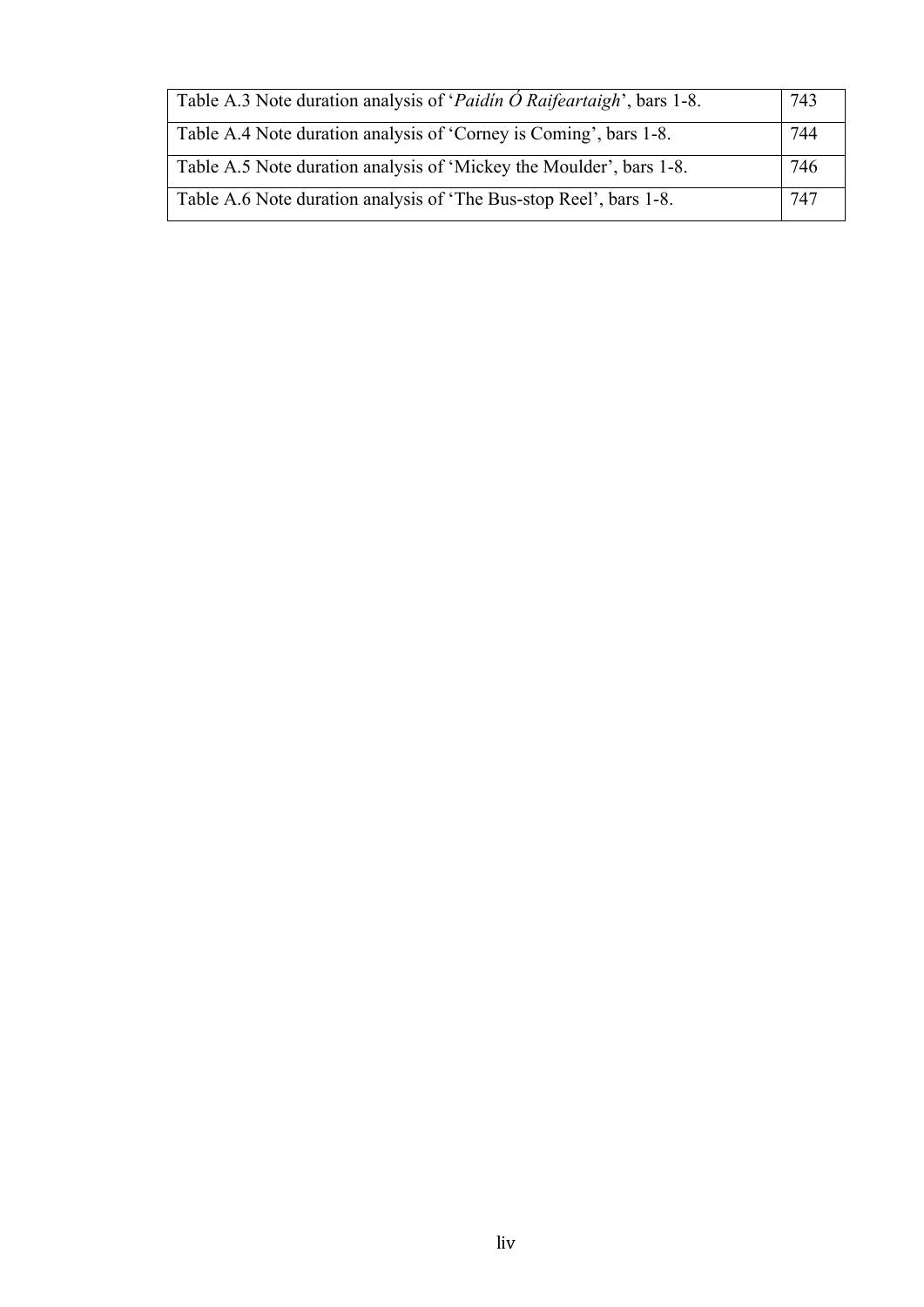### **Acknowledgements**

My sincere thanks to my family and friends for introducing me to music, supporting me along the way and particularly, for their patience during this particular project.

I am particularly indebted to my supervisors Dr Marian Deasy and Dr Maria McHale for their commitment, hard work and encouragement throughout the course of this study.

Finally, my thanks to all of the volunteers who took part in this study, the staff of the Irish Traditional Music Archive, the staff of the DIT library in Rathmines, Dr Kerry Houston and all at The Conservatory of Music and Drama.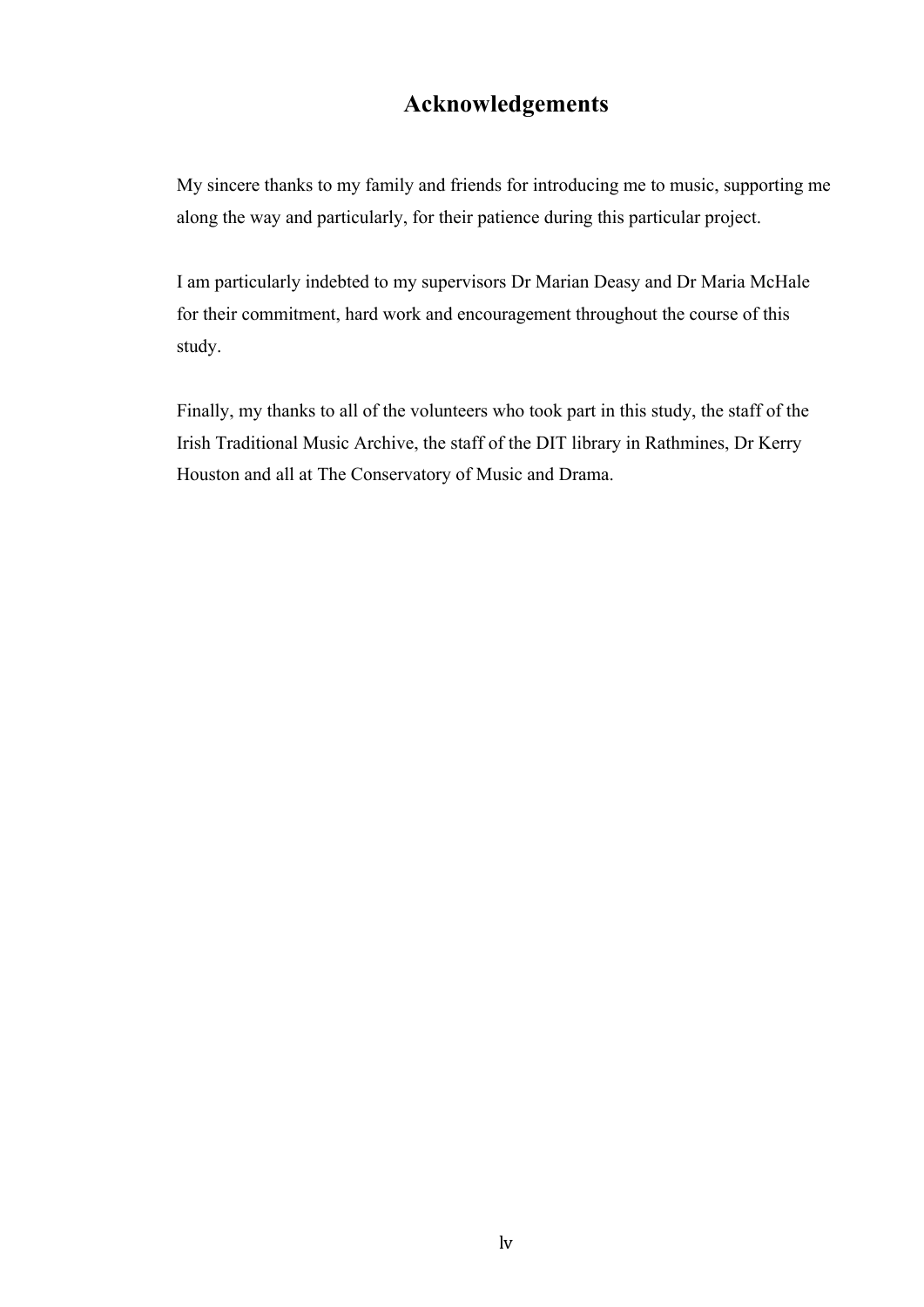#### **ABSTRACT**

The study of style in Irish traditional music is very much in its infancy. Although current authors locate its beginnings in the 1980s, valuable information can be found from as far back as the eighteenth century. While style is a much-discussed topic, to date it has not been the subject of a major study. Through what is termed 'the oral tradition', much of the genre's stylistic features are transmitted as implicit knowledge. This type of knowledge is difficult to measure, consciously use and share and while these difficulties have been highlighted in one EU-level report, they are also well known in informal conversation. Were this implicit knowledge to be codified into explicit knowledge, it is likely that the process of overcoming these issues could begin, however, at present, no such supplementary approach to transmission exists.

In this study it is contended that through the collation of existing explicit knowledge and the codification of implicit knowledge, the creation of an archive of explicit stylistic data is possible. Furthermore, this thesis explores how such an archive may in the future be used as a resource in reducing the issues surrounding measurability and creativity. In order to do this, a two-part model termed *the musical catalyst process* is proposed. Its first component, *the musical catalyst framework* acts as a set of instructions for constructing an archive of explicit stylistic data and draws on the relevant literature (1786–2012), audio recordings, permutation formulae and practice-based research. As the initial lists of explicit stylistic knowledge grow, the implicit aspects of style are progressively easier to identify. While the stylistic data of the genre could never be exhaustively collected, the aim is to develop and explore a process that would deliver concrete results and which could be used as a reliable approach beyond this project. The end result of this is an archive of explicit stylistic data that has the potential to be further grown.

The second part of the process is termed *the musical catalyst approach*, the aim of which is to explore and demonstrate how for the first time explicit knowledge could be used to inform practice. Here, seven high-level musicians were familiarised with the archive and asked to demonstrate selections of it on a repertoire of ten tunes. The results